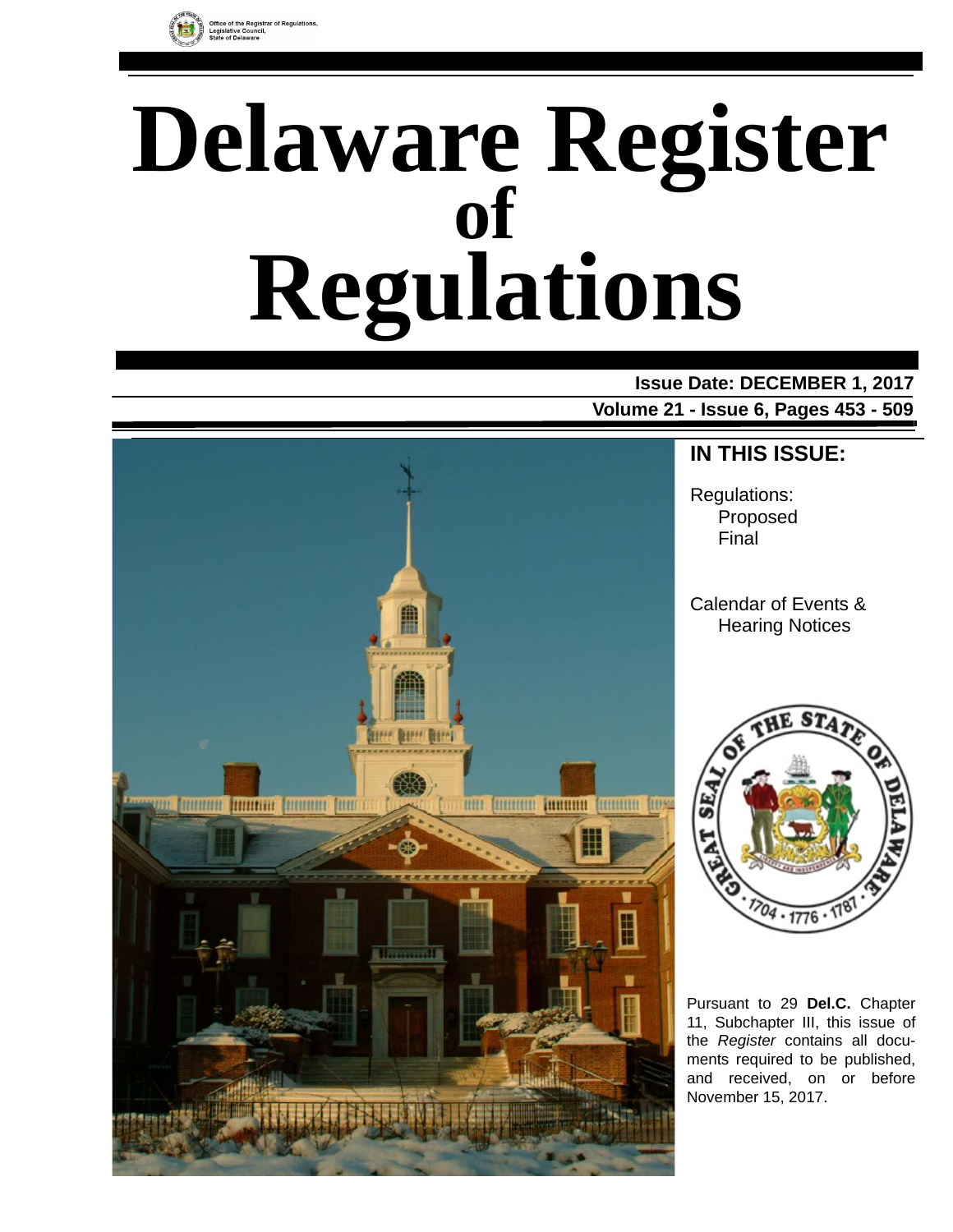**454**

# **INFORMATION ABOUT THE DELAWARE REGISTER OF REGULATIONS**

# **DELAWARE REGISTER OF REGULATIONS**

The *Delaware Register of Regulations* is an official State publication established by authority of 69 *Del. Laws*, c. 107 and is published on the first of each month throughout the year.

The *Delaware Register* will publish any regulations that are proposed to be adopted, amended or repealed and any emergency regulations promulgated.

The *Register* will also publish some or all of the following information:

- Governor's Executive Orders
- Governor's Appointments
- Agency Hearing and Meeting Notices
- Other documents considered to be in the public interest.

# **CITATION TO THE DELAWARE REGISTER**

The *Delaware Register of Regulations* is cited by volume, issue, page number and date. An example would be:

19 **DE Reg.** 1100 (06/01/16)

Refers to Volume 19, page 1100 of the *Delaware Register* issued on June 1, 2016.

# **SUBSCRIPTION INFORMATION**

The cost of a yearly subscription (12 issues) for the *Delaware Register of Regulations* is \$135.00. Single copies are available at a cost of \$12.00 per issue, including postage. For more information contact the Division of Research at 302-744-4114 or 1-800-282-8545 in Delaware.

# **CITIZEN PARTICIPATION IN THE REGULATORY PROCESS**

Delaware citizens and other interested parties may participate in the process by which administrative regulations are adopted, amended or repealed, and may initiate the process by which the validity and applicability of regulations is determined.

Under 29 **Del.C.** §10115 whenever an agency proposes to formulate, adopt, amend or repeal a regulation, it shall file notice and full text of such proposals, together with copies of the existing regulation being adopted, amended or repealed, with the Registrar for publication in the *Register of Regulations* pursuant to §1134 of this title. The notice shall describe the nature of the proceedings including a brief synopsis of the subject, substance, issues, possible terms of the agency action, a reference to the legal authority of the agency to act, and reference to any other regulations that may be impacted or affected by the proposal, and shall state the manner in which persons may present their views; if in writing, of the place to which and the final date by which such views may be submitted; or if at a public hearing, the date, time and place of the hearing. If a public hearing is to be held, such public hearing shall not be scheduled less than 20 days following publication of notice of the proposal in the *Register of Regulations*. If a public hearing will be held on the proposal, notice of the time, date, place and a summary of the nature of the proposal shall also be published in at least 2 Delaware newspapers of general circulation. The notice shall also be mailed to all persons who have made timely written requests of the agency for advance notice of its regulation-making proceedings.

**DELAWARE REGISTER OF REGULATIONS, VOL. 21, ISSUE 6, FRIDAY, DECEMBER 1, 2017**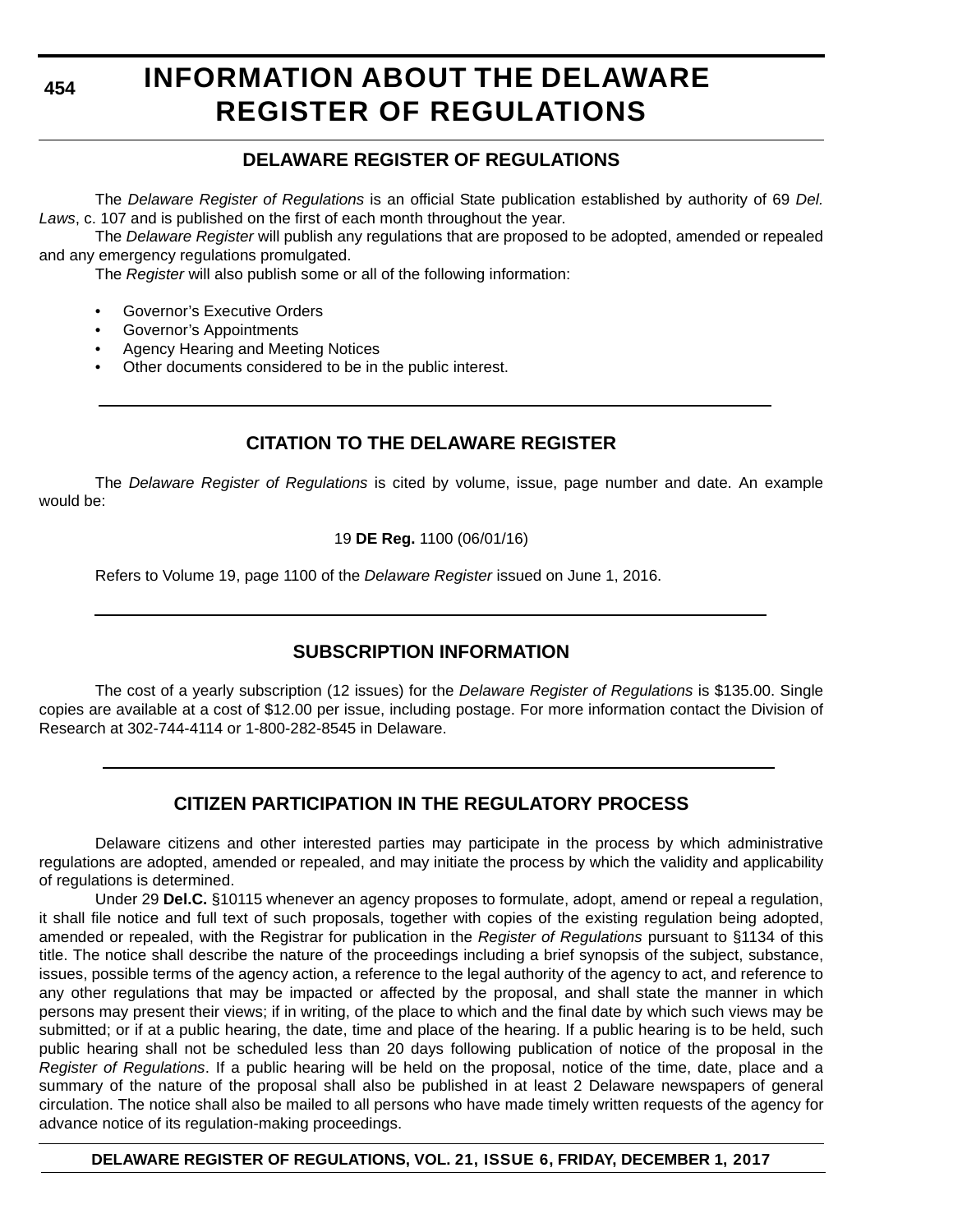# **INFORMATION ABOUT THE DELAWARE REGISTER OF REGULATIONS**

The opportunity for public comment shall be held open for a minimum of 30 days after the proposal is published in the *Register of Regulations*. At the conclusion of all hearings and after receipt, within the time allowed, of all written materials, upon all the testimonial and written evidence and information submitted, together with summaries of the evidence and information by subordinates, the agency shall determine whether a regulation should be adopted, amended or repealed and shall issue its conclusion in an order which shall include: (1) A brief summary of the evidence and information submitted; (2) A brief summary of its findings of fact with respect to the evidence and information, except where a rule of procedure is being adopted or amended; (3) A decision to adopt, amend or repeal a regulation or to take no action and the decision shall be supported by its findings on the evidence and information received; (4) The exact text and citation of such regulation adopted, amended or repealed; (5) The effective date of the order; (6) Any other findings or conclusions required by the law under which the agency has authority to act; and (7) The signature of at least a quorum of the agency members.

The effective date of an order which adopts, amends or repeals a regulation shall be not less than 10 days from the date the order adopting, amending or repealing a regulation has been published in its final form in the *Register of Regulations*, unless such adoption, amendment or repeal qualifies as an emergency under §10119.

Any person aggrieved by and claiming the unlawfulness of any regulation may bring an action in the Court for declaratory relief.

No action of an agency with respect to the making or consideration of a proposed adoption, amendment or repeal of a regulation shall be subject to review until final agency action on the proposal has been taken.

When any regulation is the subject of an enforcement action in the Court, the lawfulness of such regulation may be reviewed by the Court as a defense in the action.

Except as provided in the preceding section, no judicial review of a regulation is available unless a complaint therefor is filed in the Court within 30 days of the day the agency order with respect to the regulation was published in the *Register of Regulations*.

# **CLOSING DATES AND ISSUE DATES FOR THE DELAWARE REGISTER OF REGULATIONS**

| <b>ISSUE DATE</b> | <b>CLOSING DATE</b> | <b>CLOSING TIME</b> |  |  |
|-------------------|---------------------|---------------------|--|--|
| January 1         | December 15         | 4:30 p.m.           |  |  |
| February 1        | January 16          | 4:30 p.m.           |  |  |
| March 1           | February 15         | 4:30 p.m.           |  |  |
| April 1           | March 15            | 4:30 p.m.           |  |  |
| May 1             | April 16            | 4:30 p.m.           |  |  |
|                   |                     |                     |  |  |

# **DIVISION OF RESEARCH STAFF**

**Lori Christiansen**, Director; **Mark J. Cutrona**, Deputy Director; **Julia Dumas-Wilks**, Administrative Specialist II; **Julie Fedele**, Joint Sunset Research Analyst; **Bethany Fiske**, Assistant Registrar of Regulations; **Deborah Gottschalk**, Legislative Attorney; **Robert Lupo**, Graphics and Printing Technician IV; **Dawn Morales**, Graphics and Printing Technician I; **Kathleen Morris**, Human Resources/Financial Manager; **Victoria Schultes,** Administrative Specialist II; **Don Sellers,** Print Shop Supervisor; **Yvette W. Smallwood**, Registrar of Regulations; **Holly Vaughn Wagner**, Legislative Attorney; **Natalie White**, Administrative Specialist II; **Sara Zimmerman**, Legislative Librarian.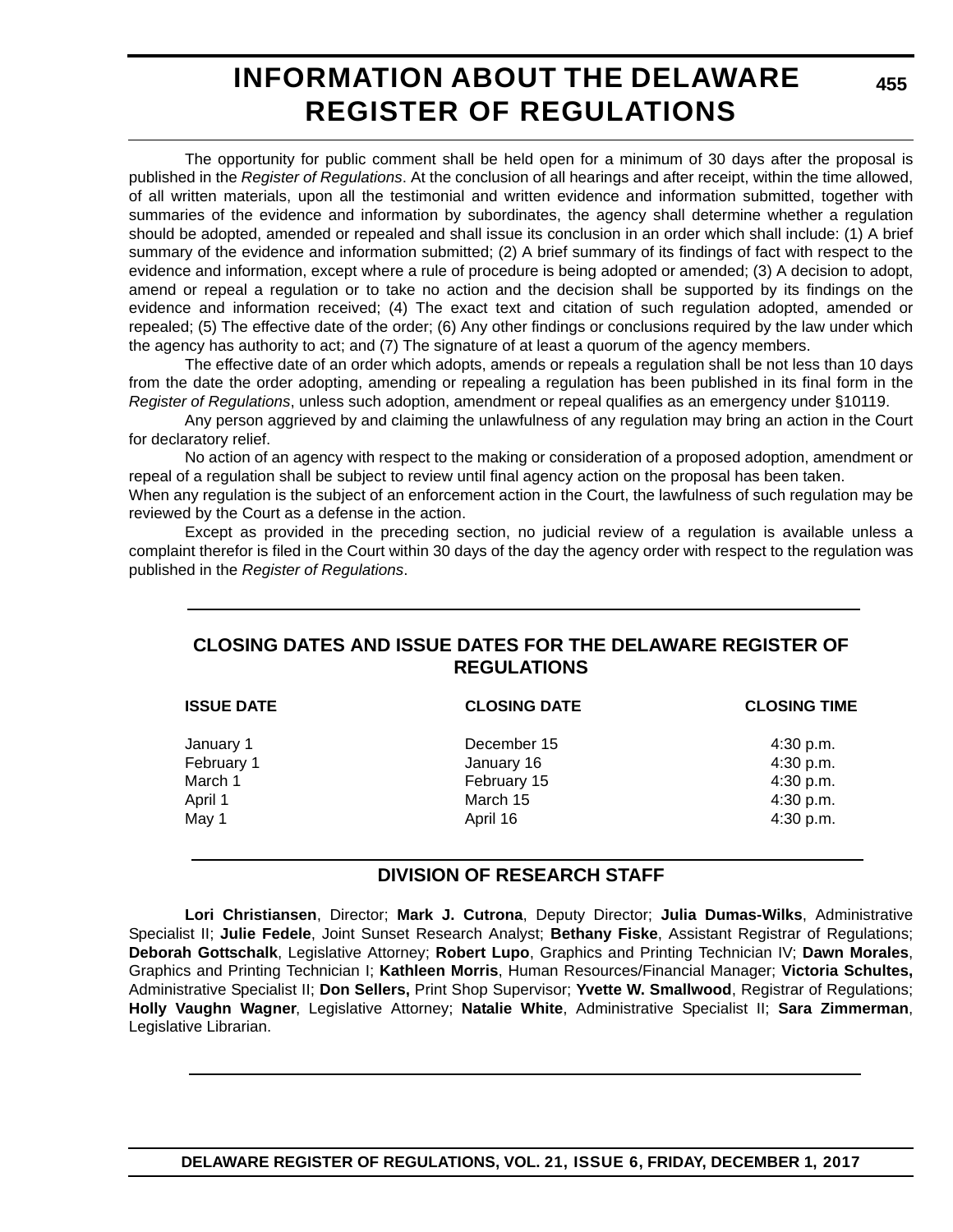<span id="page-3-0"></span>**456**

# **TABLE OF CONTENTS**

| r autoommuurin maanin maanin maanin maanin maanin maanin maanin maanin maanin maanin m |  |
|----------------------------------------------------------------------------------------|--|
|----------------------------------------------------------------------------------------|--|

# **PROPOSED**

| <b>DELAWARE HEALTH INFORMATION NETWORK</b><br>463                                                      |  |
|--------------------------------------------------------------------------------------------------------|--|
| <b>DEPARTMENT OF EDUCATION</b>                                                                         |  |
| <b>Office of the Secretary</b>                                                                         |  |
| 468                                                                                                    |  |
| <b>Professional Standards Board</b>                                                                    |  |
| 470                                                                                                    |  |
| <b>DEPARTMENT OF HEALTH AND SOCIAL SERVICES</b>                                                        |  |
| <b>Division of Medicaid and Medical Assistance</b>                                                     |  |
| DSSM 20620.2.3.1 Limitation on the Submission of Requests for Protection of Prior Medical Costs<br>475 |  |
| <b>Division of Social Services</b>                                                                     |  |
| 477                                                                                                    |  |
| <b>DEPARTMENT OF INSURANCE</b>                                                                         |  |
| <b>Office of the Commissioner</b>                                                                      |  |
| 1801 Insurance Holding Company System Regulation With Reporting Forms and Instructions<br>478          |  |
| <b>DEPARTMENT OF SAFETY AND HOMELAND SECURITY</b>                                                      |  |
| <b>Division of State Police</b>                                                                        |  |
| 1300 Board of Examiners of Private Investigators & Private Security Agencies<br>480                    |  |
| <b>DEPARTMENT OF STATE</b>                                                                             |  |
| <b>Division of Professional Regulation</b>                                                             |  |
| 484                                                                                                    |  |
| 485                                                                                                    |  |
| 485                                                                                                    |  |
| 486                                                                                                    |  |
| 487                                                                                                    |  |
|                                                                                                        |  |

# **FINAL**

| <b>Division of Unemployment Insurance</b><br><b>DEPARTMENT OF SAFETY AND HOMELAND SECURITY</b><br><b>Division of Gaming Enforcement</b><br><b>Division of State Police</b><br><b>DEPARTMENT OF STATE</b><br><b>Division of Professional Regulation</b> | <b>DEPARTMENT OF LABOR</b> |     |
|--------------------------------------------------------------------------------------------------------------------------------------------------------------------------------------------------------------------------------------------------------|----------------------------|-----|
|                                                                                                                                                                                                                                                        |                            |     |
|                                                                                                                                                                                                                                                        |                            | 496 |
|                                                                                                                                                                                                                                                        |                            |     |
|                                                                                                                                                                                                                                                        |                            |     |
|                                                                                                                                                                                                                                                        |                            | 499 |
|                                                                                                                                                                                                                                                        |                            |     |
|                                                                                                                                                                                                                                                        |                            | 500 |
|                                                                                                                                                                                                                                                        |                            |     |
|                                                                                                                                                                                                                                                        |                            |     |
|                                                                                                                                                                                                                                                        |                            | 501 |

**DELAWARE REGISTER OF REGULATIONS, VOL. 21, ISSUE 6, FRIDAY, DECEMBER 1, 2017**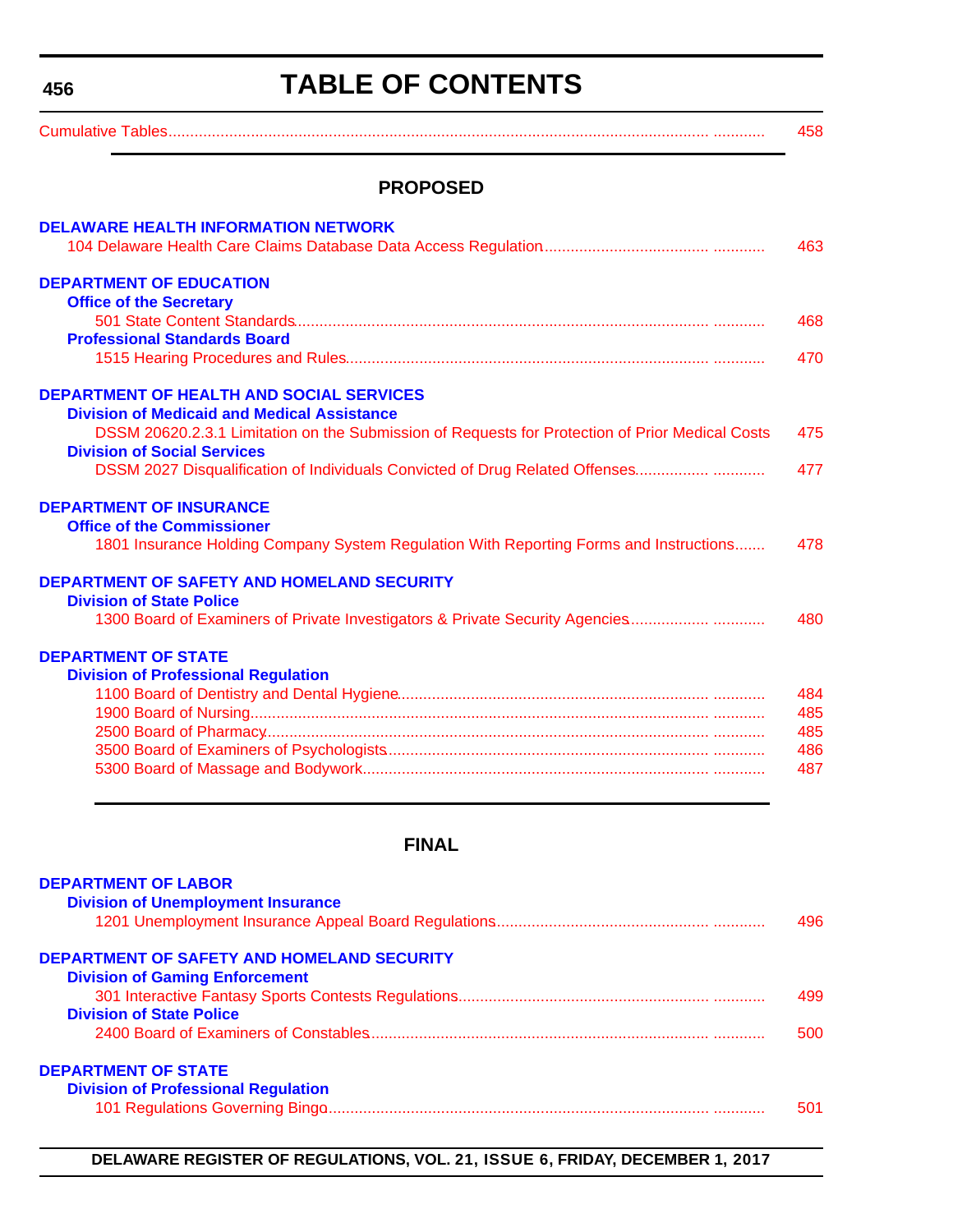<span id="page-4-0"></span>

| <b>TABLE OF CONTENTS</b>                                                                                                                                                         |      |
|----------------------------------------------------------------------------------------------------------------------------------------------------------------------------------|------|
|                                                                                                                                                                                  | 502  |
| <b>OFFICE OF MANAGEMENT AND BUDGET</b><br><b>Division of Facilities Management</b><br>4104 Regulations for the Drug Testing of Contractor and Subcontractor Employees Working on | 503. |
|                                                                                                                                                                                  |      |

|                                                                                                           | 505         |
|-----------------------------------------------------------------------------------------------------------|-------------|
|                                                                                                           | 505         |
| Dept. of Health and Social Services, Div. of Medicaid and Medical Assistance; Division of Social          |             |
|                                                                                                           | $505 - 506$ |
|                                                                                                           | 506         |
| Dept. of Safety and Homeland Security, Div. of State Police, Notice of Public Comment Period              | 507         |
| Dept. of State, Div. of Professional Regulation, Board of Dentistry and Dental Hygiene; Board of Nursing; |             |
| Board of Pharmacy; Board of Examiners of Psychologists, and Board of Massage and Bodywork,                |             |
|                                                                                                           | $507 - 509$ |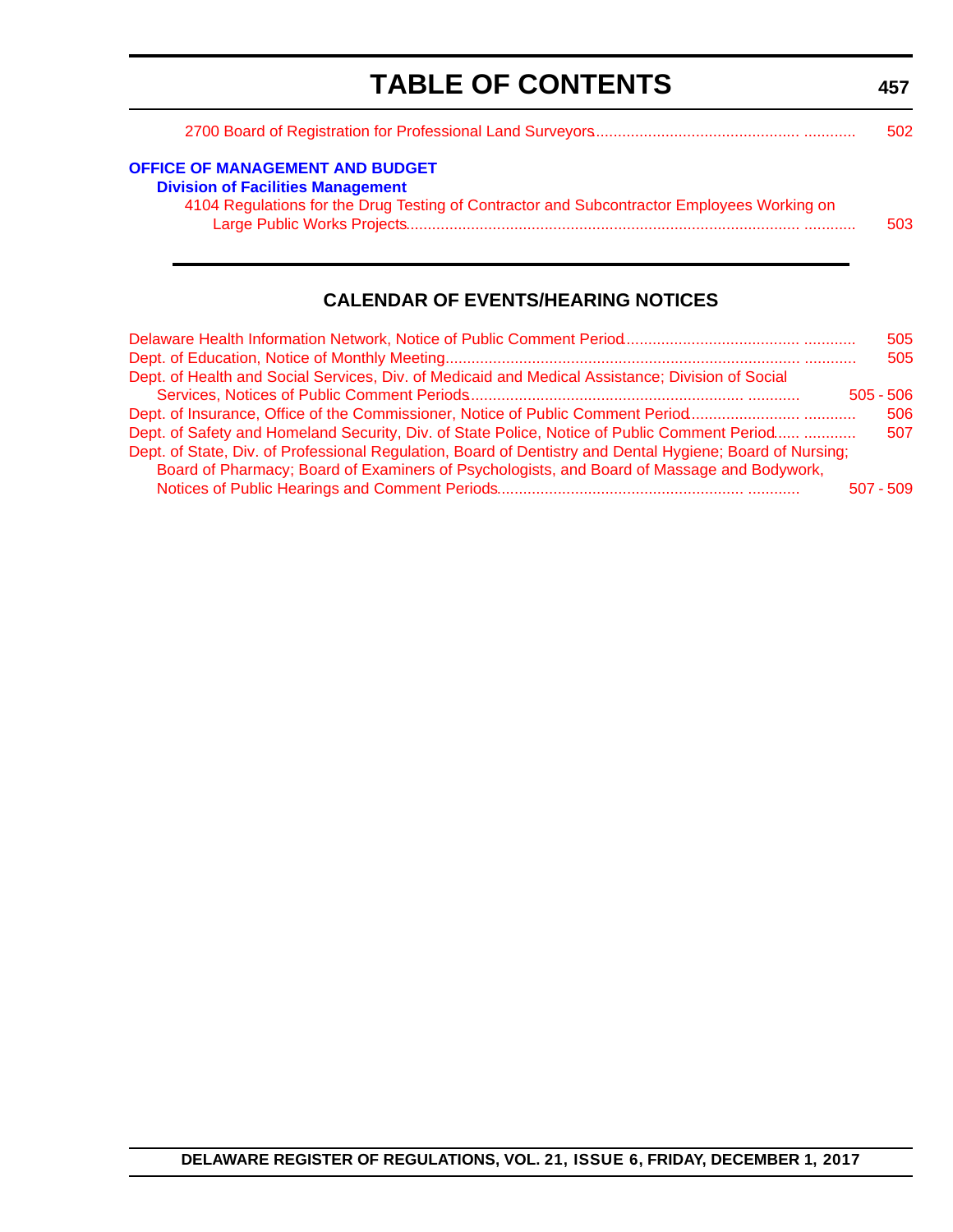#### <span id="page-5-0"></span>**458**

# **[CUMULATIVE TABLES](#page-3-0)**

The table printed below lists the regulations that have been proposed, adopted, amended or repealed in the preceding issues of the current volume of the *Delaware Register of Regulations*.

The regulations are listed alphabetically by the promulgating agency, followed by a citation to that issue of the *Register* in which the regulation was published. Proposed regulations are designated with (Prop.); Final regulations are designated with (Final); Emergency regulations are designated with (Emer.); and regulations that have been repealed are designated with (Rep.).

| <b>DELAWARE HEALTH INFORMATION NETWORK</b>                                        |                                                        |
|-----------------------------------------------------------------------------------|--------------------------------------------------------|
| 103 Delaware Health Care Claims Database Data Collection Regulation               | 21 DE Reg. 9 (Prop.)                                   |
|                                                                                   | 21 DE Reg. 293 (Final)                                 |
| DEPARTMENT OF AGRICULTURE                                                         |                                                        |
| <b>Harness Racing Commission</b>                                                  |                                                        |
|                                                                                   | 21 DE Reg. 261 (Prop.)                                 |
| 502 Delaware Standardbred Breeders' Fund Regulations                              | 21 DE Reg. 146 (Final)                                 |
|                                                                                   | 21 DE Reg. 173 (Prop.)                                 |
| <b>Office of the Secretary</b>                                                    |                                                        |
|                                                                                   | 21 DE Reg. 10 (Prop.)                                  |
|                                                                                   | 21 DE Reg. 175 (Prop.)                                 |
| DEPARTMENT OF EDUCATION                                                           |                                                        |
| <b>Office of the Secretary</b>                                                    |                                                        |
|                                                                                   | 21 DE Reg. 363 (Prop.)                                 |
| 106A Teacher Appraisal Process Delaware Performance Appraisal System              |                                                        |
|                                                                                   | 21 DE Reg. 37 (Final)                                  |
| 107A Specialist Appraisal Process Delaware Performance Appraisal System           |                                                        |
|                                                                                   | 21 DE Reg. 38 (Final)                                  |
| 108A Administrator Appraisal Process Delaware Performance Appraisal System        |                                                        |
|                                                                                   | 21 <b>DE Reg.</b> 40 (Final)                           |
|                                                                                   | 21 DE Reg. 364 (Prop.)                                 |
|                                                                                   | 21 DE Reg. 262 (Prop.)                                 |
| 292 Post Secondary Institutions and Degree Granting Institutions of Higher        |                                                        |
|                                                                                   | 21 DE Reg. 11 (Prop.)                                  |
| 613 Uniform Procedures for Processing Attorney General's Reports                  | 21 DE Reg. 208 (Final)<br>21 <b>DE Reg.</b> 41 (Final) |
|                                                                                   | 21 DE Reg. 76 (Prop.)                                  |
|                                                                                   | 21 DE Reg. 300 (Final)                                 |
|                                                                                   | 21 DE Reg.<br>$2$ (Prop.)                              |
|                                                                                   | 21 DE Reg. 209 (Final)                                 |
| 734 District School Board and Charter School Board Member Financial               |                                                        |
|                                                                                   | 21 DE Reg. 210 (Final)                                 |
| 736 Local School District and Charter School Citizen Budget Oversight             | 21 DE Reg. 213 (Final)                                 |
| 903 Best Interest Determination Process for School Placement - Students in        |                                                        |
|                                                                                   | 21 DE Reg. 176 (Prop.)                                 |
|                                                                                   | 21 <b>DE Reg.</b> 420 (Final)                          |
| 925 Children with Disabilities Subpart D, Evaluations, Eligibility Determination, |                                                        |
|                                                                                   | 21 DE Reg. 372 (Prop.)                                 |
|                                                                                   | 21 DE Reg. 147 (Final)                                 |
|                                                                                   | 21 DE Reg. 218 (Final)                                 |
|                                                                                   | 21 DE Reg. 15 (Prop.)                                  |
| <b>Professional Standards Board</b>                                               | 21 DE Reg. 219 (Final)                                 |
|                                                                                   | 21 DE Reg. 81 (Prop.)                                  |
|                                                                                   |                                                        |

**DELAWARE REGISTER OF REGULATIONS, VOL. 21, ISSUE 6, FRIDAY, DECEMBER 1, 2017**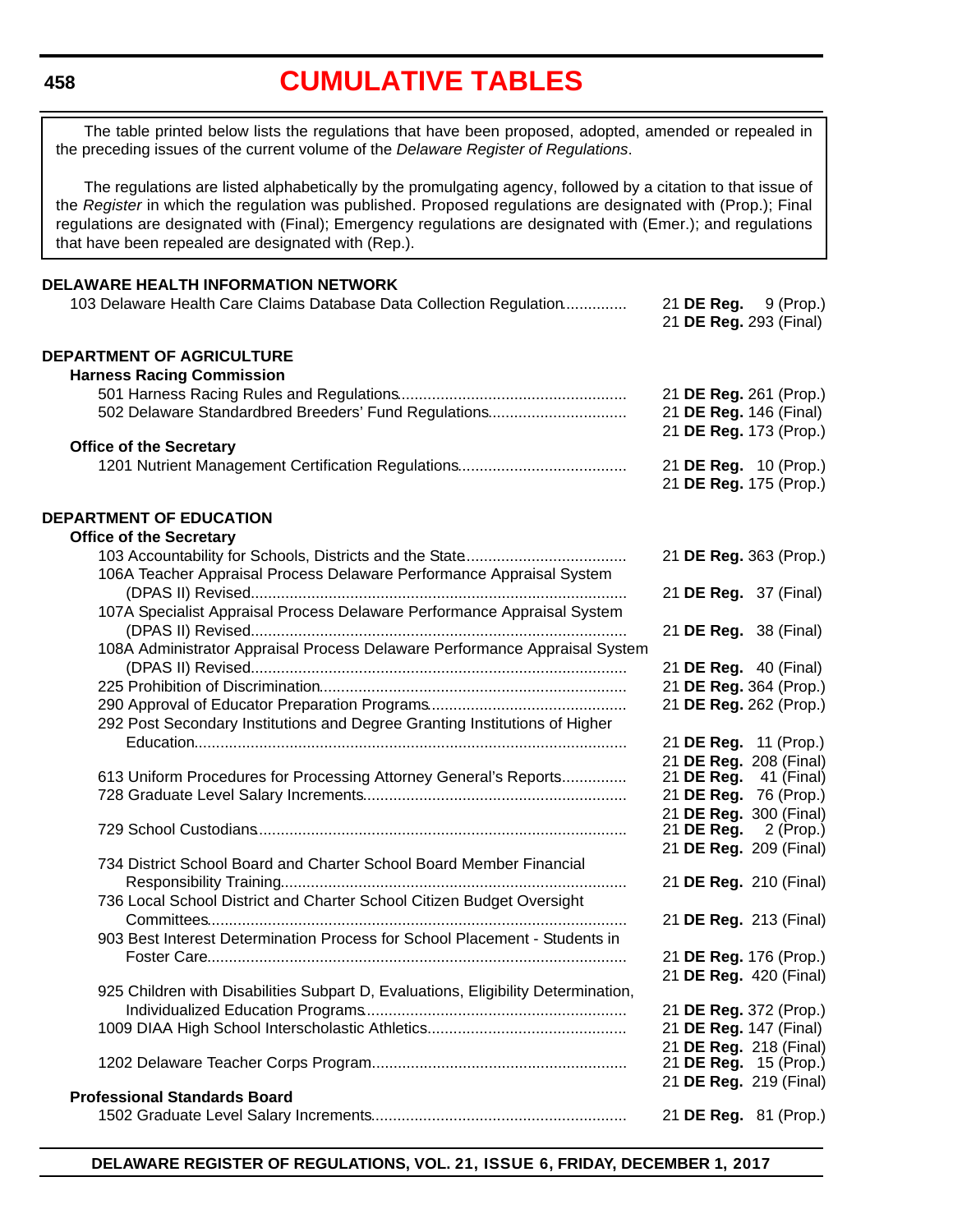# **CUMULATIVE TABLES**

|                                                                                                                                                           |  | 21 DE Reg. 302 (Final)<br>21 DE Reg. 86 (Prop.)  |
|-----------------------------------------------------------------------------------------------------------------------------------------------------------|--|--------------------------------------------------|
|                                                                                                                                                           |  | 21 DE Reg. 179 (Prop.)                           |
|                                                                                                                                                           |  | 21 DE Reg. 264 (Prop.)                           |
|                                                                                                                                                           |  | 21 DE Reg. 91 (Prop.)                            |
|                                                                                                                                                           |  | 21 DE Reg. 303 (Final)                           |
|                                                                                                                                                           |  | 21 DE Reg. 93 (Prop.)<br>21 DE Reg. 304 (Final)  |
|                                                                                                                                                           |  | 21 DE Reg. 95 (Prop.)<br>21 DE Reg. 306 (Final)  |
|                                                                                                                                                           |  | 21 DE Reg. 97 (Prop.)<br>21 DE Reg. 308 (Final)  |
|                                                                                                                                                           |  | 21 DE Reg. 99 (Prop.)<br>21 DE Reg. 310 (Final)  |
|                                                                                                                                                           |  | 21 DE Reg. 101 (Prop.)<br>21 DE Reg. 312 (Final) |
|                                                                                                                                                           |  | 21 DE Reg. 103 (Prop.)<br>21 DE Reg. 314 (Final) |
|                                                                                                                                                           |  | 21 DE Reg. 105 (Prop.)<br>21 DE Reg. 316 (Final) |
|                                                                                                                                                           |  | 21 DE Reg. 107 (Prop.)<br>21 DE Reg. 318 (Final) |
|                                                                                                                                                           |  | 21 DE Reg. 109 (Prop.)<br>21 DE Reg. 320 (Final) |
|                                                                                                                                                           |  | 21 DE Reg. 111 (Prop.)<br>21 DE Reg. 322 (Final) |
| 1553 Driver Education and Traffic Safety Education Teacher                                                                                                |  | 21 DE Reg. 113 (Prop.)<br>21 DE Reg. 324 (Final) |
|                                                                                                                                                           |  | 21 DE Reg. 115 (Prop.)<br>21 DE Reg. 326 (Final) |
|                                                                                                                                                           |  | 21 DE Reg. 117 (Prop.)<br>21 DE Reg. 328 (Final) |
|                                                                                                                                                           |  | 21 DE Reg. 119 (Prop.)<br>21 DE Reg. 330 (Final) |
|                                                                                                                                                           |  | 21 DE Reg. 121 (Prop.)<br>21 DE Reg. 332 (Final) |
| <b>DEPARTMENT OF FINANCE</b><br><b>Office of Unclaimed Property, State Escheator</b>                                                                      |  |                                                  |
| 100 Regulation on Practices and Procedures for Appeals of Determinations of                                                                               |  |                                                  |
|                                                                                                                                                           |  | 21 DE Reg. 335 (Final)                           |
| 101 Regulation on Practice and Procedure for Establishing Running of the Full<br>Period of Dormancy for Certain Securities and Related Property (Repeal). |  | 21 DE Reg. 335 (Final)                           |
| 102 Regulation on Practices and Procedures for Records Examinations by the                                                                                |  |                                                  |
|                                                                                                                                                           |  | 21 DE Reg. 335 (Final)                           |
| 103 Abandoned or Unclaimed Property Examination Guidelines (Repeal)<br>104 Department of Finance Abandoned or Unclaimed Property Reporting and            |  | 21 DE Reg. 335 (Final)                           |
|                                                                                                                                                           |  | 21 DE Reg. 123 (Prop.)<br>21 DE Reg. 336(Final)  |
| DEPARTMENT OF HEALTH AND SOCIAL SERVICES                                                                                                                  |  |                                                  |
| <b>Commission for Statewide Contracts to Support Employment for Individuals</b><br>with Disabilities                                                      |  |                                                  |
| <b>Delaware Health Care Commission</b>                                                                                                                    |  | 21 DE Reg. 424 (Final)                           |
|                                                                                                                                                           |  | 21 DE Reg. 222 (Final)                           |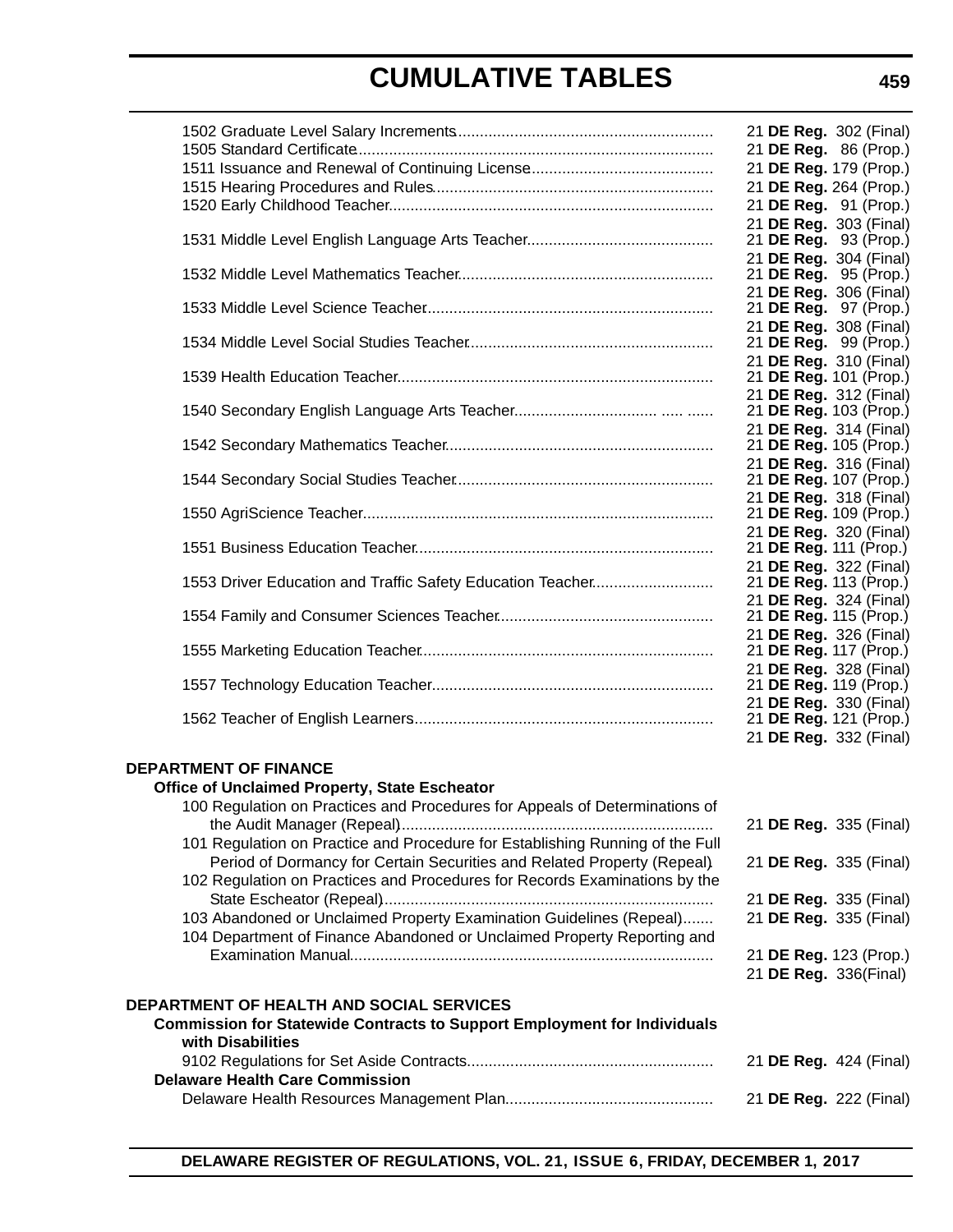# **CUMULATIVE TABLES**

| <b>Division of Long Term Care Residents Protection</b>                      |                                                  |
|-----------------------------------------------------------------------------|--------------------------------------------------|
| 3310 Neighborhood Homes for Persons with Developmental Disabilities         | 21 DE Reg. 229 (Final)                           |
| <b>Division of Medicaid and Medical Assistance</b>                          |                                                  |
|                                                                             | 21 DE Reg. 124 (Prop.)                           |
|                                                                             | 21 DE Reg. 430 (Final)                           |
| Division of Developmental Disabilities Services (DDDS) Lifespan Waiver      | 21 DE Reg. 269 (Prop.)                           |
|                                                                             | 21 DE Reg. 389(Prop.)                            |
|                                                                             | 21 DE Reg. 374 (Prop.)                           |
|                                                                             | 21 DE Reg. 376 (Prop.)                           |
|                                                                             | 21 DE Reg. 392 (Prop.)                           |
|                                                                             | 21 DE Reg. 374 (Prop.)                           |
| DSSM 30000 Delaware Prescription Assistance Program                         | 21 DE Reg. 127 (Prop.)                           |
|                                                                             | 21 DE Reg. 433 (Final)                           |
| DSSM 70000 - Certification and Regulation of Medicaid Managed Care          |                                                  |
|                                                                             | 21 DE Reg. 389 (Prop.)                           |
| Inpatient Psychiatric Hospital Services For Individuals Under Age 21        | 21 DE Reg. 187 (Prop.)                           |
|                                                                             | 21 DE Reg. 438 (Final)                           |
|                                                                             | 21 DE Reg. 185 (Prop.)                           |
|                                                                             |                                                  |
| Targeted Case Management for Children and Youth with Serious Emotional      | 21 DE Reg. 435 (Final)                           |
|                                                                             | 21 DE Reg. 379 (Prop.)                           |
| <b>Division of Public Health</b>                                            |                                                  |
|                                                                             |                                                  |
| 4304 Delaware Medical Orders for Scope of Treatment (DMOST)                 | 21 DE Reg. 233 (Final)                           |
|                                                                             | 21 DE Reg. 190 (Prop.)                           |
|                                                                             | 21 DE Reg. 18 (Prop.)                            |
| <b>Division of Statewide Benefits</b>                                       |                                                  |
| 2007 Disability Insurance Program Rules and Regulations                     | 21 DE Reg. 234 (Final)                           |
|                                                                             |                                                  |
|                                                                             |                                                  |
| <b>Office of Legal and Special Projects</b>                                 |                                                  |
|                                                                             |                                                  |
|                                                                             | 21 DE Reg. 191 (Prop.)                           |
| 307 Corporate Governance Annual Disclosure Regulation                       | 21 DE Reg. 441 (Final)<br>21 DE Reg. 394 (Prop.) |
|                                                                             | 21 DE Reg. 150 (Final)                           |
| <b>DEPARTMENT OF INSURANCE</b>                                              |                                                  |
| 901 Arbitration of Automobile and Homeowners' Insurance Claims              | 21 DE Reg. 237 (Final)<br>21 DE Reg. 398 (Prop.) |
|                                                                             | 21 DE Reg. 443 (Final)                           |
|                                                                             |                                                  |
| 1301 Internal Review and Independent Utilization Review of Health Insurance |                                                  |
|                                                                             | 21 DE Reg. 192 (Prop.)                           |
|                                                                             | 21 DE Reg. 400 (Prop.)                           |
| 1315 Arbitration of Health Insurance Disputes Between Individuals and       |                                                  |
|                                                                             | 21 DE Reg. 196 (Prop.)                           |
| <b>Office of the Commissioner</b>                                           | 21 DE Reg. 406 (Prop.)                           |
|                                                                             |                                                  |
|                                                                             | 21 DE Reg. 19 (Prop.)                            |
| 1801 Insurance Holding Company System Regulation With Reporting Forms       |                                                  |
|                                                                             | 21 DE Reg. 271 (Prop.)                           |
|                                                                             |                                                  |
| <b>DEPARTMENT OF LABOR</b>                                                  |                                                  |
| <b>Division of Industrial Affairs</b>                                       |                                                  |
|                                                                             | 21 DE Reg. 22 (Prop.)                            |
|                                                                             | 21 DE Reg. 23 (Prop.)<br>21 DE Reg. 237 (Final)  |

**DELAWARE REGISTER OF REGULATIONS, VOL. 21, ISSUE 6, FRIDAY, DECEMBER 1, 2017**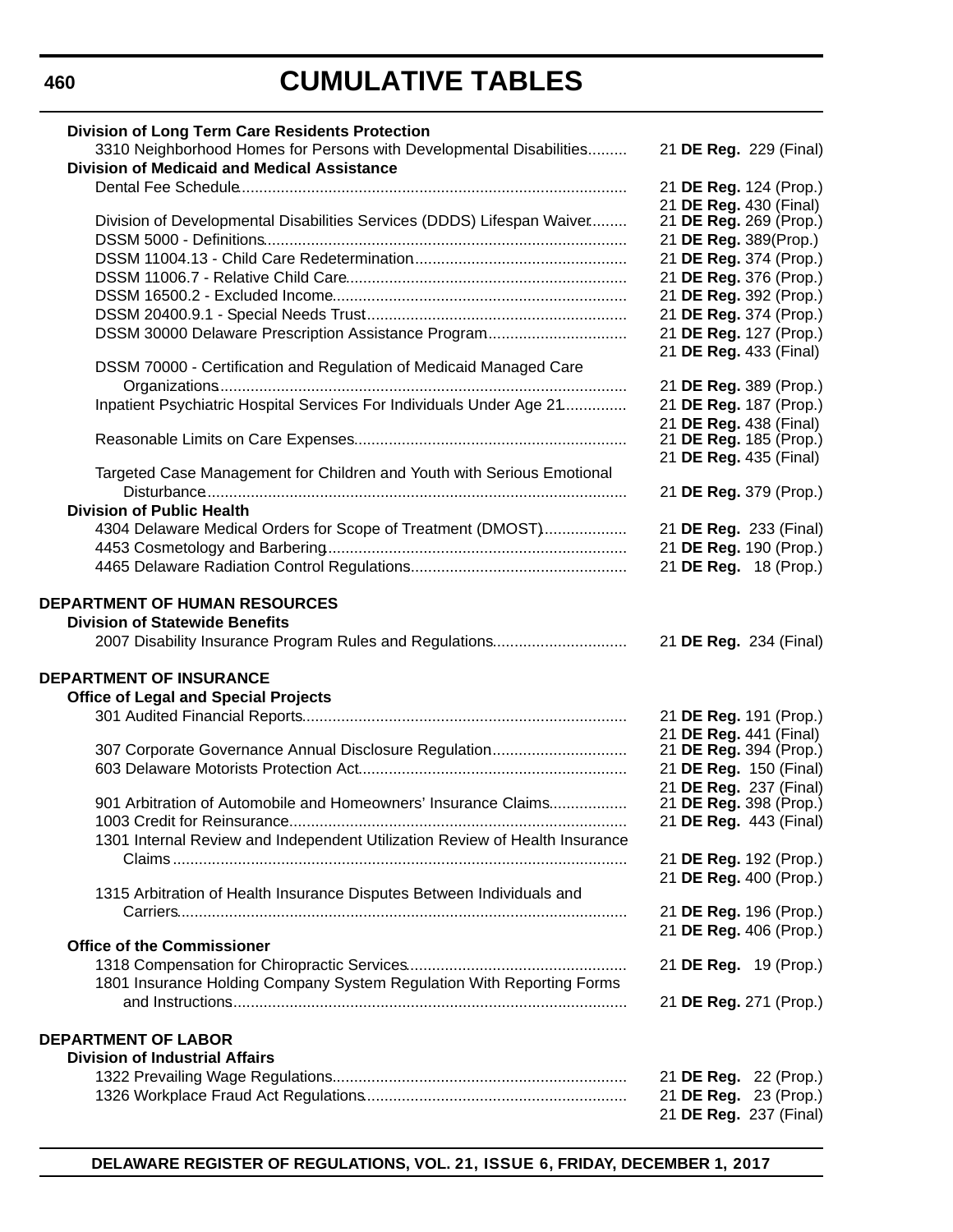| DEPARTMENT OF NATURAL RESOURCES AND ENVIRONMENTAL CONTROL<br><b>Division of Air Quality</b>                                                                                          |                                                                          |  |
|--------------------------------------------------------------------------------------------------------------------------------------------------------------------------------------|--------------------------------------------------------------------------|--|
|                                                                                                                                                                                      | 21 DE Reg. 46 (Final)                                                    |  |
| 1123 Standards of Performance for Steel Plants: Electric Arc Furnaces                                                                                                                | 21 DE Reg. 273 (Prop.)                                                   |  |
|                                                                                                                                                                                      | 21 DE Reg. 277 (Prop.)                                                   |  |
|                                                                                                                                                                                      | 21 DE Reg. 278 (Prop.)                                                   |  |
| <b>Division of Energy and Climate</b>                                                                                                                                                |                                                                          |  |
| 2102 Implementation of Renewable Energy Portfolio Standards Cost Cap                                                                                                                 |                                                                          |  |
|                                                                                                                                                                                      | 21 DE Reg. 152 (Final)                                                   |  |
| <b>Division of Fish and Wildlife</b>                                                                                                                                                 |                                                                          |  |
| 3511 Summer Flounder Size Limits; Possession Limits; Season                                                                                                                          | 21 DE Reg. 6 (Emer.)                                                     |  |
| <b>Division of Waste and Hazardous Substances</b>                                                                                                                                    | 21 DE Reg. 239 (Final)                                                   |  |
|                                                                                                                                                                                      | 21 DE Reg. 129 (Prop.)                                                   |  |
| <b>Division of Water</b>                                                                                                                                                             |                                                                          |  |
| 7102 Regulations Governing Underground Injection Control                                                                                                                             | 21 DE Reg. 199 (Prop.)                                                   |  |
|                                                                                                                                                                                      | 21 DE Reg. 410 (Prop.)                                                   |  |
|                                                                                                                                                                                      | 21 DE Reg. 283 (Prop.)                                                   |  |
| 7204 Regulations for Licensing Operators Of Wastewater Facilities                                                                                                                    | 21 DE Reg. 31 (Prop.)                                                    |  |
| <b>Division of Watershed Stewardship</b>                                                                                                                                             |                                                                          |  |
|                                                                                                                                                                                      | 21 DE Reg. 241 (Final)                                                   |  |
| <b>Office of the Secretary</b>                                                                                                                                                       |                                                                          |  |
| 109 Regulations Governing the Guidelines to Evaluate Land Being Considered                                                                                                           |                                                                          |  |
|                                                                                                                                                                                      | 21 DE Reg. 130 (Prop.)                                                   |  |
| DEPARTMENT OF SAFETY AND HOMELAND SECURITY<br><b>Division of Gaming Enforcement</b><br><b>Division of State Police</b>                                                               | 21 DE Reg. 284 (Prop.)<br>21 DE Reg. 32 (Prop.)<br>21 DE Reg. 49 (Final) |  |
| DEPARTMENT OF SERVICES FOR CHILDREN, YOUTH AND THEIR FAMILIES<br><b>Division of Family Services</b>                                                                                  |                                                                          |  |
| 101 DELACARE: Regulations for Early Care and Education and School-Age                                                                                                                |                                                                          |  |
|                                                                                                                                                                                      | 21 DE Reg. 133 (Prop.)                                                   |  |
| 103 Regulations for Family and Large Family Child Care Homes                                                                                                                         | 21 DE Reg. 134 (Prop.)                                                   |  |
|                                                                                                                                                                                      |                                                                          |  |
| <b>DEPARTMENT OF STATE</b><br>Abandoned or Unclaimed Property Voluntary Disclosure Agreement Program<br>301 Department of State Abandoned or Unclaimed Property Voluntary Disclosure |                                                                          |  |
| Agreement Program Regulations Relating to Estimation                                                                                                                                 | 21 <b>DE Reg.</b> 50 (Final)                                             |  |
| <b>Division of Professional Regulation</b>                                                                                                                                           |                                                                          |  |
|                                                                                                                                                                                      | 21 <b>DE Reg.</b> 53 (Final)                                             |  |
|                                                                                                                                                                                      | 21 DE Reg. 200 (Prop.)                                                   |  |
|                                                                                                                                                                                      | 21 DE Reg. 54 (Final)                                                    |  |
|                                                                                                                                                                                      | 21 DE Reg. 34 (Prop.)                                                    |  |
|                                                                                                                                                                                      | 21 DE Reg. 337 (Final)                                                   |  |
|                                                                                                                                                                                      | 21 DE Reg. 362(Errata)<br>21 DE Reg. 411 (Prop.)                         |  |
| 2700 Board of Registration for Professional Land Surveyors                                                                                                                           | 21 DE Reg. 35 (Prop.)                                                    |  |
|                                                                                                                                                                                      | 21 DE Reg. 244 (Final)                                                   |  |
|                                                                                                                                                                                      | 21 DE Reg. 338 (Final)                                                   |  |
|                                                                                                                                                                                      | 21 DE Reg. 135 (Prop.)                                                   |  |
|                                                                                                                                                                                      |                                                                          |  |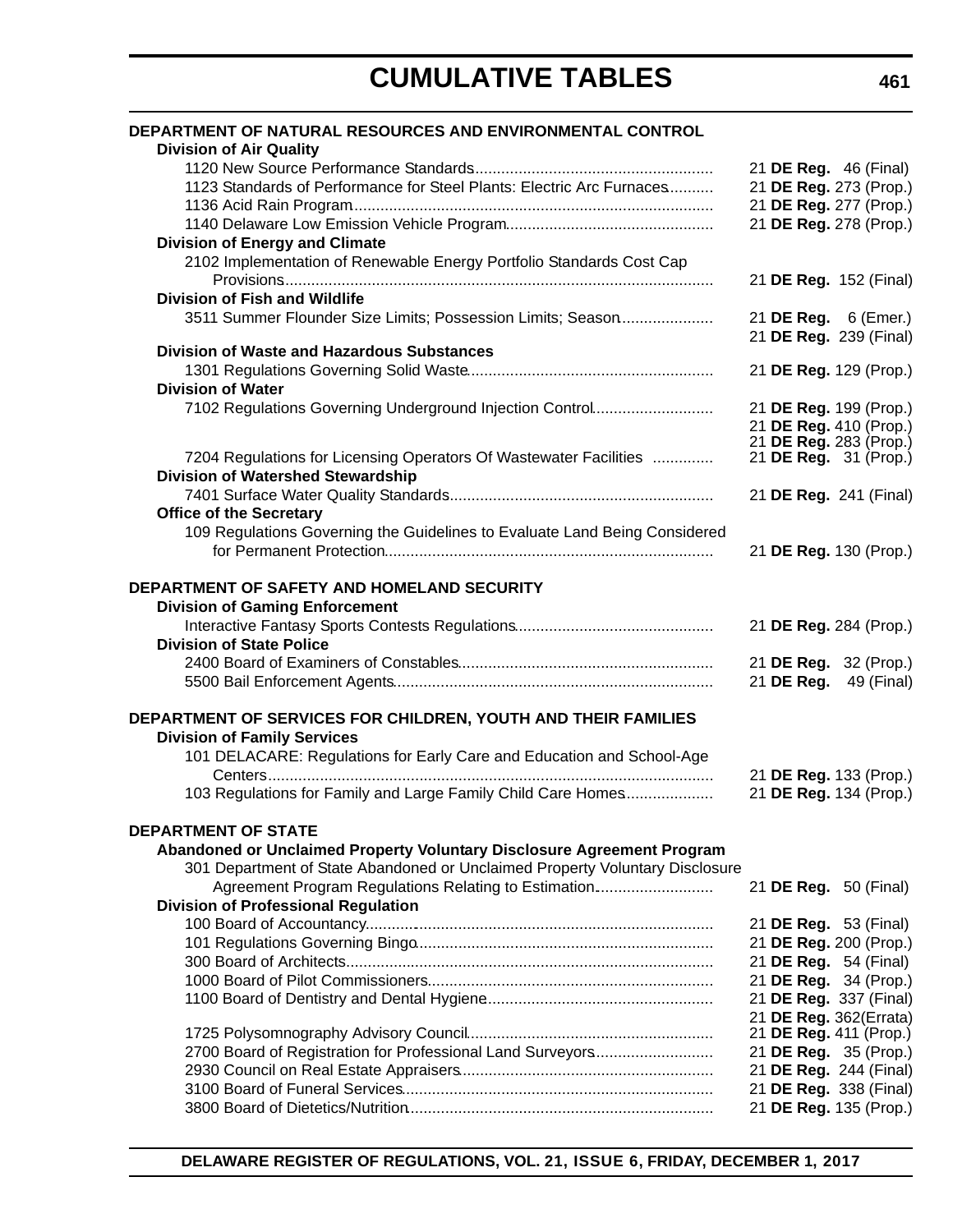# **CUMULATIVE TABLES**

| 5200 Board of Examiners of Nursing Home Administrators<br><b>Public Service Commission</b> | 21 DE Reg. 154 (Final)<br>21 DE Reg. 138 (Prop.) |
|--------------------------------------------------------------------------------------------|--------------------------------------------------|
| 3008 Rules and Procedures to Implement the Renewable Energy Portfolio                      |                                                  |
|                                                                                            | 21 DE Reg. 205 (Prop.)                           |
| <b>DEPARTMENT OF TRANSPORTATION</b>                                                        |                                                  |
| <b>Division of Transportation Solutions</b>                                                |                                                  |
| 2402 Delaware Manual on Uniform Traffic Control Devices                                    | 21 DE Reg. 412 (Prop.)                           |
| 2405 Oversize/Overweight Hauling Permit Policy and Procedures Manual                       | 21 DE Reg. 418 (Prop.)                           |
| <b>OFFICE OF MANAGEMENT AND BUDGET</b>                                                     |                                                  |
| <b>Division of Facilities Management</b>                                                   |                                                  |
| 4104 Regulations for the Drug Testing of Contractor and Subcontractor                      |                                                  |
| Employees Working on Large Public Works Projects                                           | 21 <b>DE Reg.</b> 284 (Prop.)                    |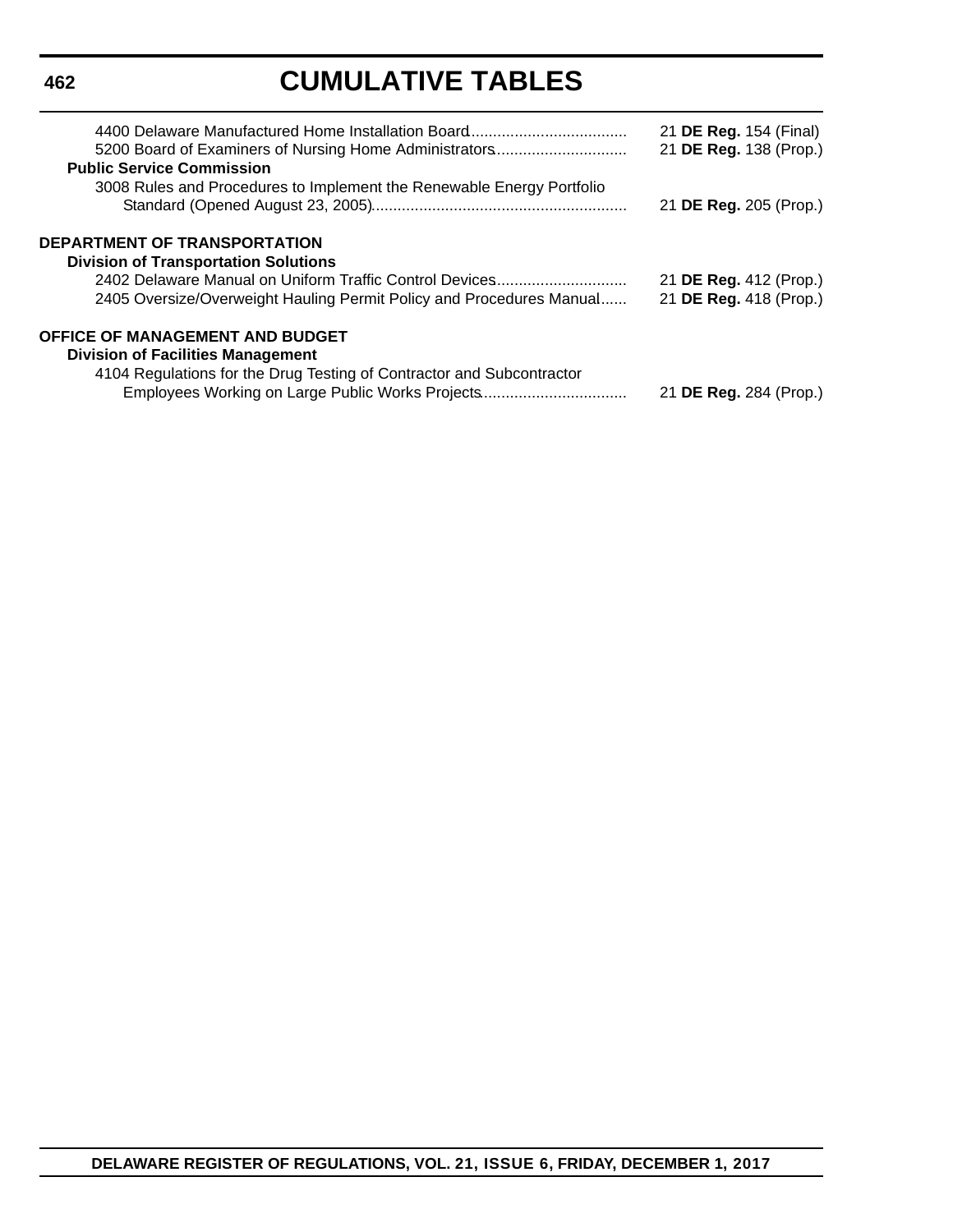# **Symbol Key**

<span id="page-10-0"></span>Arial type indicates the text existing prior to the regulation being promulgated. Underlined text indicates new text. Language which is stricken through indicates text being deleted.

# **Proposed Regulations**

Under 29 **Del.C.** §10115 whenever an agency proposes to formulate, adopt, amend or repeal a regulation, it shall file notice and full text of such proposals, together with copies of the existing regulation being adopted, amended or repealed, with the Registrar for publication in the *Register of Regulations* pursuant to §1134 of this title. The notice shall describe the nature of the proceedings including a brief synopsis of the subject, substance, issues, possible terms of the agency action, a reference to the legal authority of the agency to act, and reference to any other regulations that may be impacted or affected by the proposal, and shall state the manner in which persons may present their views; if in writing, of the place to which and the final date by which such views may be submitted; or if at a public hearing, the date, time and place of the hearing. If a public hearing is to be held, such public hearing shall not be scheduled less than 20 days following publication of notice of the proposal in the *Register of Regulations*. If a public hearing will be held on the proposal, notice of the time, date, place and a summary of the nature of the proposal shall also be published in at least 2 Delaware newspapers of general circulation. The notice shall also be mailed to all persons who have made timely written requests of the agency for advance notice of its regulation-making proceedings.

# **[DELAWARE HEALTH INFORMATION NETWORK](https://dhin.org/)**

# Statutory Authority: 16 Delaware Code, Sections 10306 & 10311-10315 (16 **Del.C.** §§10306 & 10311-10315)

### **PUBLIC NOTICE**

### **[104 Delaware Health Care Claims Database Data Access Regulation](#page-3-0)**

Agency: Delaware Health Information Network

Contact: Dr. Jan Lee Chief Executive Officer (302) 678-0220

Submit Comments by email to<info@dhin.org>by January 16, 2018.

Title of Proposed Regulation: Delaware Health Care Claims Database Data Access Regulation

Summary of the Regulation:

This regulation supports implementation of 16 **Del.C.** Ch. 103, Subchapter II, The Delaware Health Care Claims Database. It summarizes the allowable purposes for access to claims data, the process by which a request for access to claims data will be reviewed and evaluated, and factors that will be considered in granting or denying such requests. It delineates the structure and duties of the Health Care Claims Database Committee.

Sub-regulatory information may be found on the DHIN web site at <www.DHIN.org> to include the form to be used for requesting access to claims data and the general business rules to be followed by the Health Care Claims Database Committee.

**\*Please Note: The Regulatory Flexibility Analysis and Impact Statement for this regulation, as required by 29 Del.C. Ch. 104, is available at:**

**<http://regulations.delaware.gov/register/december2017/proposed/21 DE Reg 463RFA 12-01-17.pdf>**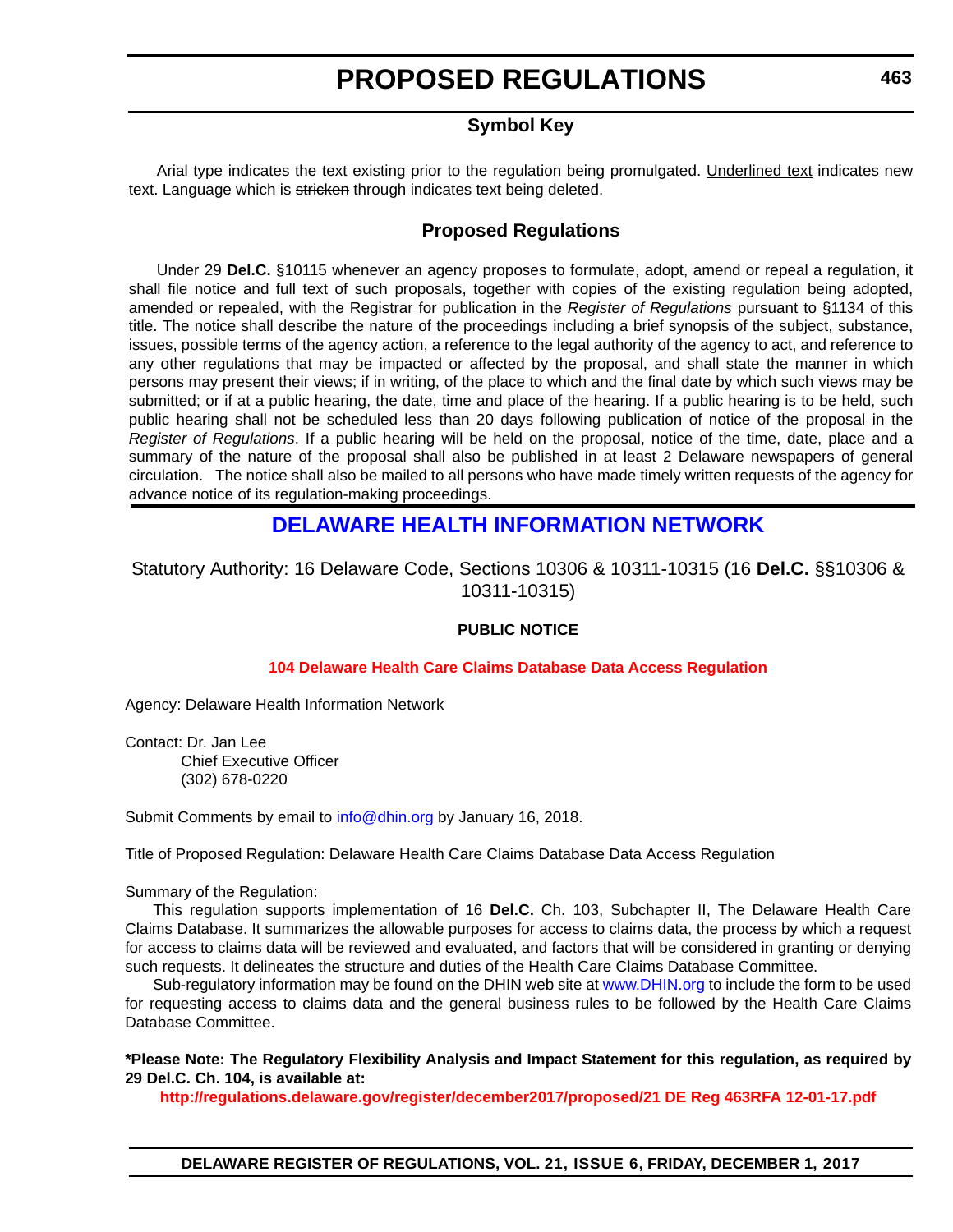### **104 Delaware Health Care Claims Database Data Access Regulation**

# **1.0 Authority and Purpose**

- 1.1 Statutory Authority. 16 **Del.C.** §10306 authorizes the Delaware Health Information Network (DHIN) to promulgate rules and regulations to carry out its objectives under 16 **Del.C.** Ch. 103, Subchapter II.
- 1.2 The Health Care Claims Database ("HCCD") was created by statute, pursuant to Chapter 103, Subchapter II of Title 16, under the purview of DHIN, to achieve the "Triple Aim" of the State's ongoing health care innovation efforts: (1) improved health; (2) health care quality and experience; and (3) affordability for all Delawareans. The HCCD is created and maintained by the DHIN, to facilitate data driven, evidence-based improvements in access, quality, and cost of healthcare and to promote and improve the public health through increased transparency of accurate Claims Data and information. To accomplish those objectives, a centralized Health Care Claims Database was established to enable the State to more effectively understand utilization across the continuum of health care in Delaware and achieve the Triple Aim.

# **2.0 Definitions**

The following words and terms, when used in this regulation, have the following meaning unless the context clearly indicates otherwise:

> "**Approved User**" means any person or organization that DHIN has authorized to view or access data from the Health Care Claims Database, including Delaware state agencies and DHIN itself.

> "**Claims Data**" includes Required Claims Data and any additional health care information that a voluntary reporting entity elects, through entry into an appropriate Data Submission and Use Agreement, to submit to the Delaware Health Care Claims Database.

> "**Clinical Proxy Data Elements**" means any health care information contained within Claims Data which describes a rendered clinical service, including but not limited to: procedure codes, diagnosis codes, dates and locations of clinical services, healthcare providers, and pharmacy data, and excludes Pricing Information.

> "**Collaborating State Agencies**" shall refer to the Delaware Office of Management and Budget, State Employee Benefits Committee, Division of Public Health, and Division of Medicaid and Medical Assistance and their successors, if applicable.

> "**Data Submission and Use Agreement**" or "**DSUA**" shall mean the agreement between the HCCD Administrator and the Reporting Entity describing the specific terms and conditions for data submission and use.

> "**De-Identified Data**" refers to health information as defined in the HIPAA Privacy Rule, which is not considered PHI because it excludes the following direct and indirect patient identifiers:

- Direct Patient Identifiers
	- Names;
	- Telephone numbers;
	- Fax numbers;
	- Email addresses;
	- Social security numbers;
	- Medical record numbers;
	- Health plan beneficiary numbers;
	- Account numbers;
	- Certificate/license numbers;
	- Vehicle identifiers and serial numbers;
	- Device identifiers and serial numbers;
	- URL's;
	- IP addresses;
	- Biometric identifiers, including fingerprints;
	- Full-face photographs;
	- Any other unique identifying numbers.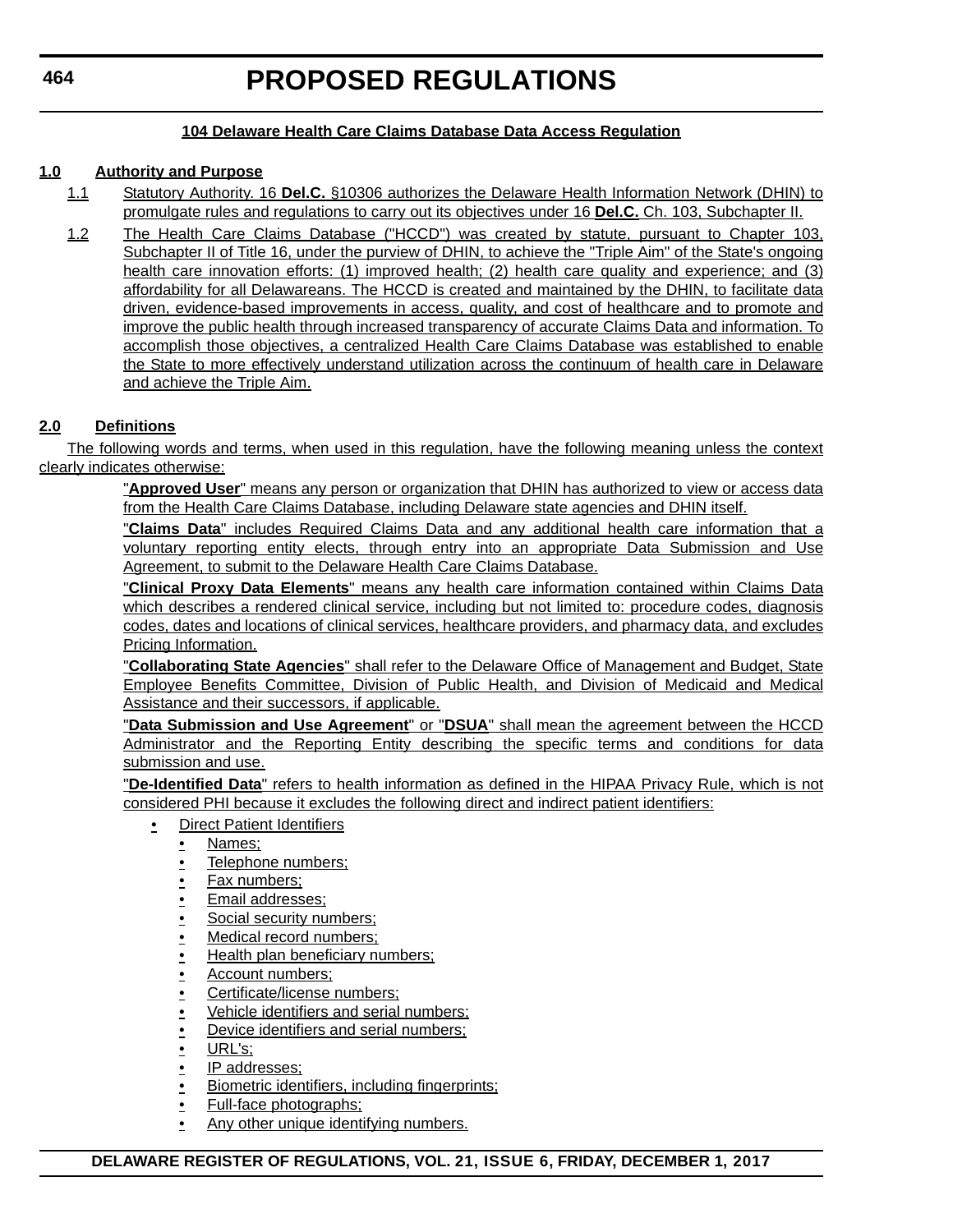- Indirect Patient Identifiers
	- All geographic subdivisions smaller than a state, except for the initial three digits of a zip code;
	- All elements of dates (except year) for dates that are directly related to an individual, including birth date, admission date, discharge date, death date, and all ages over 89 and all elements of dates (including year) indicative of such age, except that such ages and elements may be aggregated into a single category of age 90 or older.

"**HCCD Administrator**" shall mean the Delaware Health Information Network and its staff and contractor(s) that are responsible for collecting data submissions, providing secure production services and providing data access for approved users.

"**Health Care Claims Database**" or "**HCCD**" shall mean the database and associated technology components maintained by DHIN and authorized under 16 **Del.C.** Ch. 103, Subchapter II.

"**Health Care Claims Database Committee**" (the "**Committee**") shall mean the subcommittee established by the Delaware Health Information Network Board of Directors and governed by its bylaws that has the authority to determine when applications for Claims Data should be provided to a data requestor to facilitate the purposes of the enabling legislation, and such other duties as designated by the DHIN Board of Directors consistent with the enabling legislation.

"**Health care services**" means as defined in 18 **Del.C.** §6403.

"**Identified Data**" refers to data that contains direct patient identifiers.

"**Limited Data Set**" refers to a limited set of PHI as defined in the HIPAA Privacy Rule, which excludes direct patient identifiers. A Limited Data Set excludes all of the same data elements as De-Identified Data, with the following exceptions:

- Elements of dates are allowed
- Geographic subdivisions are allowed, except street address

"**Mandatory Reporting Entity**" means the following entities, except as prohibited under federal law:

- The State Employee Benefits Committee and the Office of Management and Budget, under each entity's respective statutory authority to administer the State Group Health Insurance Program in 19 **Del.C.** Ch. 96, and any Health Insurer, Third Party Administrator, or other entity that receives or collects charges, contributions, or premiums for, or adjusts or settles health claims for, any State employee, or their spouses or dependents, participating in the State Group Health Insurance Program, except for any carrier, as defined in 29 **Del.C.** §5290, selected by the State Group Health Insurance Plan to offer supplemental insurance program coverage under 29 **Del.C.** Ch. 52C.
- The Division of Medicaid and Medical Assistance, with respect to services provided under programs administered under Titles XIX and XXI of the Social Security Act.
- Any Health Insurer or other entity that is certified as a qualified health plan on the Delaware Health Insurance Marketplace for plan year 2017 or any subsequent plan year.
- Any federal health insurance plan providing Health Care Services to a resident of this State, including Medicare fee for service, Medicare Part C/Medicare Advantage and Medicare Part D Prescription Drug plans and the Federal Employees Health Benefits Plan.

"**Member**" means individuals, employees, and dependents for which the Reporting Entity has an obligation to adjudicate, pay or disburse claims payments. The term includes covered lives. For employer-sponsored coverage, Members include certificate holders and their dependents. This definition includes all members of the State Group Health Insurance Program regardless of state of residence.

"**Pricing Information**" includes the pre-adjudicated price charged by a Provider to a Reporting Entity for Health Care Services, the amount paid by a Member or insured party, including co-pays and deductibles, and the post-adjudicated price paid by a Reporting Entity to a Provider for Health Care Services.

"**Protected Health Information**" or "**PHI**" refers to individually identifiable health information as defined in the HIPAA Privacy Rule.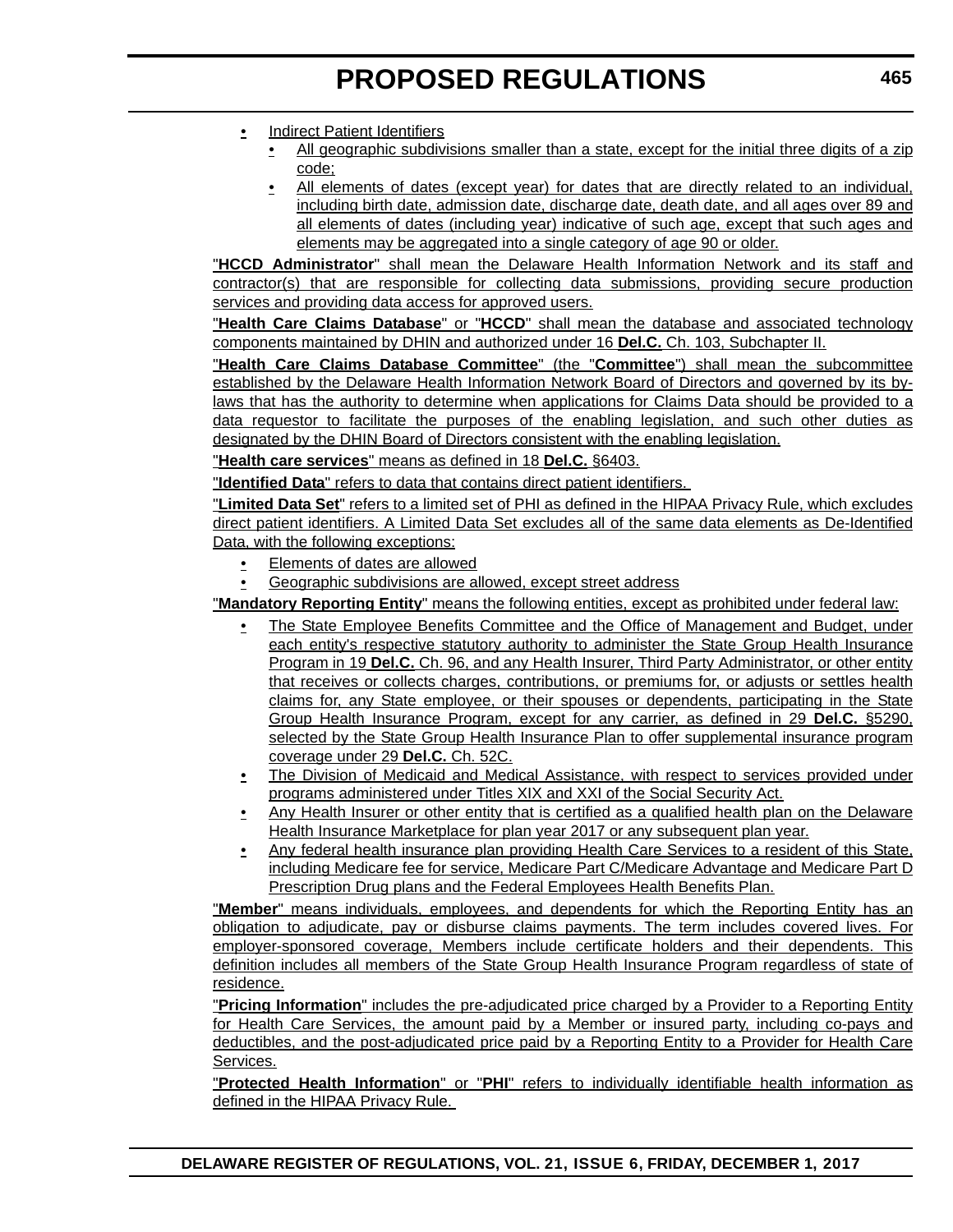"**Provider**" means a hospital, facility, or any health care practitioner licensed, certified, or authorized under State law to provide Health Care Services and includes hospitals and health care practitioners participating in group arrangements, including accountable care organizations, in which the hospital or health care practitioners agree to assume responsibility for the quality and cost of health care for a designed group of beneficiaries.

"**Reporting Entity**" means either a Mandatory Reporting Entity or a Voluntary Reporting Entity.

"**Required Claims Data**" as authorized under 16 **Del.C.** §10312(8) shall mean the required data containing records of member eligibility, medical services claims and pharmacy claims as specified in the Submission Guide.

"**Submission Guide**" shall mean the document providing the specific formats, timelines, data quality standards and other requirements for claims data submission, incorporated as Addendum One to the DSUA. It shall be established and maintained as technical guidance document and substantively updated on an annual basis.

"**Voluntary Reporting Entity**" includes any of the following entities that has chosen to submit or has been instructed to submit data at the request of an employer or client and enters into a Data Submission and Use Agreement, unless such entity is a Mandatory Reporting Entity:

- Any Health Insurer.
- Any Third Party Administrator not otherwise required to report.
- Any entity, which is not a Health Insurer or Third Party Administrator, when such entity receives or collects charges, contributions, or premiums for, or adjusts or settles health care claims for, residents of this State.

# **3.0 General Data Access Provisions**

- 3.1 HCCD data may be released to a person or organization for purposes of:
	- 3.1.1 Promoting and improving public health;
	- 3.1.2 Advancing the "Triple Aim" of improving health, improving health care quality and experience, and improving affordability;
	- 3.1.3 Providing information to effectively manage risk for the health needs of a population.
- 3.2 The DHIN may provide HCCD data or data access at the following levels of detail, per the procedures established in this Regulation:
	- 3.2.1 De-Identified Data
	- 3.2.2 Limited Data Sets
	- 3.2.3 Identified Data
- 3.3 Except as otherwise specified in this Regulation, all requests for HCCD data or data access shall require a written application that describes the intended purpose and use of the data and the security and privacy measures that will be used to safeguard the data and prevent unauthorized access to or use of the data. Exceptions to this rule include:
	- 3.3.1 DHIN may incorporate HCCD Clinical Proxy Data Elements into the Community Health Record for purposes of treatment and care coordination, without a written application or Committee review.
	- 3.3.2 DHIN may make HCCD Clinical Proxy Data Elements available to the Members to whom they apply without a written application or Committee review.
	- 3.3.3 Requests from Reporting Entities for their own data will not require Committee review.
	- 3.3.4 Collaborating State Agencies may access HCCD data without Committee review by entering into an interagency agreement with the DHIN. The interagency agreement shall include but not be limited to the following:
		- 3.3.4.1 Confirmation that the Collaborating State Agency will conform to DHIN's confidentiality and data security protocols and all applicable state and federal laws relating to the privacy and security of PHI;
		- 3.3.4.2 Confirmation that the Collaborating State Agency will abide by re-disclosure requirements as specified in Section 6 of this Regulation.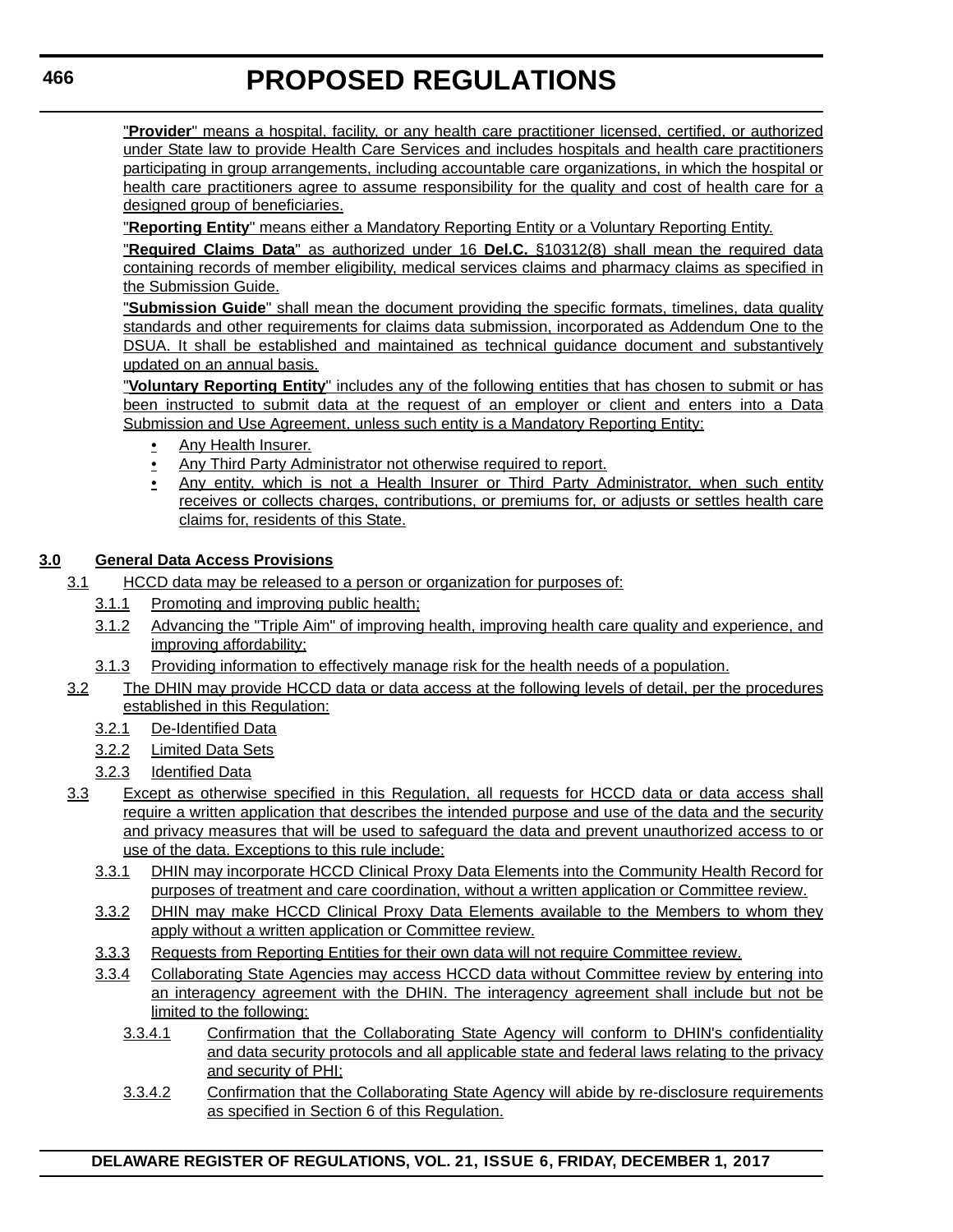- 3.4 Applications for De-Identified Data may be eligible for expedited review.
- 3.5 The Committee shall review, without exception, the following types of applications to confirm the intended use is consistent with the statutory purpose of the HCCD:
	- 3.5.1 Applications for Limited Data Sets;
	- 3.5.2 Applications for Identified Data;
	- 3.5.3 Applications from out-of-state commercial requestors who are not Reporting Entities and whose intended use will not directly benefit Delawareans;
	- 3.5.4 Applications for Pricing Information and other sensitive financial data elements.

# **4.0 Structure and Duties of the Committee**

- 4.1 The Committee shall have a chairperson and members appointed by the DHIN Board of Directors.
- 4.2 The Committee shall be comprised of five (5) to eleven (11) members and shall be representative of various stakeholder groups.
- 4.3 The Committee shall finalize a data request application, establish business operating rules for the review and consideration of applications, and determine a schedule for reviewing applications. These business rules shall be subject to periodic updates by the Committee and shall be maintained on the DHIN website.
- 4.4 The Committee shall determine by majority vote whether an application should be approved. As part of their review, the Committee shall consider:
	- 4.4.1 Whether the intended use is consistent with the statutory purpose of the HCCD;
	- 4.4.2 Whether access to the requested data is necessary to achieve the intended goals, including but not limited to the need for identifiable data, if requested;
	- 4.4.3 Whether access to the requested data may provide an unfair competitive advantage to the requestor;
	- 4.4.4 Whether any comments were received from Reporting Entities whose Claims Data is being requested, if applicable;
	- 4.4.5 Whether the request complies with all applicable state and federal laws relating to the privacy and security of PHI;
	- 4.4.6 Whether the request complies, to the fullest extent practicable, with guidance found in Statement 6 of the Department of Justice and Federal Trade Commission Enforcement Policy regarding the exchange of price and cost information;
	- 4.4.7 Whether the applicant is qualified to serve as a responsible steward of the requested data.
- 4.5 The Committee reserves the right to ask an applicant to acquire Institutional Review Board review, or its equivalent, prior to approving an application.
- 4.6 The final determination of the Committee shall not be subject to appeal.

# **5.0 Applications for HCCD Data**

- 5.1 The DHIN shall notify a Reporting Entity when an application is received for Claims Data which was submitted to the HCCD by that Reporting Entity. The notification shall include but not be limited to: a summary of the request; the specific Claims Data element(s) being requested; and the name of the requestor. Reporting Entities will have ten business days to provide written comment to DHIN regarding the request.
- 5.2 Upon the Committee's approval of an application for HCCD data, the applicant shall sign a legally binding data use agreement. The data use agreement will include but not be limited to:
	- 5.2.1 Confirmation of compliance with the DHIN's confidentiality and data security protocols;
	- 5.2.2 Confirmation of compliance with the HCCD re-disclosure requirements;
	- 5.2.3 Commitment to use HCCD data for the sole purpose of executing the approved research project;
	- 5.2.4 Commitment to document data destruction processes at the end of the project.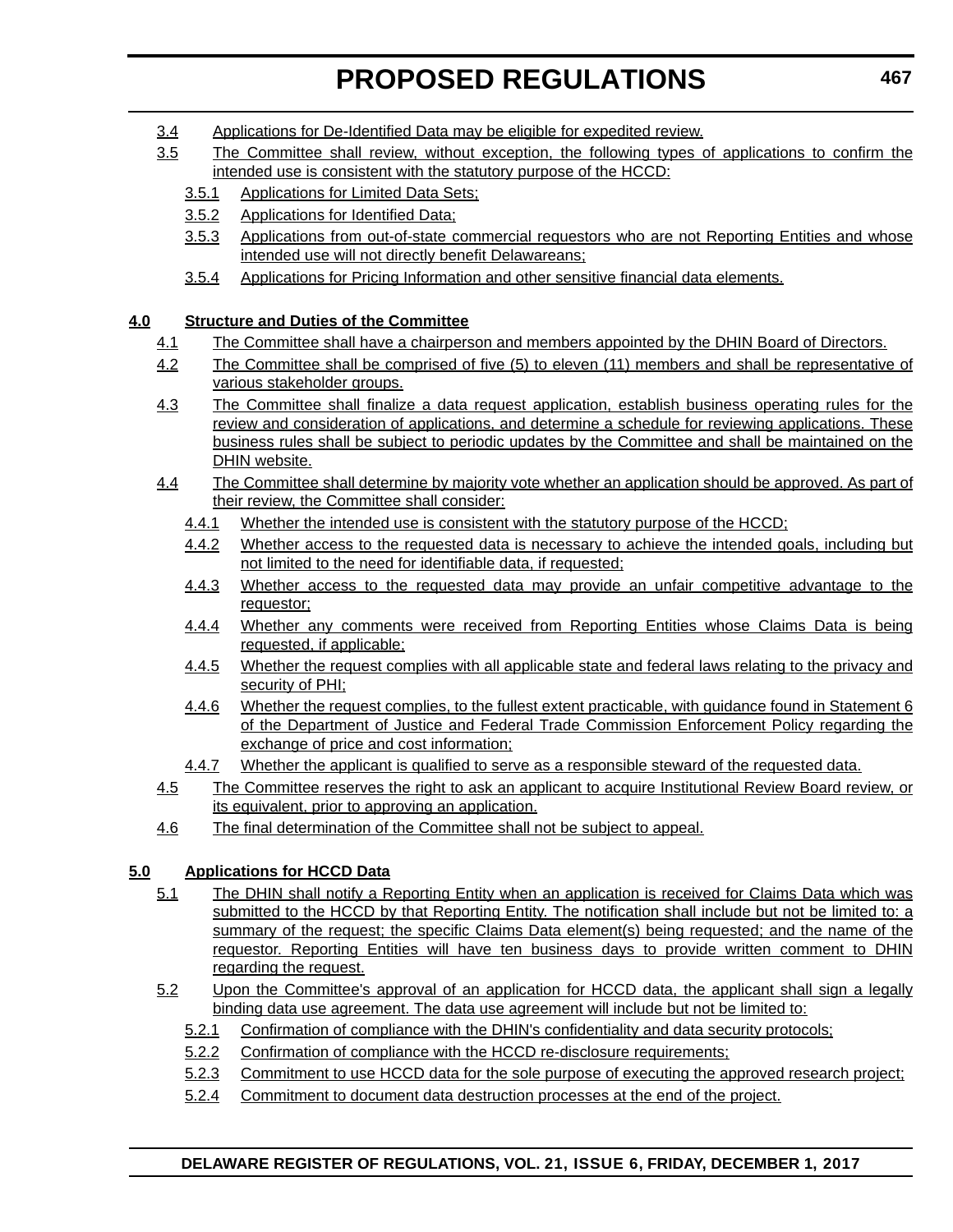<span id="page-15-0"></span>**468**

# **PROPOSED REGULATIONS**

# **6.0 Public Reports and Re-Disclosure**

- 6.1 The DHIN and Collaborating State Agencies may issue public reports with aggregated HCCD data that adhere to the re-disclosure requirements without Committee review and approval.
- 6.2 Any re-disclosure of HCCD data made by anyone other than DHIN or a Collaborating State Agency, shall require Committee review and approval. All HCCD data shared publicly or re-disclosed to anyone other than an Approved User shall adhere to the following re-disclosure requirements:
	- 6.2.1 Adhere to CMS cell size suppression requirements for CMS Research Identifiable Files;
	- 6.2.2 Exclude any Reporting Entity-specific Pricing Information that includes post-adjudicated claims data.

# **7.0 Fees**

- 7.1 DHIN may charge a reasonable cost-based fee for preparing and transmitting HCCD data. This fee may include: costs of aggregating, storing, extracting, de-identifying, and transmitting the information; associated infrastructure and staff labor costs; costs for programming and data generation; allocated indirect operating costs; and other costs associated with the production and transmission of data sets.
- 7.2 HCCD data and data access will always be provided free of charge to the following entities:
	- 7.2.1 The Office of Management and Budget;
	- 7.2.2 State Employee Benefits Committee;
	- 7.2.3 Division of Public Health;
	- 7.2.4 Division of Medicaid and Medical Assistance.
- 7.3 At DHIN's discretion, fees may be reduced or waived for certain entities, including but not limited to:
	- 7.3.1 CMS;
	- 7.3.2 Reporting Entities;
	- 7.3.3 Entities that submit other data to the DHIN.
- 7.4 The DHIN shall have a record of payment in full prior to providing data or access to Approved Users.
- 7.5 Fees shall be deposited into a DHIN account to support costs of operating the HCCD.

# **8.0 Penalties**

- 8.1 If an Approved User violates the terms of the data use agreement, the DHIN may take one or more of the following actions:
	- 8.1.1 Revoke permission to use the data;
	- 8.1.2 Pursue civil or administrative enforcement action under applicable Delaware state law.

# **[DEPARTMENT OF EDUCATION](https://pubapps.doe.k12.de.us/EducationalDirectoryPublic/pages/DDOE/Branches.aspx?page=branches&BID=1)**

**OFFICE OF THE SECRETARY**

Statutory Authority: 14 Delaware Code, Sections 104(b) and 122(b) (14 **Del.C.** §§104(b) &

122(b))

# 14 **DE Admin. Code** 501

# **PUBLIC NOTICE**

# **Educational Impact Analysis Pursuant to 14 Del.C. Section 122(d)**

# **[501 State Content Standards](#page-3-0)**

**A. TYPE OF REGULATORY ACTION REQUIRED**

Amendment to Existing Regulation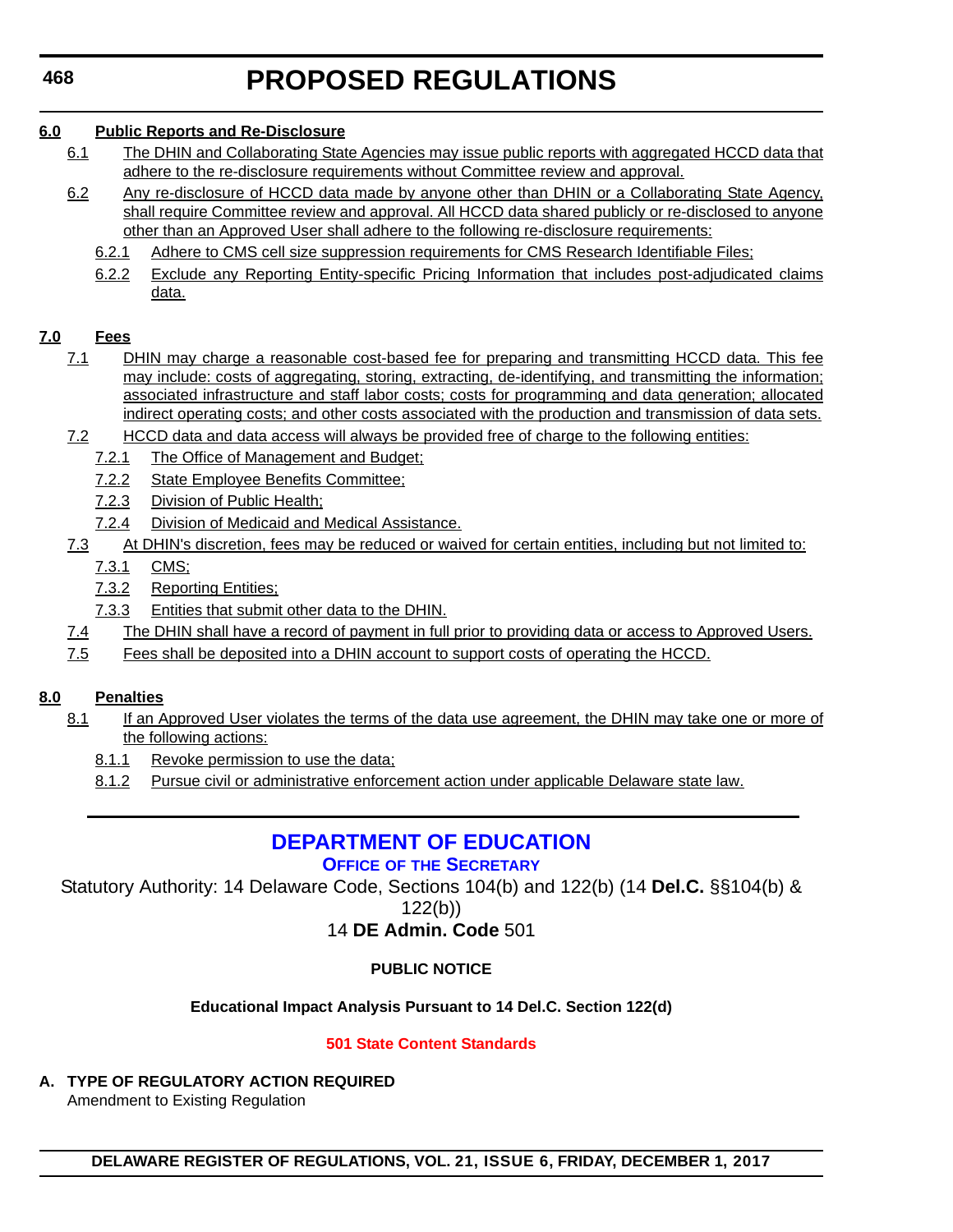### **B. SYNOPSIS OF SUBJECT MATTER OF THE REGULATION**

Pursuant to 14 **Del.C.** Sections 122(b) and 104(b), the Secretary of Education seeks the consent of the State Board of Education to amend 14 **DE Admin. Code** 501 State Content Standards. This regulation is being amended to include Financial Literacy standards and Computer Science standards. The amendment provides that the Financial Literacy standards are adopted for the 2018-19 school year. Any financial literacy curriculum used by the districts and charter schools would need to be aligned to these new standards on a timeline established by the Department. Further, the amendment provides that the Computer Science standards are adopted for the 2018-19 school year. Any computer science curriculum used by the districts and charter schools would need to be aligned to these new standards on a timeline established by the Department. The Department is working with our districts and charter schools to establish this timeline which allows for the appropriate time for curriculum to be aligned and professional learning to occur.

Persons wishing to present their views regarding this matter may do so in writing by the close of business on or before January 9, 2018 to Delaware Department of Education, Attn: Regulation Review, 401 Federal Street, Suite 2, Dover, Delaware 19901 or email to [DOEregulations.comment@doe.k12.de.us](mailto: DOEregulations.comment@doe.k12.de.us). A copy of this regulation may be viewed online at the Registrar of Regulation's website, or obtained at the Department of Education, Office of the Secretary located at the address listed above.

### **C. IMPACT CRITERIA**

1. Will the amended regulation help improve student achievement as measured against state achievement standards? The amended regulation is intended to help improve student achievement as measured against state achievement standards by outlining current state standards.

2. Will the amended regulation help ensure that all students receive an equitable education? The amended regulation is intended to continue to help ensure all students receive an equitable education.

3. Will the amended regulation help to ensure that all students' health and safety are adequately protected? The amendments do not address students' health and safety.

4. Will the amended regulation help to ensure that all students' legal rights are respected? The amended regulation continues to help ensure that all student's legal rights are respected.

5. Will the amended regulation preserve the necessary authority and flexibility of decision making at the local board and school level? The amended regulation does not change the decision making at the local board and school level.

6. Will the amended regulation place unnecessary reporting or administrative requirements or mandates upon decision makers at the local board and school levels? The amended regulation does not place any unnecessary reporting or administrative requirements on decision makers.

7. Will the decision making authority and accountability for addressing the subject to be regulated be placed in the same entity? The decision making authority and accountability for addressing the subject to be regulated does not change because of the amendment.

8. Will the amended regulation be consistent with and not an impediment to the implementation of other state educational policies, in particular to state educational policies addressing achievement in the core academic subjects of mathematics, science, language arts and social studies? The amendment is consistent with and not an impediment to the implementation of other state educational policies.

9. Is there a less burdensome method for addressing the purpose of the regulation? There is not a less burdensome method for addressing the purpose of the regulation.

10. What is the cost to the State and to the local school boards of compliance with the regulation? There is no expected cost to implementing this amended regulation.

### **\*Please Note: The Regulatory Flexibility Analysis and Impact Statement for this regulation, as required by 29 Del.C. Ch. 104, is available at:**

**<http://regulations.delaware.gov/register/december2017/proposed/21 DE Reg 468RFA 12-01-17.pdf>**

#### **501 State Content Standards**

#### **1.0 Instructional Programs**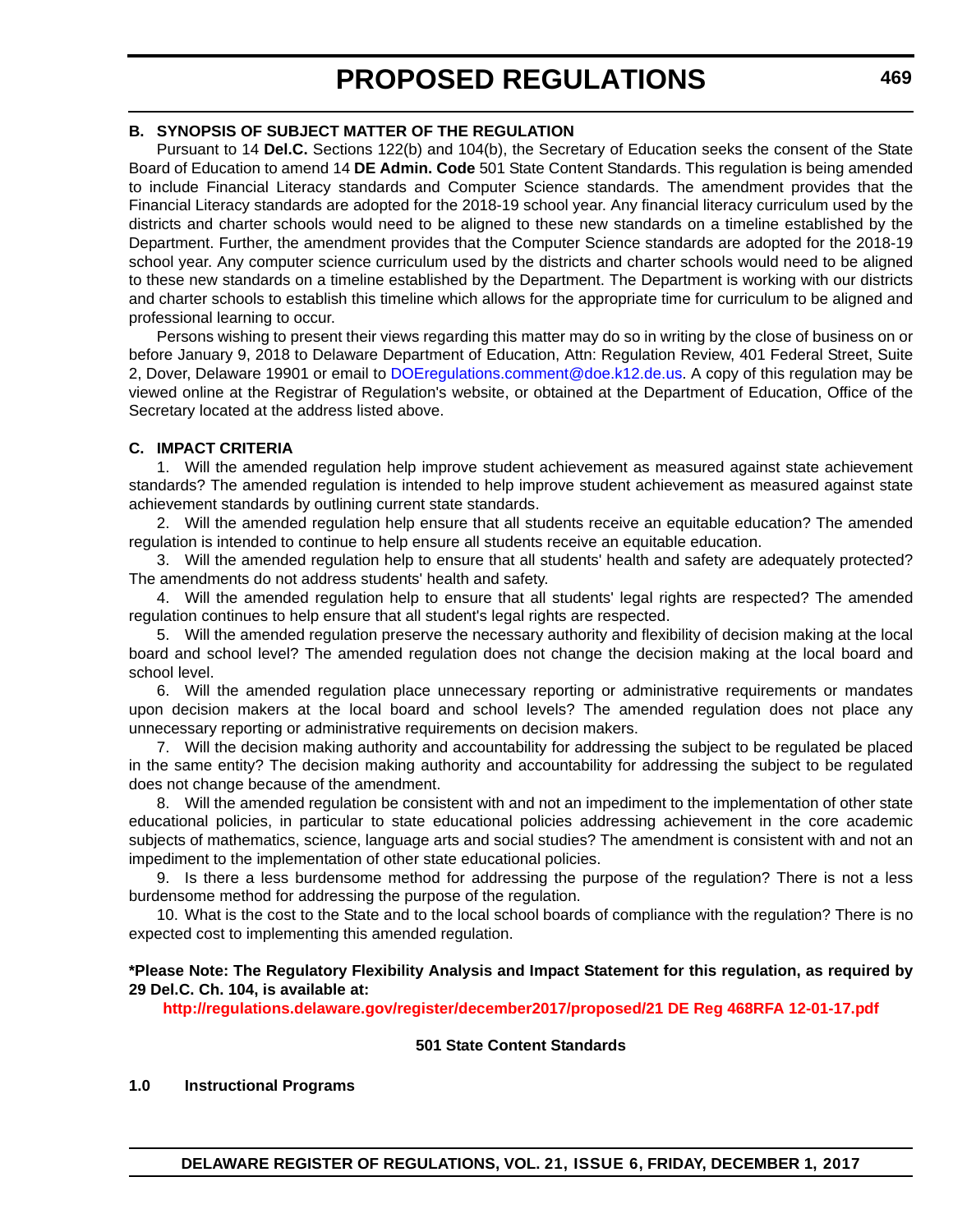- <span id="page-17-0"></span>1.1 Instructional programs offered in the public schools of Delaware shall be in alignment with the appropriate content standards documents. These documents are: English Language Arts Curriculum **Framework Content Standards, Mathematics Curriculum Framework Content Standards, Science** Curriculum Framework Content Standards, Social Studies Curriculum Framework Content Standards, Health Education Curriculum Framework and Assessment Content Standards, Physical Education Content Standards, Visual and Performing Arts Content Standards, Agriscience Curriculum **Framework Content Standards, Business Finance and Marketing Education Curriculum Framework** Content Standards, World Language <del>Curriculum Framework</del> Content Standards, Technology Education Curriculum Framework Content Standards, Skilled and Technical Sciences Content Standards, and the Family and Consumer Sciences Content Standards, Computer Science Content Standards and Financial Literacy Content Standards.
	- 1.1.1 The content standards documents may from time to time hereafter be amended with the approval of the Secretary and the State Board of Education.
		- 1.1.1.1 Effective with the 2010-2011 school year, Delaware Content Standards in English language arts and mathematics shall be comprised of the Common Core Standards developed in partnership with the National Governors Association and the Council of Chief State School Officers.
		- 1.1.1.2 Effective with the 2013-2014 school year, the Next Generation Science Standards (NGSS) developed in partnership with twenty-six (26) states, including Delaware, shall be adopted as the Delaware Content Standards in science. For purposes of this subsection, "adopted" shall mean to accept a set of standards as the basis for curriculum and assessment alignment across the state according to a timeline established and disseminated by the Department of Education.
		- 1.1.1.3 Effective with the 2018-19 school year, the Financial Literacy Content Standards shall be adopted. For purposes of this subsection, "adopted" means to accept a set of standards as the basis for curriculum across the state according to a timeline established and disseminated by the Department of Education.
		- 1.1.1.4 Effective with the 2018-19 school year, the Computer Science Content Standards shall be adopted. For purposes of this subsection, "adopted" means to accept a set of standards as the basis for curriculum across the state according to a timeline established and disseminated by the Department of Education.
	- 1.1.2 Integration of the content standards shall be provided for within and across the curricula.
	- 1.1.3 Instructional materials and curricula content shall be kept current and consistent with provisions of 14 **DE Admin. Code** 502 Alignment of Local School District Curricula to the State Content Standards and 14 **DE Admin. Code** 503 Instructional Program Requirements.

# **[PROFESSIONAL STANDARDS BOARD](https://pubapps.doe.k12.de.us/EducationalDirectoryPublic/pages/DDOE/WorkGroupStaff.aspx?page=branches&WGID=75&BID=1)**

Statutory Authority: 14 Delaware Code, Sections 1203 and 1205(b) (14 **Del.C.** §§1203 & 1205(b))

# **PUBLIC NOTICE**

# **Educational Impact Analysis Pursuant to 14 Del.C. Section 122(d)**

### **[1515 Hearing Procedures and Rules](#page-3-0)**

**A. TYPE OF REGULATORY ACTION REQUESTED**

Adopt New Regulation

**B. SYNOPSIS OF SUBJECT MATTER OF REGULATION**

The Professional Standards Board ("Board"), acting in cooperation and consultation with the Department of

### **DELAWARE REGISTER OF REGULATIONS, VOL. 21, ISSUE 6, FRIDAY, DECEMBER 1, 2017**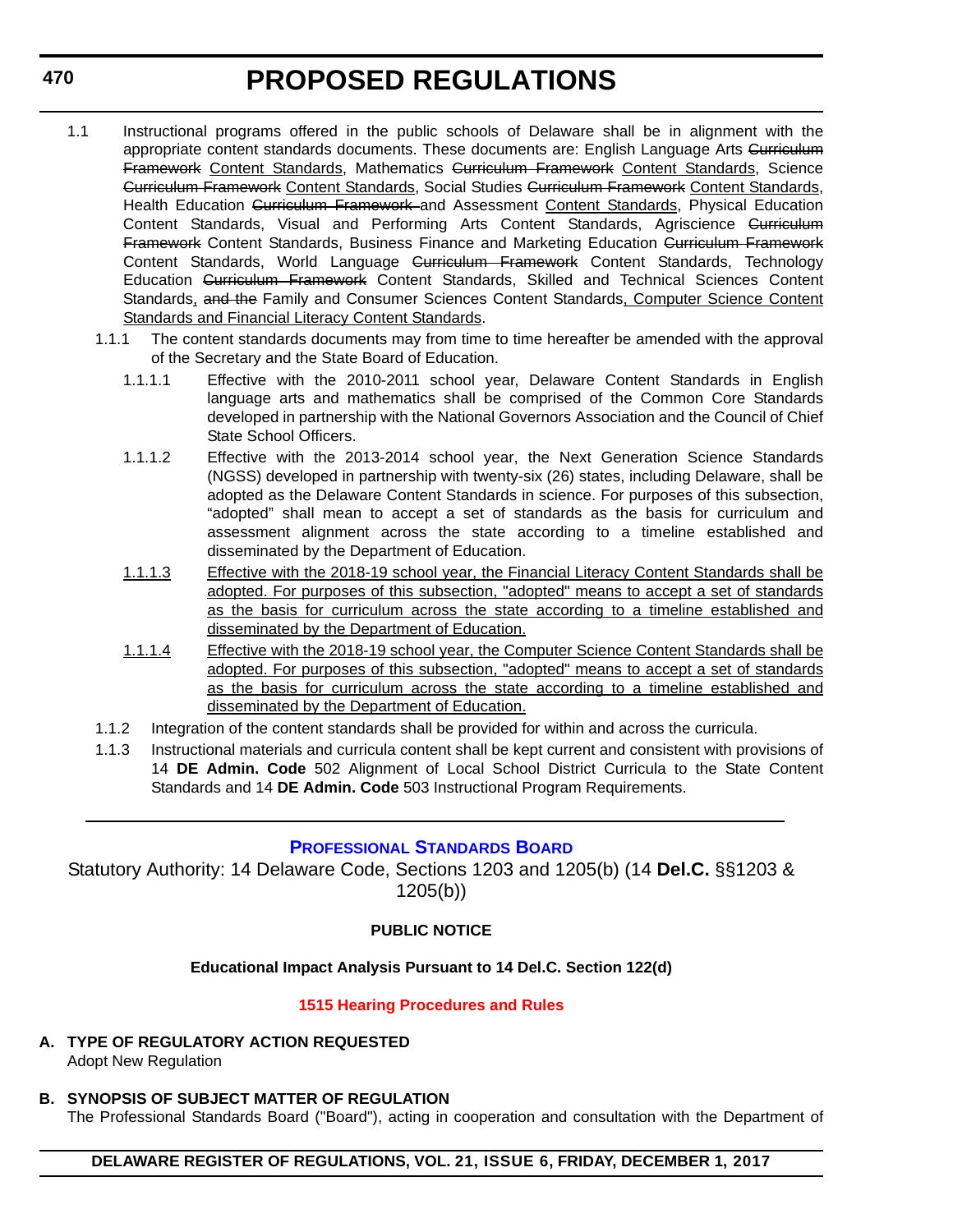Education ("Department"), developed a new regulation, 14 **DE Admin. Code** 1515 Hearing Procedures and Rules. The regulation concerns the hearing procedures and rules for license denial actions under 14 **Del.C.** §1217 and license disciplinary actions under 14 **Del.C**. §1218. The proposed regulation was initially published on October 1, 2017. The Board received one written comment that subsection 3.1.2 does not seem to align with modern technology or to be the most efficient, non-burdensome form of communicating a hearing request. The Board believes that the forms of hearing request are those permitted by statute, so no changes were made in response to the comment. On November 2, 2017, the Board voted to republish the regulation with two substantive changes. The Board added a deadline for submitting a written request for additional time for a hearing to subsection 4.1.1.1 and added "stenographic" to subsection 4.5.2.

Persons wishing to present their views regarding this matter may do so in writing by the close of business on or before January 2, 2018 to Mr. Chris Kenton, Executive Director, Delaware Professional Standards Board, The Townsend Building, 401 Federal Street, Dover, Delaware 19901. A copy of this regulation may be viewed online at the Registrar of Regulation's website, [http://regulations.delaware.gov/services/current\\_issue.shtml](http://regulations.delaware.gov/services/current_issue.shtml) or obtained at the Professional Standards Board's Office, located at the address above.

### **C. IMPACT CRITERIA**

1. Will the new regulation help improve student achievement as measured against state achievement standards? The new regulation does not address student achievement as measured against state achievement standards.

2. Will the new regulation help ensure that all students receive an equitable education? The new regulation will help to ensure that all students receive an equitable education.

3. Will the new regulation help to ensure all student's health and safety are adequately protected? The new regulation addresses the Board's rules and procedures for hearings, not students' health and safety.

4. Will the new regulation help to ensure that all students' legal rights are respected? The new regulation addresses the Board's rules and procedures for hearings, not students' legal rights.

5. Will the new regulation preserve the necessary authority and flexibility of decision-makers at the local board and school level? The new regulation does not change authority and flexibility of decision makers at the local board and school level.

6. Will the new regulation place unnecessary reporting or administrative requirements or mandates upon decision makers at the local board and school levels? The new regulation does not place unnecessary reporting or administrative requirements or mandates upon decision makers at the local board and school levels.

7. Will decision making authority and accountability for addressing the subject to be regulated be placed in the same entity? The decision making authority and accountability for addressing the subject to be regulated will be placed in the same entity.

8. Will the new regulation be consistent with and not an impediment to the implementation of other state educational policies, in particular to state educational policies addressing achievement in the core academic subjects of mathematics, science, language arts, and social studies? The new regulation is consistent with, and not an impediment to, the implementation of other state educational policies, and in particular to state educational policies addressing achievement in the core academic subjects of mathematics, science, language arts, and social studies.

9. Is there a less burdensome method for addressing the purpose of the new regulation? There is not a less burdensome method for addressing the purpose of the new regulation.

10. What is the cost to the state and to the local school boards of compliance with the adopted regulation? There is no expected cost to the state and to the local school boards of complying with the new regulation.

### **\*Please Note: The Regulatory Flexibility Analysis and Impact Statement for this regulation, as required by 29 Del.C. Ch. 104, is available at:**

**<http://regulations.delaware.gov/register/december2017/proposed/21 DE Reg 470RFA 12-01-17.pdf>**

### **1515 Hearing Procedures and Rules**

### **1.0 Applicability, Construction, and Waiver**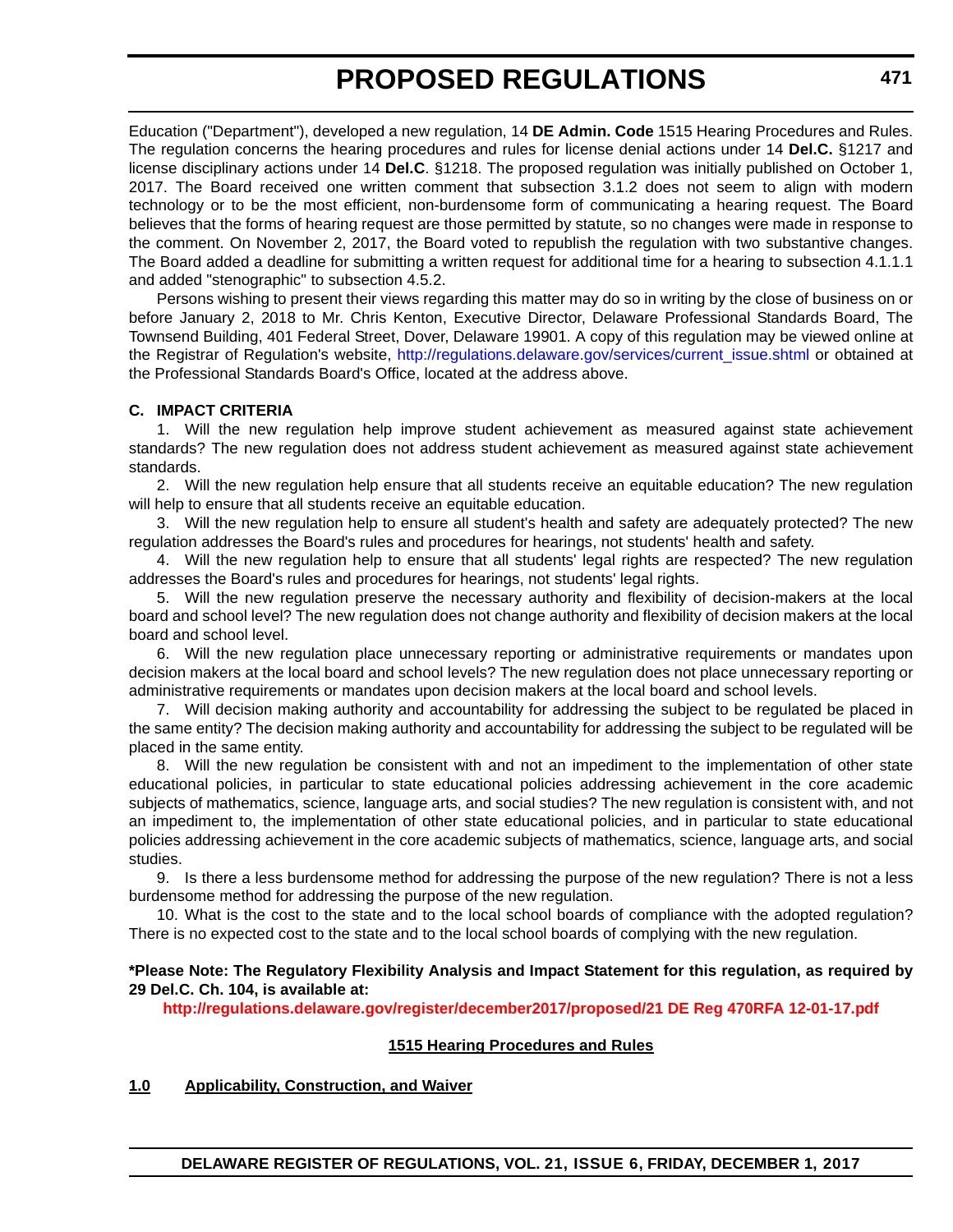# **472**

# **PROPOSED REGULATIONS**

- 1.1 This regulation shall apply to license denial actions under 14 **Del.C.** §1217 and license disciplinary actions under 14 **Del.C.** §1218.
- 1.2 This regulation shall be liberally construed to secure a just, economical, and reasonably expeditious determination of the issues presented in accordance with the Standards Board's authority under 14 **Del.C.** Ch. 12 and with the Administrative Procedures Act under 29 **Del.C.** Ch. 101.
- 1.3 The Standards Board may waive any of the procedures and rules in this regulation upon application or upon its own initiative for good cause and to the extent consistent with the law.

# **2.0 Definitions**

The following words and terms, when used in this regulation, shall have the following meaning unless the context clearly indicates otherwise:

"**Department**" means the Delaware Department of Education.

"**Executive Director**" means the Executive Director of the Delaware Professional Standards Board. "**Secretary**" means the Secretary of the Delaware Department of Education.

"**Standards Board**" means the Delaware Professional Standards Board established pursuant to 14 **Del.C.** §1201 or its designee.

# **3.0 Requests for a Hearing**

- 3.1 A person may request a hearing by mailing or hand-delivering a written request for a hearing to the Executive Director.
	- 3.1.1 Requests shall not be sent by electronic mail, facsimile, or other electronic means.
- 3.2 The request shall:
	- 3.2.1 Be in writing;
	- 3.2.2 Be signed by the person making the request or the person's counsel;
	- 3.2.3 Set forth the grounds for action in reasonable detail;
	- 3.2.4 Identify the source of the Standards Board's authority to decide the matter; and
	- 3.2.5 Provide the person's preferred mailing address, phone number, and e-mail address.
- 3.3 Requests must be submitted to the Executive Director as follows:
	- 3.3.1 For license denial actions, requests must be postmarked or mailed within 20 calendar days from the date that the Department's notice under 14 **Del.C.** §1217(b) was mailed.
	- 3.3.2 For license disciplinary actions, requests must be submitted within 30 calendar days from the date that the Secretary's notice under 14 **Del.C.** §1218(k) was mailed.
- 3.4 A copy of the request shall be provided to the Department, in license denial actions, or to the Secretary, in license disciplinary actions.
- 3.5 The Executive Director shall provide the request for a hearing to the Standards Board at its next regularly scheduled meeting.
- 3.6 Upon receipt of a request that meets all of the requirements set forth in subsection 3.2, the Standards Board may decide to conduct the hearing itself or designate a hearing officer from a list of hearing officers approved by the Standards Board to conduct the hearing.
	- 3.6.1 The hearing officer designated shall have the same authority, powers, and duties as the Standards Board for the purpose of conducting the hearing.
- 3.7 The Standards Board may direct the person or agency taking official action to file a written response to the request for a hearing.

# **4.0 Prehearing Procedures and Rules**

- 4.1 Scheduling a Hearing
	- 4.1.1 Generally, hearings are scheduled for 1 full day from 8:30 a.m. to 4:30 p.m.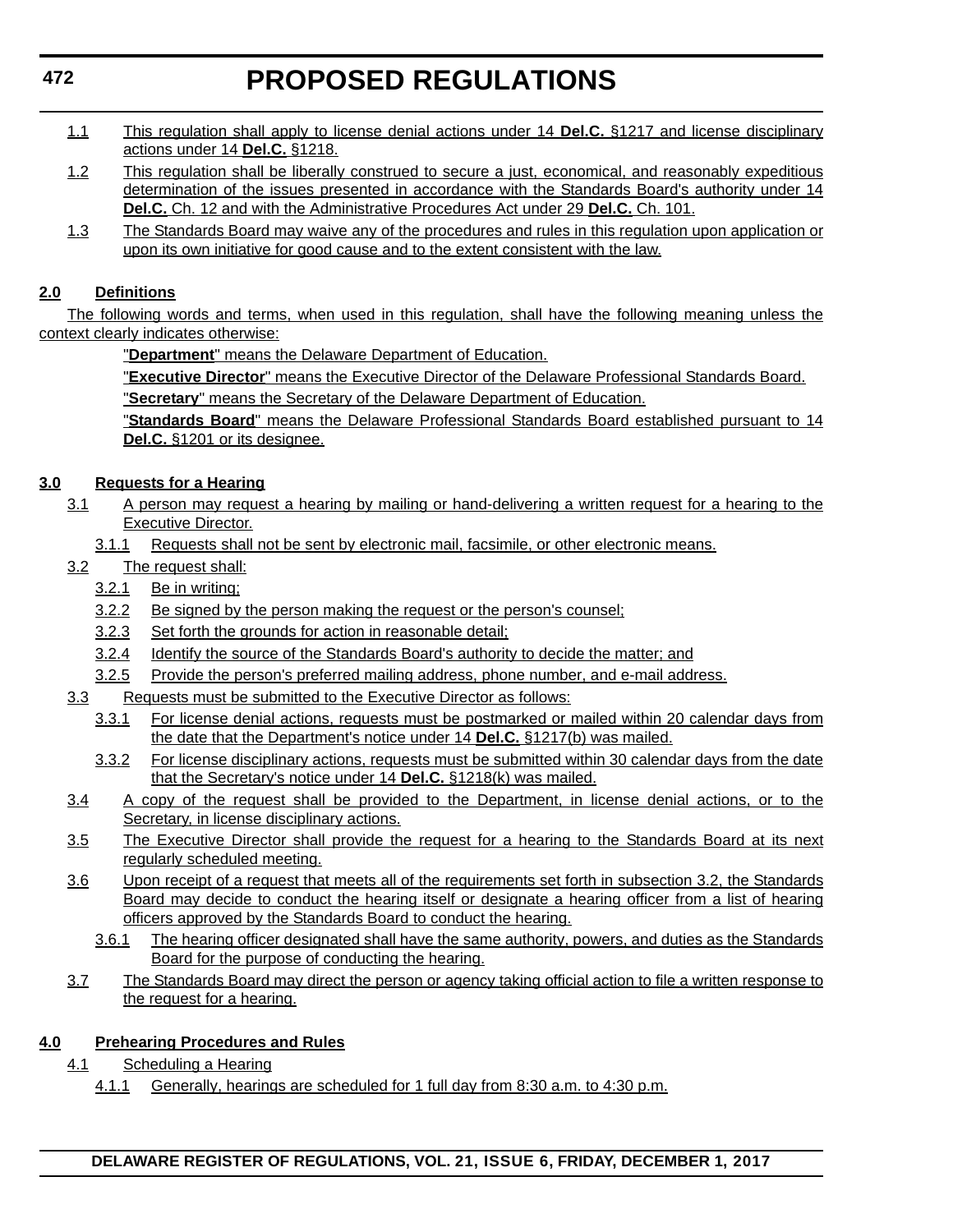- 4.1.1.1 If a party believes that the presentation of the party's case cannot reasonably be accomplished in one half of the allotted time or less, then the party may mail or handdeliver a written request for additional time to the Executive Director within 10 days of receipt of the notice of hearing. The request shall specify the reasons for the request. The party shall provide a copy of the request to the other party at the same time.
- 4.1.1.2 The Standards Board may grant the request upon a showing of good cause.
- 4.2 Notice of the Hearing
	- 4.2.1 Notice of the date, time, and place of the hearing shall be mailed to the parties.
- 4.3 Requests for a Public Hearing
	- 4.3.1 A party shall be deemed to have consented to a closed hearing unless the party notifies the Executive Director in writing that a public hearing is requested.
		- 4.3.1.1 The request must be mailed or hand-delivered to the Executive Director within 5 business days of the receipt of the notice in subsection 4.2. A copy of the request shall be provided to the other party at the same time.
- 4.4 Subpoena Requests
	- 4.4.1 Requests for subpoenas for witnesses and other sources of evidence shall be mailed or handdelivered to the Executive Director at least 15 business days before the date of the hearing. A copy of the request shall be provided to the other party at the same time.
		- 4.4.1.1 Requests for subpoenas for witnesses shall specify the witness' name and address.
		- 4.4.1.2 Requests for subpoenas for other sources of evidence shall specify the person or entity to whom the subpoena is directed, the person or entity's address, and the date by which the person or entity is to respond to the request.
	- 4.4.2 The Standards Board shall issue subpoenas in accordance with the law.
	- 4.4.3 The party requesting a subpoena is responsible for delivering the subpoena to the person or entity to whom the subpoena is directed.
	- 4.4.3.1 Proof of service of a subpoena shall be mailed or hand-delivered to the Standards Board.
- 4.5 Requests for a Stenographic Reporter
	- 4.5.1 Any party may request the presence of a stenographic reporter at the hearing.
		- 4.5.1.1 The request shall be mailed or hand-delivered to the Executive Director at least 10 business days prior to the date of the hearing. A copy of the request shall be provided to the other party at the same time.
	- 4.5.2 The requesting party shall be liable for the expense of the stenographic reporter and any transcript the party requests.

# 4.6 Witness List

- 4.6.1 A written list of witnesses a party intends to call during a hearing shall be mailed or hand-delivered to the Executive Director at least 5 business days prior to a hearing. A copy of the list shall be mailed to the other party at the same time.
- 4.6.2 The Standards Board may refuse to receive into evidence any testimony of a witness who has not been named on the witness list.
- 4.7 Exchange of Documents
	- 4.7.1 The parties shall exchange documents they intend to introduce at the hearing at least 5 business days prior to the hearing.
	- 4.7.2 The documents shall be labeled "Petitioner" or "Department" and numbered in sequential order (1, 2, 3).
- 4.8 Prehearing Conferences
	- 4.8.1 The Standards Board may hold prehearing conferences and teleconferences for the settlement or simplification of issues by consent, for the disposal of procedural requests or disputes, and to regulate and expedite the course of the hearing.
- 4.9 Continuances, Adjournments, and Postponements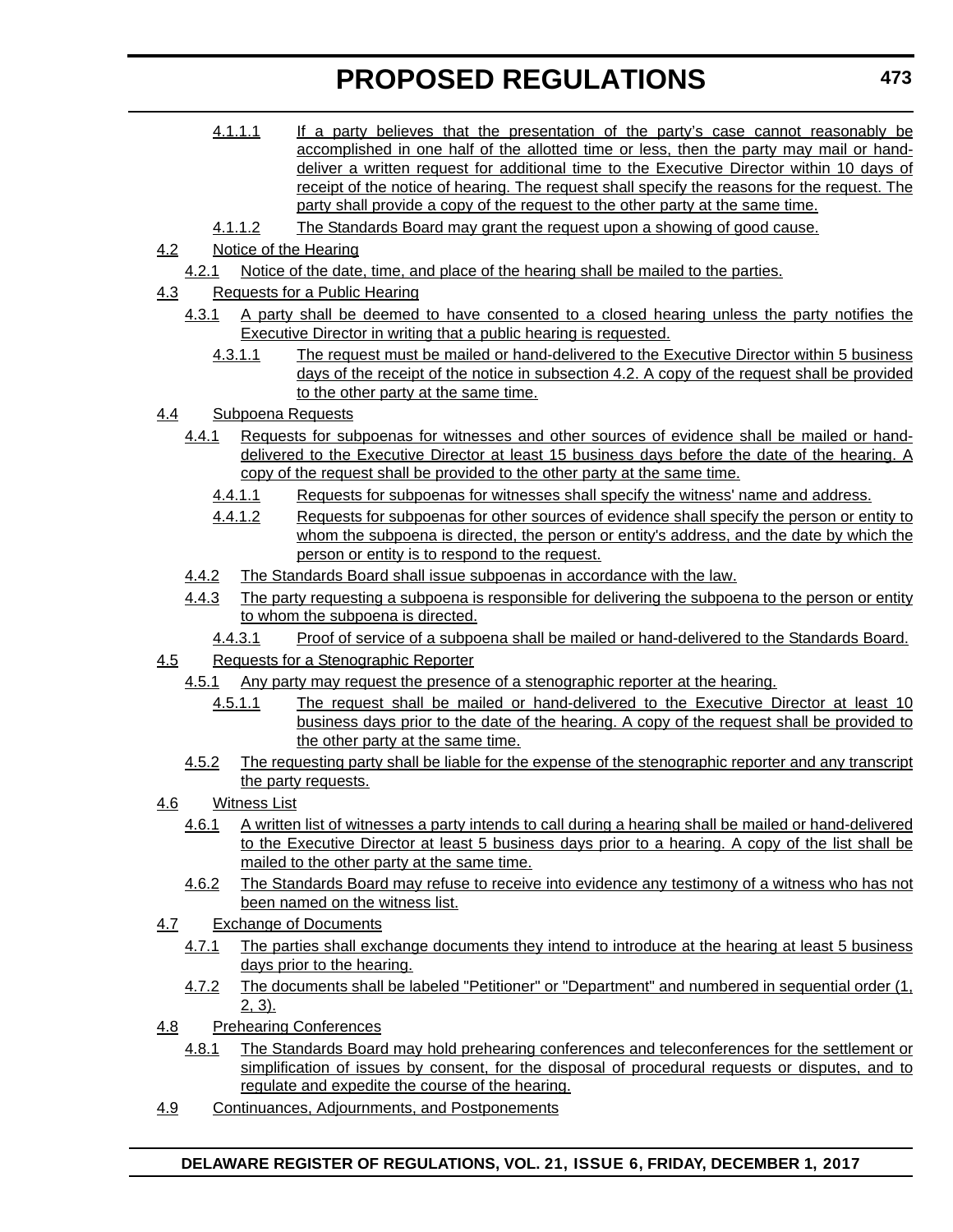- 4.9.1 The Standards Board may continue, adjourn, or postpone proceedings for good cause at the request of a party or on its or his or her own initiative.
- 4.9.2 Any request to continue, adjourn, or postpone a proceeding shall be submitted to the Executive Director in writing at least 3 business days before the date scheduled for the hearing. A copy of the request shall also be provided to the other party at the same time.

# **5.0 Hearing Procedures and Rules**

- 5.1 A verbatim record of the proceedings before the Standards Board will be made either electronically or stenographically, if a party submits a request under subsection 4.5.
- 5.2 The hearing will proceed with the party with the burden of proof first presenting its evidence and case. The other party may then present its case. The party with the burden of proof will then have an opportunity to present rebuttal evidence.
	- 5.2.1 In license denial actions, the applicant is the party with the burden of proof.
	- 5.2.2 In license disciplinary actions, the Department is the party with the burden of proof.
- 5.3 The Standards Board may permit the parties to present opening and closing statements.
- 5.4 The Standards Board may take testimony, hear proof, and receive exhibits into evidence at a hearing.
	- 5.4.1 Strict rules of evidence shall not apply. Evidence having probative value commonly accepted by reasonably prudent people in the conduct of their affairs may be admitted into evidence.
	- 5.4.2 The Standards Board may exclude plainly irrelevant, immaterial, insubstantial, cumulative, and privileged evidence and limit unduly repetitive proof, rebuttal, and cross-examination in accordance with 29 **Del.C.** §10125(b).
	- 5.4.3 Objections to the admission of evidence shall be brief and shall state the grounds for the objection.
- 5.5 Testimony shall be under oath or affirmation.
	- 5.5.1 The Standards Board may administer oaths to witnesses.
- 5.6 Any person who testifies as a witness shall also be subject to cross examination by the other party and by the Standards Board.
- 5.7 Witnesses may be sequestered upon a party's request.
- 5.8 Any document introduced into evidence at the hearing shall be marked by the Standards Board and shall be made a part of the record of the hearing.
	- 5.8.1 The party offering the document into evidence shall provide a copy of the document to the other party, the Standards Board, and counsel for the Standards Board.

# **6.0 Post-hearing Rules and Procedures**

- 6.1 The Standards Board may direct the parties to submit post-hearing briefs.
	- 6.1.1 Post-hearing briefs shall be filed as directed by the Standards Board.
- 6.2 If the Standards Board has designated a hearing officer, the hearing officer shall prepare a proposed order in accordance with 29 **Del.C.** §10126.
- 6.3 The parties shall have 20 calendar days from the date the proposed order is delivered to them to submit in writing to the Standards Board and the other party any exceptions, comments, and arguments respecting the proposed order.
	- 6.3.1 The parties may agree to shorten or waive the comment period.
	- 6.3.2 The parties may agree to consent to the hearing officer's proposed order.
		- 6.3.2.1 When the parties consent to the hearing officer's recommendation, they shall send written notice to the Executive Director.
- 6.4 The Standards Board shall consider the entire record of the case, the hearing officer's proposed order, and any written exceptions, comments, and arguments thereto in reaching its final decision. The Standards Board's decision shall be incorporated in a final order which is signed and mailed to the parties.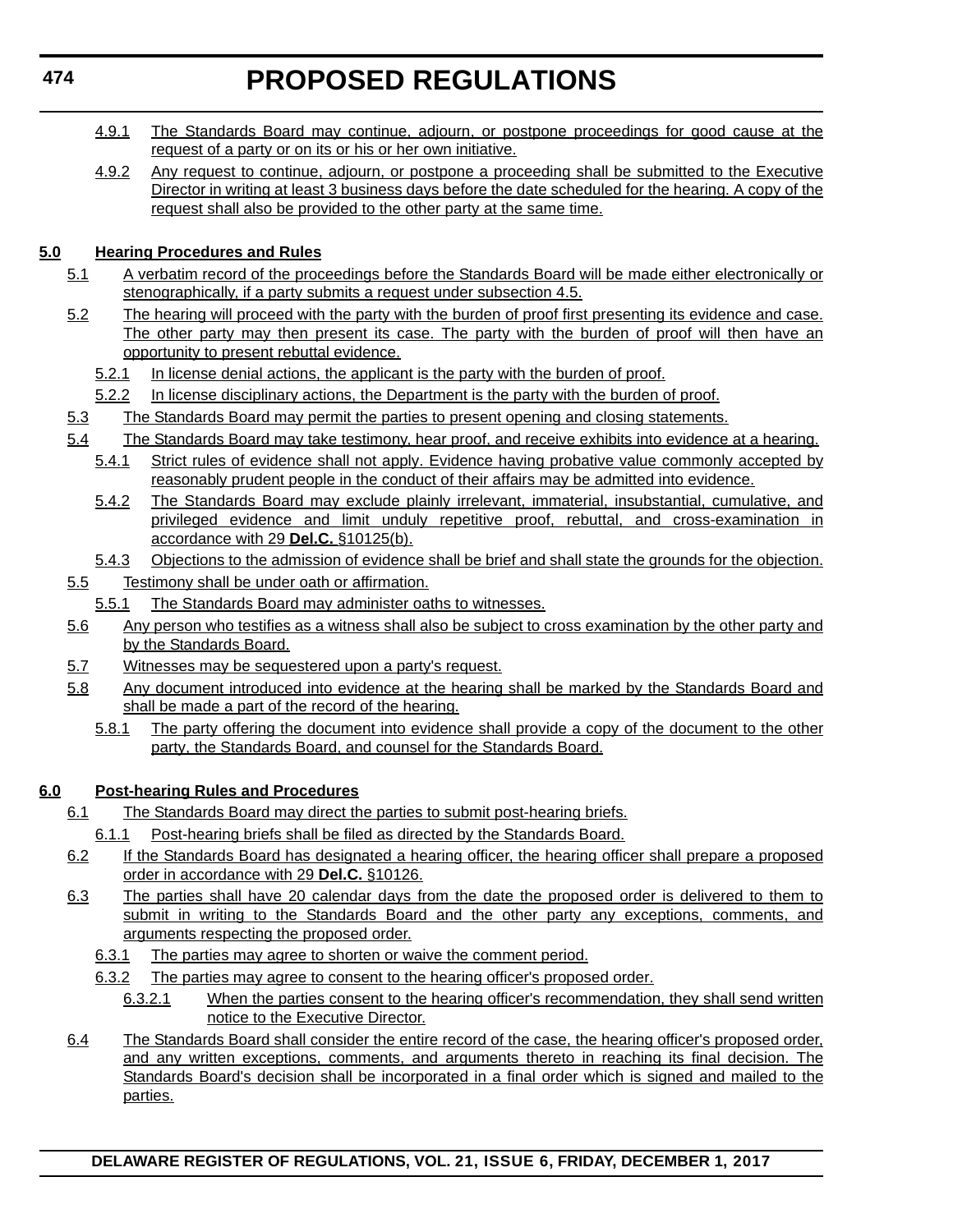# <span id="page-22-0"></span>**7.0 Other Hearing Rules and Procedures**

- 7.1 Communications
	- 7.1.1 Pursuant to 29 **Del.C.** §10129, no member or employee of the Standards Board assigned to participate in any way in the rendering of a case decision shall discuss or communicate, directly or indirectly, respecting any issue of fact or law with any person or party, except upon notice to and opportunity for all parties to participate.
		- 7.1.1.1 Subsection 7.1.1 does not apply to communications required for the disposition of ex parte matters authorized by law or to communications by and among members of the Standards Board, the Standards Board's staff, and the Standards Board's counsel.
	- 7.1.2 A copy of any document filed with or submitted to the Standards Board or the hearing officer shall be provided to the other party or the other party's counsel.
	- 7.1.3 Address of the Standards Board and Parties' Contact Information
		- 7.1.3.1 Hand-delivered submissions shall be delivered to the Standards Board at the Townsend Building, 401 Federal Street, 2nd Floor, Dover, Delaware 19901.
		- 7.1.3.2 Mailed submissions shall be delivered to the Standards Board at 401 Federal Street, Suite 2, Dover, Delaware 19901.
		- 7.1.3.3 Parties shall keep the Standards Board informed of their current mailing addresses, phone numbers, and email addresses.

# 7.2 Counsel

- 7.2.1 Any party to a proceeding before the Standards Board may be represented by counsel.
- 7.2.2 The attorney representing a party in a proceeding before the Standards Board shall notify the Executive Director of the representation in writing as soon as practical. A copy of the notice shall be provided to the other party at the same time.
- 7.2.3 Attorneys who are not members of the Delaware Bar may be admitted pro hac vice before the Standards Board pursuant to Rule 72 of the Rules of the Supreme Court of the State of Delaware.

# **[DEPARTMENT OF HEALTH AND SOCIAL SERVICES](http://www.dhss.delaware.gov/dhss/dmma/) DIVISION OF MEDICAID AND MEDICAL ASSISTANCE**

Statutory Authority: 31 Delaware Code, Section 512 (31 **Del.C.** §512) 16 **DE Admin. Code** 20620

# **PUBLIC NOTICE**

### **[20620.2.3.1 Limitation on the Submission of Requests for Protection of Prior Medical Costs](#page-3-0)**

In compliance with the State's Administrative Procedures Act (APA - Title 29, Chapter 101 of the Delaware Code), 42 CFR §447.205, and under the authority of Title 31 of the Delaware Code, Chapter 5, Section 512, Delaware Health and Social Services (DHSS) / Division of Medicaid and Medical Assistance (DMMA) is proposing to amend the Delaware Social Services Manual (DSSM) regarding Prior Medical Costs, specifically, *to add a reasonable limit on the timeframe for the submission of requests for the protection of prior medical costs*.

Any person who wishes to make written suggestions, compilations of data, testimony, briefs or other written materials concerning the proposed new regulations must submit same to, Planning, Policy and Quality Unit, Division of Medicaid and Medical Assistance, 1901 North DuPont Highway, P.O. Box 906, New Castle, Delaware 19720-0906, by email to [Nicole.M.Cunningham@state.de.us,](mailto:Nicole.M.Cunningham@state.de.us) or by fax to 302-255-4413 by 4:30 p.m. on January 2, 2018. Please identify in the subject line: Prior Medical Costs Submission Limitation.

The action concerning the determination of whether to adopt the proposed regulation will be based upon the results of Department and Division staff analysis and the consideration of the comments and written materials filed by other interested persons.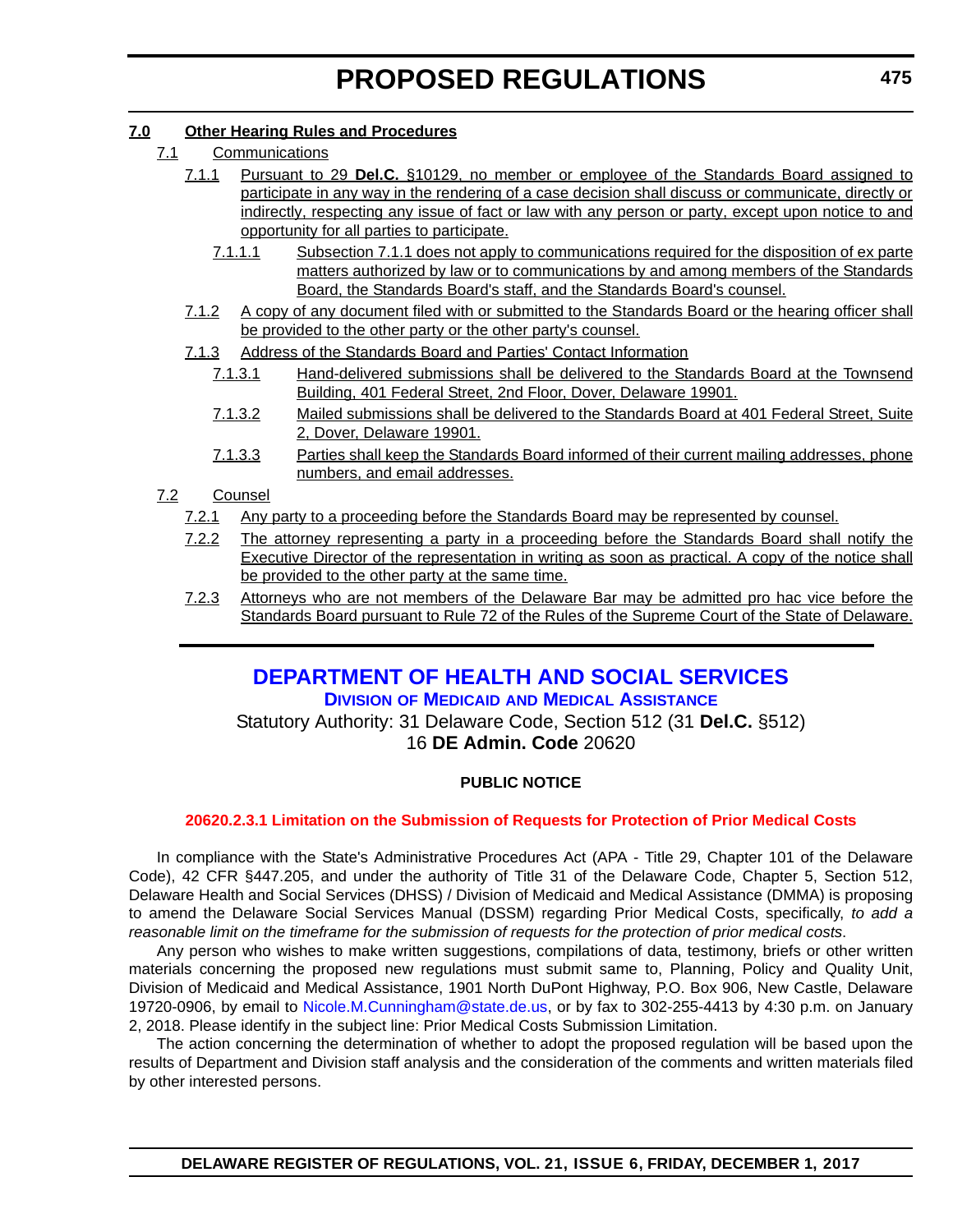### **SUMMARY OF PROPOSAL**

The purpose of this notice is to advise the public that Delaware Health and Social Services (DHSS)/Division of Medicaid and Medical Assistance (DMMA) is proposing to amend the Delaware Social Services Manual (DSSM) regarding Prior Medical Costs, specifically, *to add a reasonable limit on the timeframe for the submission of requests for the protection of prior medical costs.*

#### **Statutory Authority**

- 42 CFR §435.725 Post-eligibility treatment of income of institutionalized individuals in SSI States: Application of patient income to the cost of care
- Social Security Act §1902(r)(1)(A)(ii)

#### **Background**

Federal regulations permit States to establish and apply reasonable limits to the post-eligibility treatment of the income of individuals who are institutionalized. Delaware currently allows for the protection of medical costs incurred in the three (3) months immediately preceding the beginning date of Medicaid eligibility for institutionalized individuals. There are no current regulations addressing reasonable limits on the timely submission of requests for the protection of prior medical costs.

### **Summary of Proposal**

The purpose of this proposed regulation is to add a reasonable limit on the timeframe for the submission of requests for the protection of prior medical costs.

### *Summary of Proposed Changes*

Effective for services provided on and after February 11, 2018 Delaware Health and Social Services/Division of Medicaid and Medical Assistance (DHSS/DMMA) proposes to amend Delaware Social Services Manual (DSSM) section 20620.2.3.1 to add a reasonable limit on the timeframe for the submission of requests for the protection of prior medical costs.

#### *Public Notice*

In accordance with the *federal* public notice requirements established at Section 1902(a)(13)(A) of the Social Security Act and 42 CFR 447.205 and the state public notice requirements of Title 29, Chapter 101 of the Delaware Code, Delaware Health and Social Services (DHSS)/Division of Medicaid and Medical Assistance (DMMA) gives public notice and provides an open comment period for thirty (30) days to allow all stakeholders an opportunity to provide input on the proposed regulation. Comments must be received by 4:30 p.m. on January 2, 2018.

#### *Provider Manuals Update*

A newsletter system is utilized to distribute new or revised manual material and to provide any other pertinent information regarding manual updates. DMAP provider manuals and official notices are available on the Delaware Medical Assistance Provider Portal website: [https://medicaid.dhss.delaware.gov/provider.](https://medicaid.dhss.delaware.gov/provider)

#### **Fiscal Impact**

There is no anticipated fiscal impact to the agency as a result of this proposed clarification of program eligibility policy.

### **\*Please Note: The Regulatory Flexibility Analysis and Impact Statement for this regulation, as required by 29 Del.C. Ch. 104, is available at:**

**<http://regulations.delaware.gov/register/december2017/proposed/21 DE Reg 475RFA 12-01-17.pdf>**

### **20620.2.3 Prior Medical Costs**

Medical costs incurred in a prior period of ineligibility (if approved by Medicaid) may be protected from his/her income. Costs incurred in a period of ineligibility must be approved by the Medicaid State Office prior to being protected and will only be considered if incurred within three (3) months of the beginning date of Medicaid eligibility.

**DELAWARE REGISTER OF REGULATIONS, VOL. 21, ISSUE 6, FRIDAY, DECEMBER 1, 2017**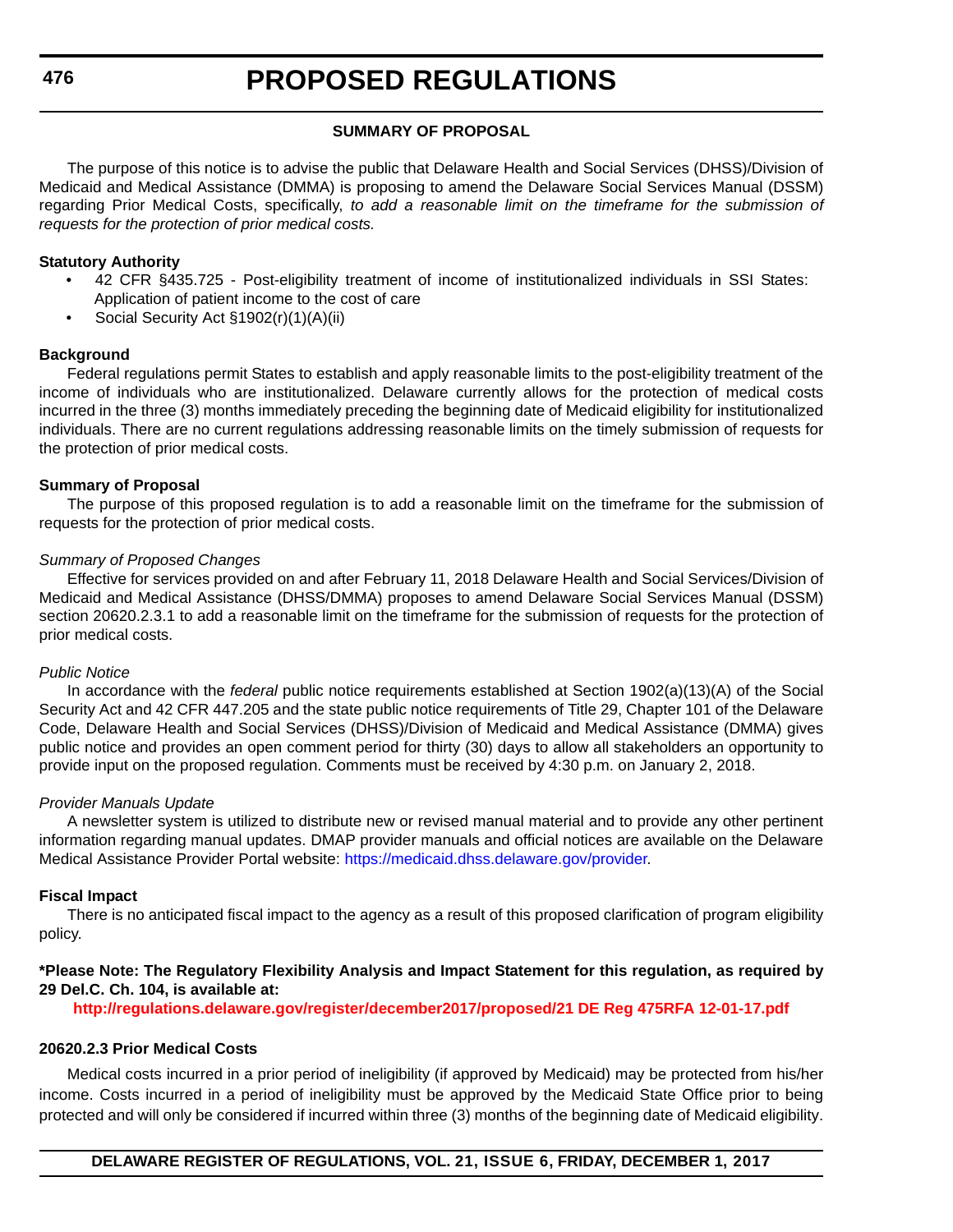<span id="page-24-0"></span>The recipient's reimbursement level and patient pay amount must be identified. Medicaid will protect at the Medicaid reimbursement rate, not the private pay rate.

The period of ineligibility may be caused by excess resources or excess income.

Protections for which the individual is seeking coverage will not be granted if the ineligible period occurred during a transfer of assets penalty phase.

### **20620.2.3.1 Limitation on the Submission of Requests for Protection of Prior Medical Costs**

Requests for income protections to cover medical costs incurred in a prior period of ineligibility must be submitted to DMMA within one (1) year of the date(s) of coverage. DMMA will deny income protection requests received more than one (1) year after the period of coverage being requested.

# **DIVISION [OF SOCIAL SERVICES](http://www.dhss.delaware.gov/dhss/dss/)**

Statutory Authority: 31 Delaware Code, Section 512 (31 **Del.C.** §512) 16 **DE Admin. Code** 2027

# **PUBLIC NOTICE**

# **[2027 Disqualification of Individuals Convicted of Drug Related Offenses](#page-3-0)**

In compliance with the State's Administrative Procedures Act (APA - Title 29, Chapter 101 of the Delaware Code), 42 CFR §447.205, and under the authority of Title 31 of the Delaware Code, Chapter 5, Section 512, Delaware Health and Social Services (DHSS) is proposing to amend Division of Social Services Manual regarding Disqualification of Individuals Convicted of Drug Related Offenses specifically, *to remove the restriction against receipt of Cash Assistance from persons convicted of a drug felony.*

Any person who wishes to make written suggestions, compilations of data, testimony, briefs or other written materials concerning the proposed new regulations must submit same to, Planning, Policy and Quality Unit, Division of Medicaid and Medical Assistance, 1901 North DuPont Highway, P.O. Box 906, New Castle, Delaware 19720-0906, by email to [Nicole.M.Cunningham@state.de.us,](mailto:Nicole.M.Cunningham@state.de.us) or by fax to 302-255-4413 by 4:30 p.m. on January 2, 2018. Please identify in the subject line: Disqualification of Individuals Convicted of Drug Related Offenses.

The action concerning the determination of whether to adopt the proposed regulation will be based upon the results of Department and Division staff analysis and the consideration of the comments and written materials filed by other interested persons.

### **SUMMARY OF PROPOSAL**

The purpose of this notice is to advise the public that Delaware Health and Social Services (DHSS) is proposing to amend Division of Social Services Manual regarding Disqualification of Individuals Convicted of Drug Related Offenses specifically, to remove the restriction against receipt of Cash Assistance from persons convicted of a drug felony.

### **Statutory Authority**

• 31 **Del.C.** §524 - Eligibility for Temporary Assistance for Needy Families

#### **Background**

Delaware Code, Title 31, Chapter 5, §524 became effective July 28, 2017. This law removes the prohibition against receipt of Temporary Assistance for Needy Families (TANF) funds by persons convicted of a drug felony, so long as that person is otherwise eligible for TANF assistance.

### **Summary of Proposal**

*Purpose*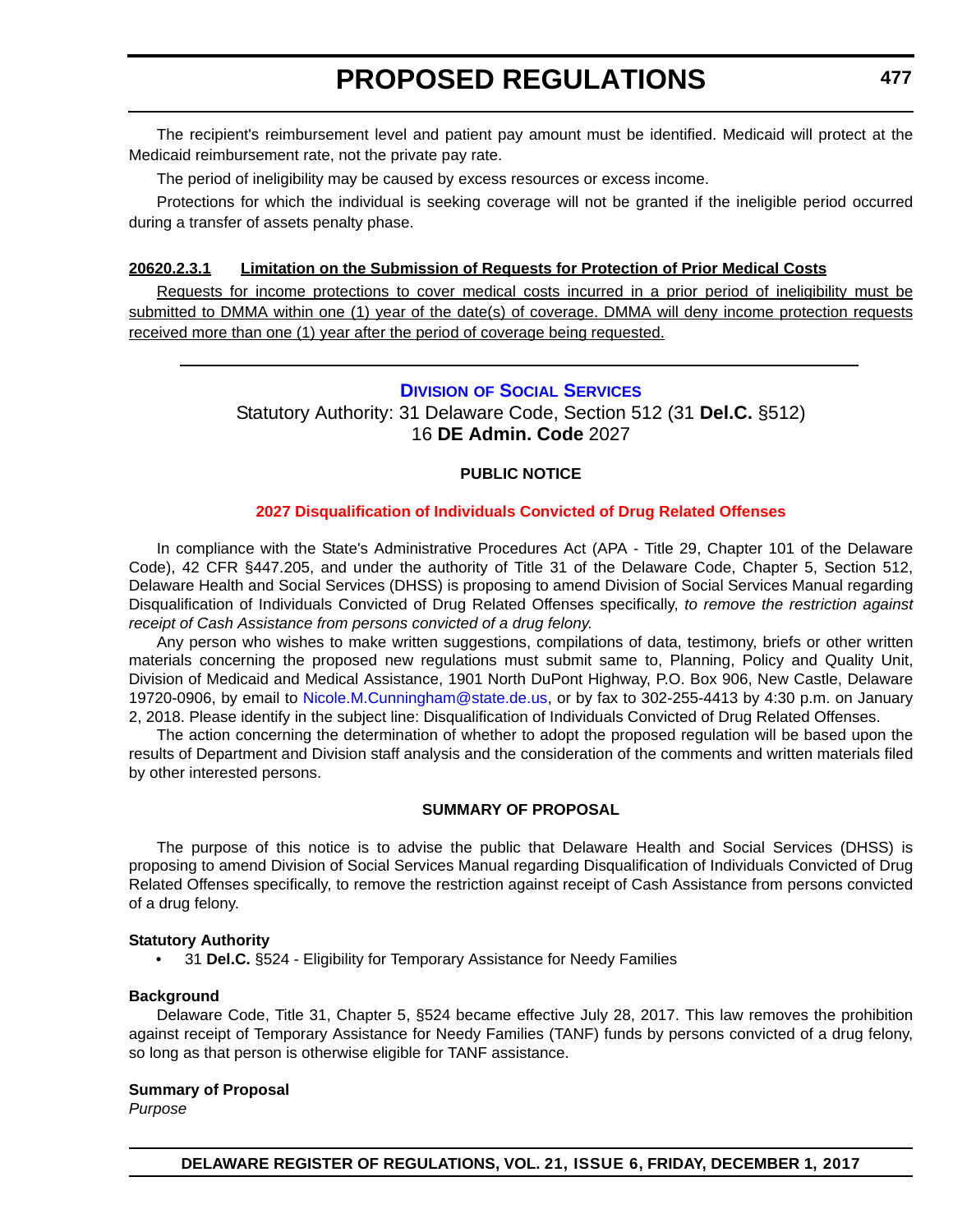### <span id="page-25-0"></span>**478**

# **PROPOSED REGULATIONS**

The purpose of this proposed regulation is to remove the restriction against receipt of Cash Assistance from persons convicted of a drug felony.

#### *Summary of Proposed Changes*

Effective for services provided on and after July 28, 2017 Delaware Health and Social Services/Division of Social Services proposes to amend the Division of Social Services Manual section 2027 regarding Disqualification of Individuals Convicted of Drug Related Offenses specifically, *to remove the restriction against receipt of Cash Assistance from persons convicted of a drug felony.*

### *Public Notice*

In accordance with the *federal* public notice requirements established at Section 1902(a)(13)(A) of the Social Security Act and 42 CFR 447.205 and the state public notice requirements of Title 29, Chapter 101 of the Delaware Code, Delaware Health and Social Services (DHSS) gives public notice and provides an open comment period for thirty (30) days to allow all stakeholders an opportunity to provide input on the proposed regulation. Comments must be received by 4:30 p.m. on January 2, 2018.

### **Fiscal Impact**

The following fiscal impact is projected:

|                       | IFederal Fiscal Year 2018   | <b>IFederal Fiscal Year 2019</b> |
|-----------------------|-----------------------------|----------------------------------|
| General (State) funds | \$312,012(12 months)        | $ $312,012$ (12 months)          |
| l Federal funds       | $\sqrt{40,572}$ (12 months) | $ $40,572$ (12 months)           |

**\*Please Note: The Regulatory Flexibility Analysis and Impact Statement for this regulation, as required by 29 Del.C. Ch. 104, is available at:**

**<http://regulations.delaware.gov/register/december2017/proposed/21 DE Reg 477RFA 12-01-17.pdf>**

#### **2027 Disqualification of Individuals Convicted of Drug Related Offenses**

For Cash Assistance:

Individuals convicted under Federal or State law of any offense which is classified as a felony that has the element of possession, use or distribution of controlled substances shall not be eligible for cash assistance.

This provision does not apply to individuals convicted of such offenses which occurred prior to August 22, 1996, the date of enactment of The Personal Responsibility and Work Opportunity Reconciliation Act of 1996.

Determine income, resources, and deductions according to DSSM 4003.2 if the individual is a parent payee. Exclude the income and resources of the individual if the person is a non-parent payee.

# **[DEPARTMENT OF INSURANCE](https://insurance.delaware.gov/) OFFICE OF THE COMMISSIONER**

Statutory Authority: 18 Delaware Code, Section 311 and Chapter 50 (18 **Del.C.** §311 & Ch. 50) 18 **DE Admin. Code** 1801

# **PUBLIC NOTICE**

### **[1801 Insurance Holding Company System Regulation With Reporting Forms and Instructions](#page-3-0)**

### **A. Type of Regulatory Action Required**

Proposed Amendment

### **B. Synopsis of Subject Matter of the Regulation**

The Department of Insurance gave notice in the Delaware *Register of Regulations* at 21 DE Reg. 271 (10/01/

**DELAWARE REGISTER OF REGULATIONS, VOL. 21, ISSUE 6, FRIDAY, DECEMBER 1, 2017**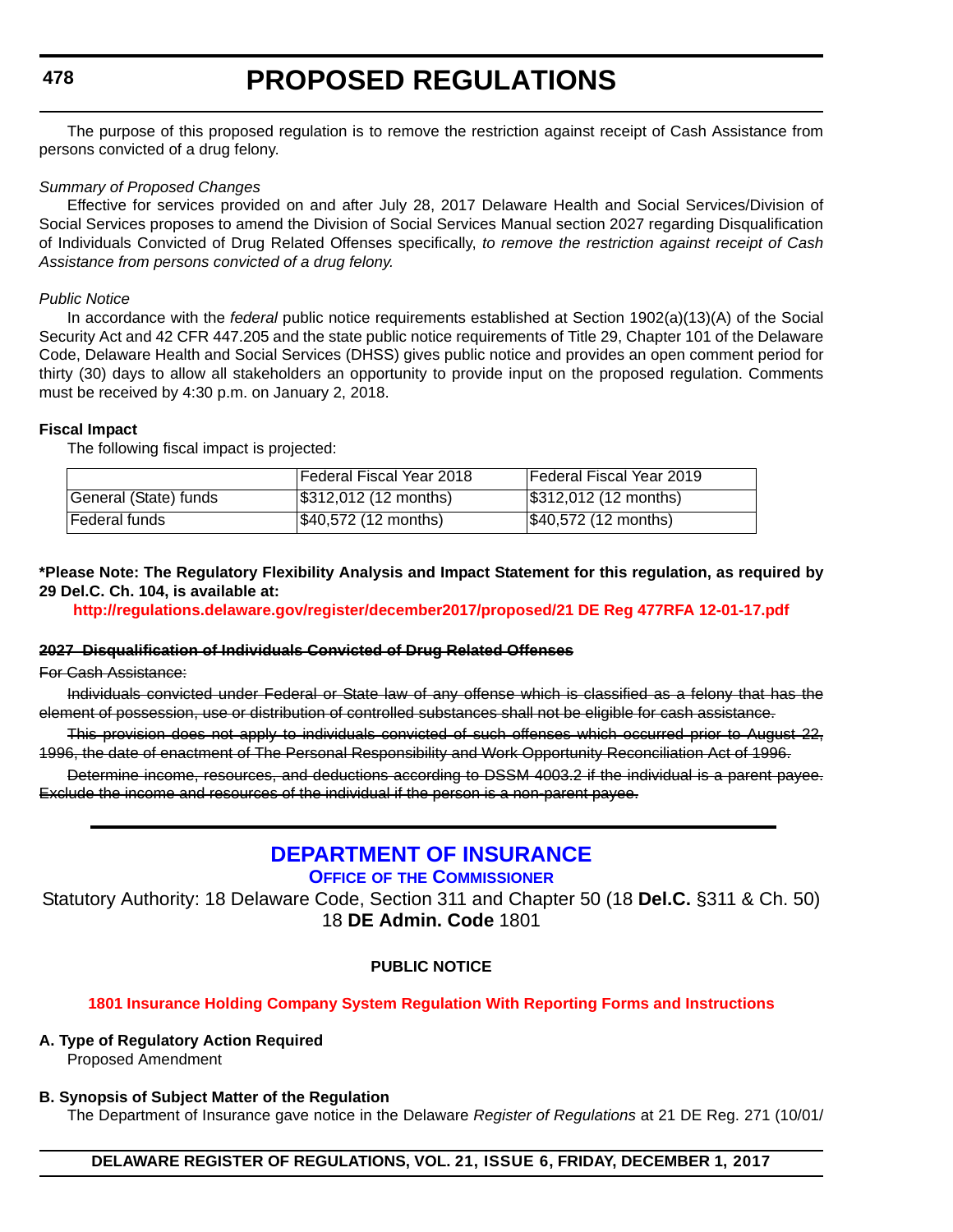2017) of its proposal to amend Department of Insurance Regulation 1801 relating to reporting forms and instructions for Insurance Holding Company System Regulation. The Department's internal docket number for this regulatory project is 3607-2017.

The purpose of the proposed amendment was to add new subsection 4.5. This new subsection put filers of reporting forms on notice that any statement submitted to the Department pursuant to the National Association of Insurance Commissioners (NAIC) Insurance Holding Company System Regulatory Act, 18 **Del.C.** Ch. 50, should not be considered "filed" until the Commissioner of the Department of Insurance determines that the statement is complete. The Department is also making edits to Section 8.0, Definitions, to comport that section with the Delaware Administrative Code Drafting and Style Manual.

The Department did not hold a public hearing on the proposed regulation. The Department accepted written comments, suggestions, briefs, and compilations of data or other materials concerning the proposed amendment until the 1st day of November, 2017, which was thirty days from the date of publication.

The Department received comments from the National Association of Mutual Insurance Companies (NAMIC). A copy of NAMIC's comments may be obtained by contacting the Department at the below address.

The Department is re-proposing proposed new subsection 4.5, but revised to put filers on notice that any Form A statement submitted to the Department pursuant to the National Association of Insurance Commissioners (NAIC) Insurance Holding Company System Regulatory Act, 18 **Del.C.** Ch. 50, should not be considered "filed" until the Commissioner of the Department of Insurance determines that the statement is complete. The Department is also proposing to make the same edits to Section 8.0, Definitions, as were proposed in its October 1 proposal, for the same reason. The Department is also revising Section 23.0 of the regulation to update the effective dates of the existing regulation and of proposed new subsection 4.5.

The text of the proposed amendment appears below and can also be viewed at the Delaware Insurance Commissioner's website at [http://insurance.delaware.gov/information/proposedregs/.](http://insurance.delaware.gov/information/proposedregs/) The Department of Insurance does not plan to hold a public hearing on the proposed regulation.

Any person may file written comments, suggestions, briefs, and compilations of data or other materials concerning the proposed amendment. Any written submission in response to this notice and relevant to the proposed regulation must be received by the Department of Insurance no later than 4:30 p.m. EST. 2<sup>nd</sup> day. January, 2018. Any such response should be directed to:

Leslie W. Ledogar, Regulatory Specialist Attn: Regulatory Docket No. 3607-2017 Delaware Department of Insurance 841 Silver Lake Drive Dover, DE 19904 (302) 674-7379 Email: [Leslie.Ledogar@state.de.us](mailto:Leslie.Ledogar@state.de.us)

**\*Please Note: The Regulatory Flexibility Analysis and Impact Statement for this regulation, as required by 29 Del.C. Ch. 104, is available at:**

**<http://regulations.delaware.gov/register/december2017/proposed/21 DE Reg 478RFA 12-01-17.pdf>**

### **1801 Insurance Holding Company System Regulation With Reporting Forms and Instructions** *(Break in Continuity of Sections)*

#### **4.0 Forms - General Requirements**

### *(Break in Continuity Within Section)*

4.5 No Form A statement shall be considered "filed" pursuant to the Act or this regulation until the Department determines that the statement is complete.

*(Break in Continuity of Sections)*

**8.0 Definitions**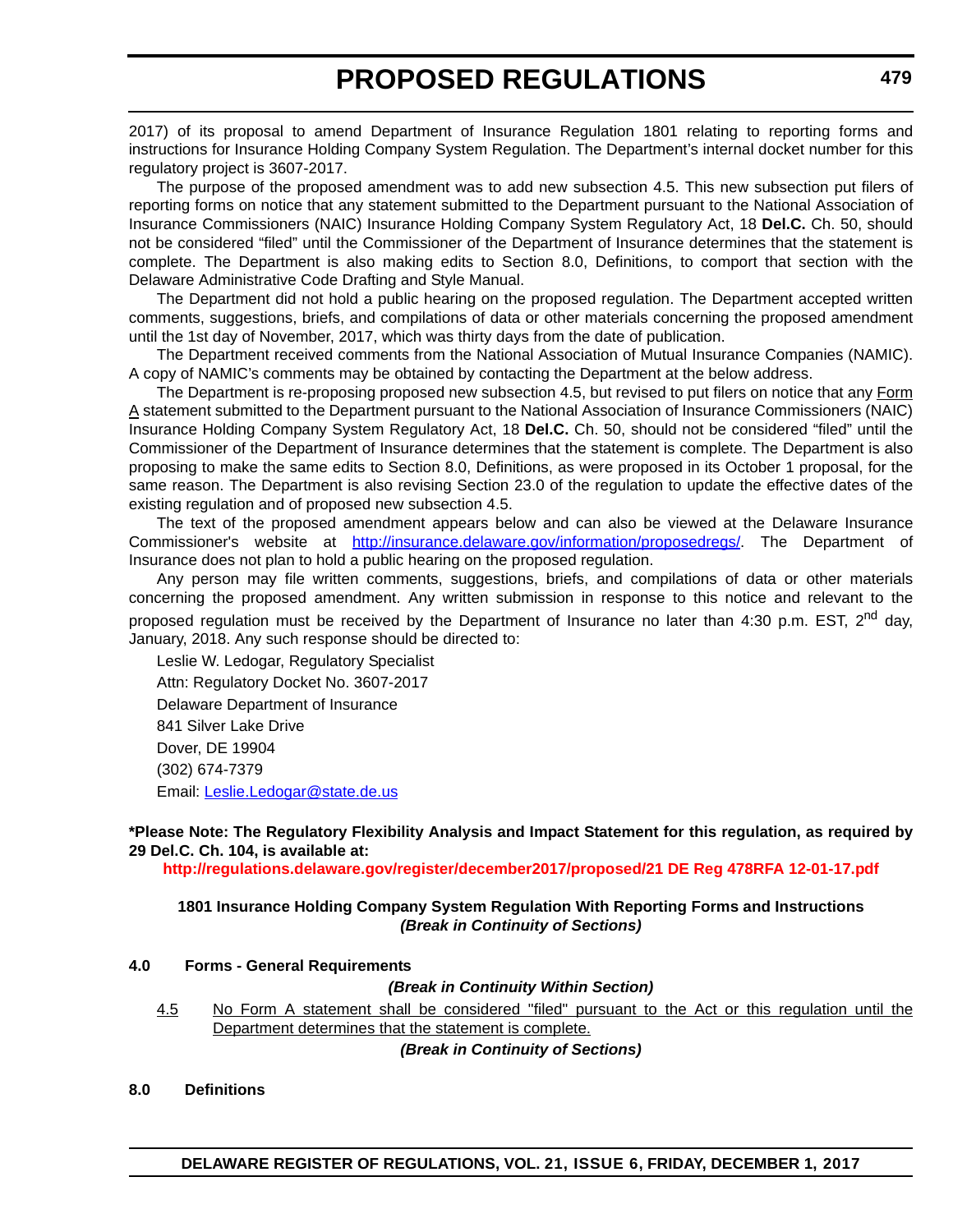- <span id="page-27-0"></span>8.3 Unless the context otherwise requires, other with the exception of the terms listed below, terms found in these regulations and in Section 5003 of the Act are used as defined in the Act. Other nomenclature or terminology is according to the Insurance Code, or industry usage if not defined by the Code.
- 8.1 "**Executive officer**" means chief executive officer, chief operating officer, chief financial officer, treasurer, secretary, controller, and any other individual performing functions corresponding to those performed by the foregoing officers under whatever title.
- 8.2 **"Ultimate controlling person**" means that person which who is not controlled by any other person.

# *(Break in Continuity of Sections)*

# **23.0 Effective Date**

This Regulation became effective on January 11, 2016. New subsection 4.5 shall become effective 40 days after being published as a final regulation *{insert date that is 10 days after being published as a final regulation}*.

**\*Please Note: As the rest of the sections were not amended, they are not being published. A copy of the regulation is available at:**

**[1801 Insurance Holding Company System Regulation With Reporting Forms and Instructions](http://regulations.delaware.gov/register/december2017/proposed/21 DE Reg 478 12-01-17.htm)** 

# **[DEPARTMENT OF SAFETY AND HOMELAND SECURITY](http://dsp.delaware.gov/)**

**DIVISION OF STATE POLICE**

**1300 BOARD OF EXAMINERS OF PRIVATE INVESTIGATORS & PRIVATE SECURITY AGENCIES** Statutory Authority: 24 Delaware Code, Section 1305 (24 **Del.C.** §1305) 24 **DE Admin. Code** 1300

# **PUBLIC NOTICE**

# **[1300 Board of Examiners of Private Investigators & Private Security Agencies](#page-3-0)**

Notice is hereby given that the Board of Examiners of Private Investigators and Private Security Agencies, in accordance with 24 **Del.C.** Ch. 13 proposes to amend the following adopted rules in 24 **DE Admin. Code** 1300 Board of Examiners of Private Investigators and Private Security Agencies: Rule 7.0 - Employment Notification; Rule 8.0 - Private Investigators; rule 9.0 - Delaware Manager/License Holder; 11.0 - Personnel Rosters and Job Assignments; Rule 12.0 - Record Book; Right of Inspection; and Rule 13.0 - Licensing Fees. If you wish to view the complete Rules, contact Ms. Peggy Anderson at (302) 672-5304. Any persons wishing to present views may submit them in writing, by January 2, 2018, to Delaware State Police, Professional Licensing Section, P. O. Box 430, Dover, DE 19903. The Board will hold its quarterly meeting Thursday, January 25, 2018, 9:30am, at the Tatnall Building, 150 Martin Luther King, Jr. Boulevard South, Room 112, Dover, DE.

**\*Please Note: The Regulatory Flexibility Analysis and Impact Statement for this regulation, as required by 29 Del.C. Ch. 104, is available at:**

**<http://regulations.delaware.gov/register/december2017/proposed/21 DE Reg 480RFA 12-01-17.pdf>**

# **1300 Board of Examiners of Private Investigators & Private Security Agencies** *(Break in Continuity of Sections)*

# **7.0 Employment Notification**

7.1 Anyone applying for licensure/registration under this chapter may be rejected without refund, or have their license revoked, for knowingly omitting any criminal history, other material information or to make a false statement on their application.

*(Break in Continuity Within Section)*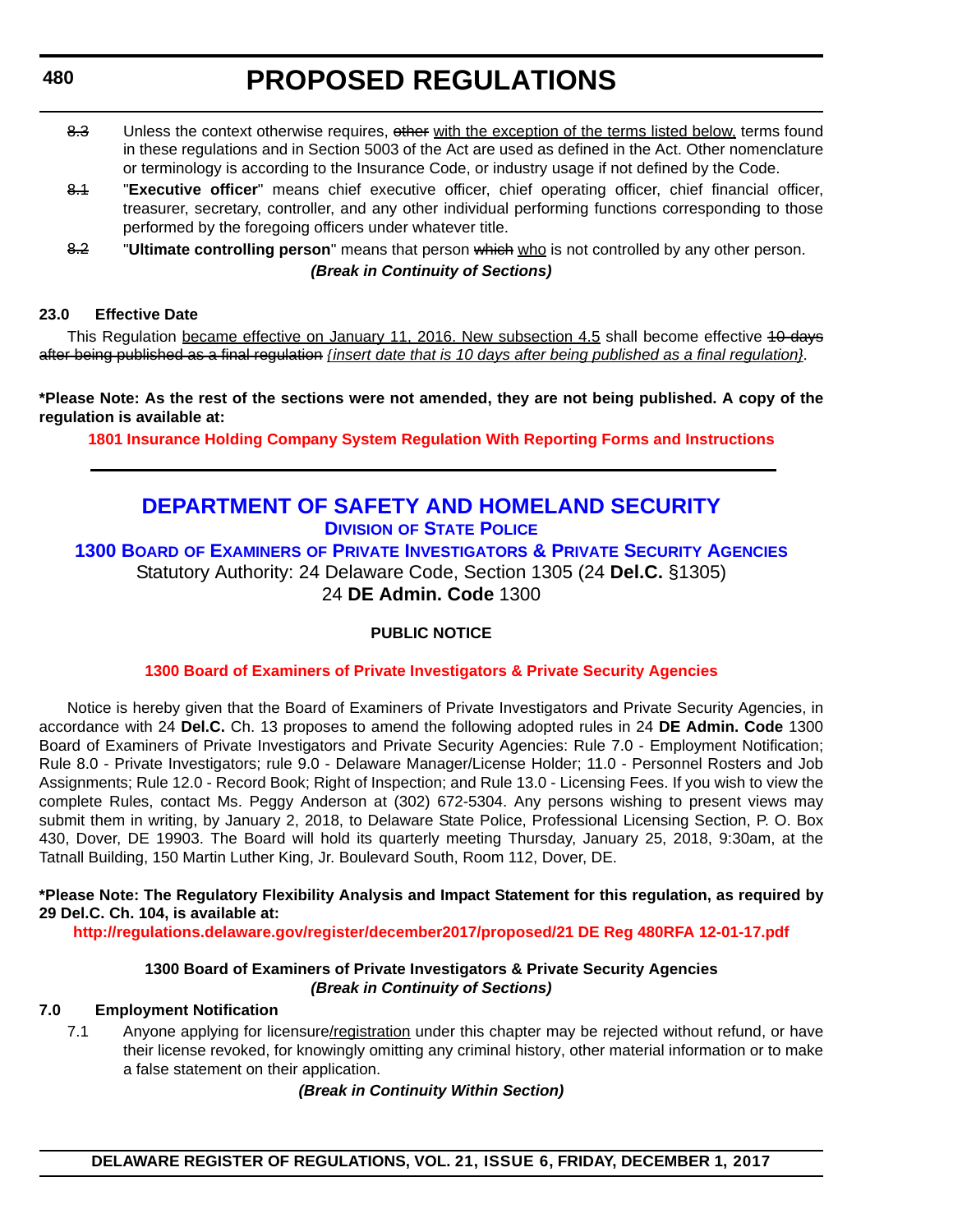### **8.0 Private Investigators**

- 8.1 A Private Investigator shall not be a member or employee of any Delaware Law Enforcement Organization, as defined by the Council on Police Training, or a member or employee of a law enforcement organization of any other state of federal jurisdiction.
- 8.2 8.1 The identification card will bear the employer's name. Upon termination of employment, the identification card is no longer valid. If seeking employment with another licensed agency, the Private Investigator must be re-licensed re-registered with the new employer and a new identification card will be issued as in the previous procedure.
- 8.3 8.2 A licensed An approved Private Investigator may only be employed by one licensed private investigative agency at a time.

### **9.0 Delaware Manager/License Holder**

- 9.1 A Delaware manager may not be employed by more than one private security agency, private investigative agency, or armored car agency at the same time. For example; a person cannot serve as a Delaware manager for two separate private security agencies, two separate private investigative agencies, or two separate armored car agencies. They may, however, serve as a Delaware manager where there will be no conflict of interest. For example, a person can serve as the Delaware manager for a private security agency and an armored car agency, or can serve as the Delaware manager for a private security agency and a private investigative agency, or can serve as the Delaware manager for a private investigative agency and an armored car agency.
- 9.2 9.1 A qualified license holder must be an owner/partner/corporate officer of the agency requesting licensure.
- 9.3 9.2 Law enforcement qualification shall be at a minimum of three years' experience not to include the training academy attendance.

### *(Break in Continuity of Sections)*

### **11.0 Personnel Rosters and Job Assignments**

11.1 Anyone licensed as a private security agency (Class B or C) under 24 **Del.C.** Ch. 13 shall submit an alphabetical personnel roster and a job site list to the Professional Licensing Section by the tenth of every month. Anyone licensed as a private investigative agency (Class A) under 24 **Del.C.** Ch. 13 shall submit an alphabetical personnel roster to the Professional Licensing Section by the tenth of January, April, July and October. Alphabetical, by last name, personnel rosters shall include the full name, DOB, race, sex, expiration date, and position code of each individual in your employ. For example:

| Henry, John F.       | 05/23/43 | B | м | 05/23/00 | ΡI        |
|----------------------|----------|---|---|----------|-----------|
| Montgomery, Frank G. | 07/24/55 | в | м | 06/30/99 | ıн        |
| Murray, Anne L.      | 10/20/40 | W | F | 06/30/99 | CO        |
| Smith, Mark A.       | 01/25/60 | W | м | 01/25/99 | SG        |
| White, Helen E.      | 03/17/71 | в | F | 03/17/00 | FA        |
| Williams, James D.   | 12/03/40 | W | м | 06/30/99 | <b>MG</b> |

- SG Security Guard
- FA Firearms Guard
- PI Private Investigator
- MG Delaware Manager
- LH License Holder
- CO Corporate Officer
- 11.2 Job site lists shall include the name, address, location, and hours of coverage. Employees shall not be listed on the job sites. For example: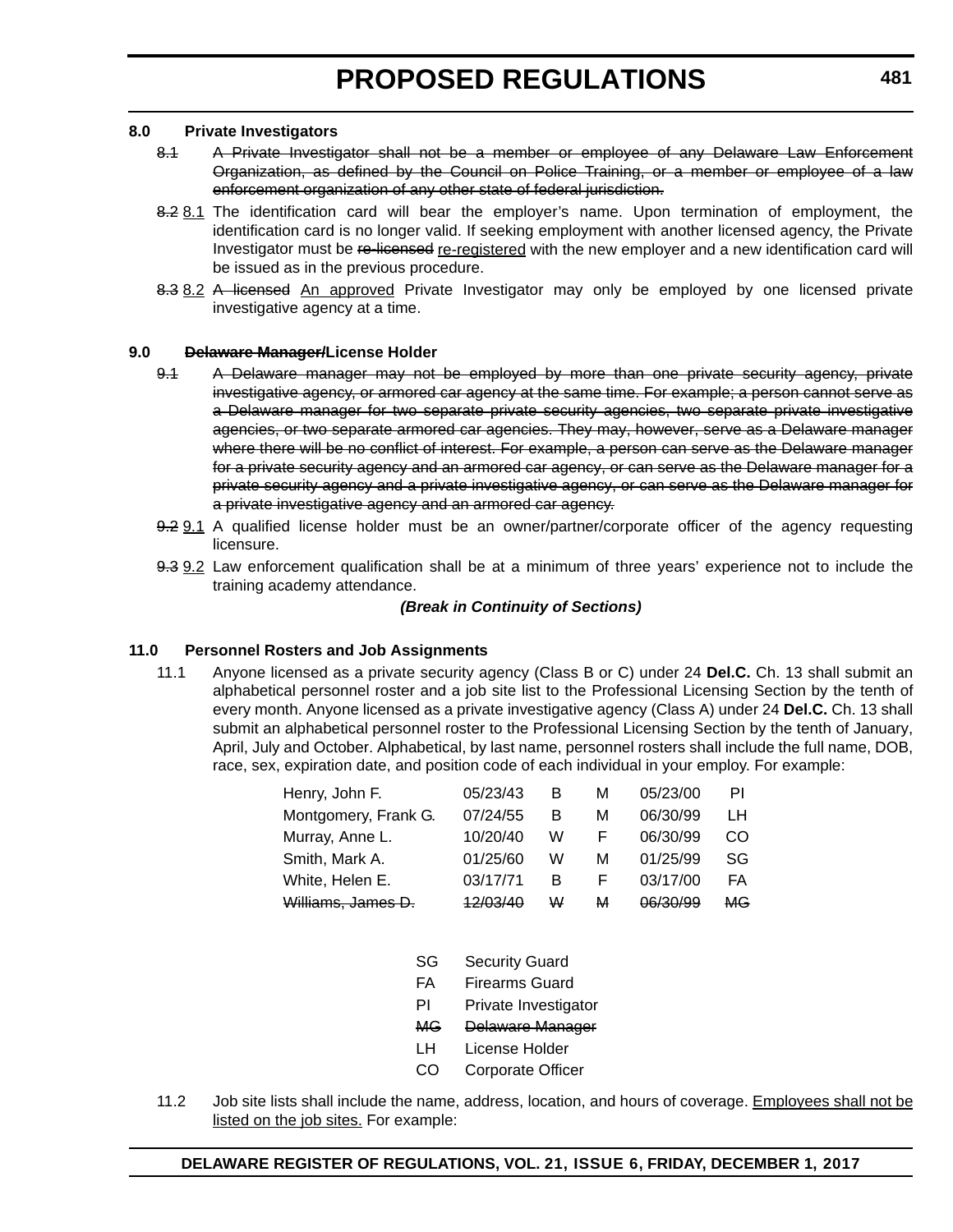The DuPont Industry Barley Mill Road 2200 - 0600 Hours, Monday, Wednesday, and Friday

11.3 Rosters shall be submitted as required in 11.1 regardless of the number of employees working in the State of Delaware, to include the licensed Delaware Manager.

# **12.0 Record Book; Right of Inspection**

12.1 All persons agencies licensed under 24 **Del.C.** Ch.13 shall keep and maintain at their place of business, at all times, a book that shall contain the names and positions of all employees along with the location that each employee is assigned to work. This book shall contain all current personnel information and at all times shall be current and up-to-date to include a copy of the current  $\mathbf{H}$ identification card, the if applicable the following: list of weapons/items each employee is qualified to carry, the certification/expiration dates, scores and the serial number of the weapon/item, if applicable, and a current copy of the mandatory 46 hours security guard training and test certification.

### *(Break in Continuity Within Section)*

# **13.0 Licensing Fees**

- 13.1 Class A License Private Investigative Agency
	- 13.1.1 In-State License Holder
		- 13.1.1.1 Individual No Employees Not Corporation

13.1.1.1.1 \$230

- 13.1.1.1.2 \$5,000 Bond minimum one year
- 13.1.1.1.3 \$1,000,000 Liability Insurance per occurrence
- 13.1.1.2 Corporation Has Employees
	- 13.1.1.2.1 \$345
	- 13.1.1.2.2 \$10,000 Bond minimum one year
	- 13.1.1.2.3 \$1,000,000 Liability Insurance per occurrence

# 13.1.2 Out-of-State

- 13.1.2.1 License Holder Individual and Corporation
	- 13.1.2.1.1 \$345
	- 13.1.2.1.2 \$10,000 Bond minimum one year
	- 13.1.2.1.3 \$1,000,000 Liability Insurance per occurrence
- 13.1.2.2 Delaware Manager
	- 13.1.2.2.1 \$230
- 13.1.1 In-State \$300
- 13.1.2 Out-of-State \$500
- 13.1.3 \$10,000 Surety Bond Minimum one year
- 13.1.4 Sole Proprietorship \$250
	- 13.1.4.1 \$5,000 Surety Bond Minimum one year
- 13.1.5 \$1,000,000 Liability Insurance per occurrence
- 13.2 Class B License Private Security Agency
	- 13.2.1 In-State License Holder
		- 13.2.1.1 Individual No Employees Not Corporation
			- 13.2.1.1.1 \$230
			- 13.2.1.1.2 \$5,000 Bond minimum one year
			- 13.2.1.1.3 \$1,000,000 Liability Insurance per occurrence
		- 13.2.1.2 Corporation Has Employees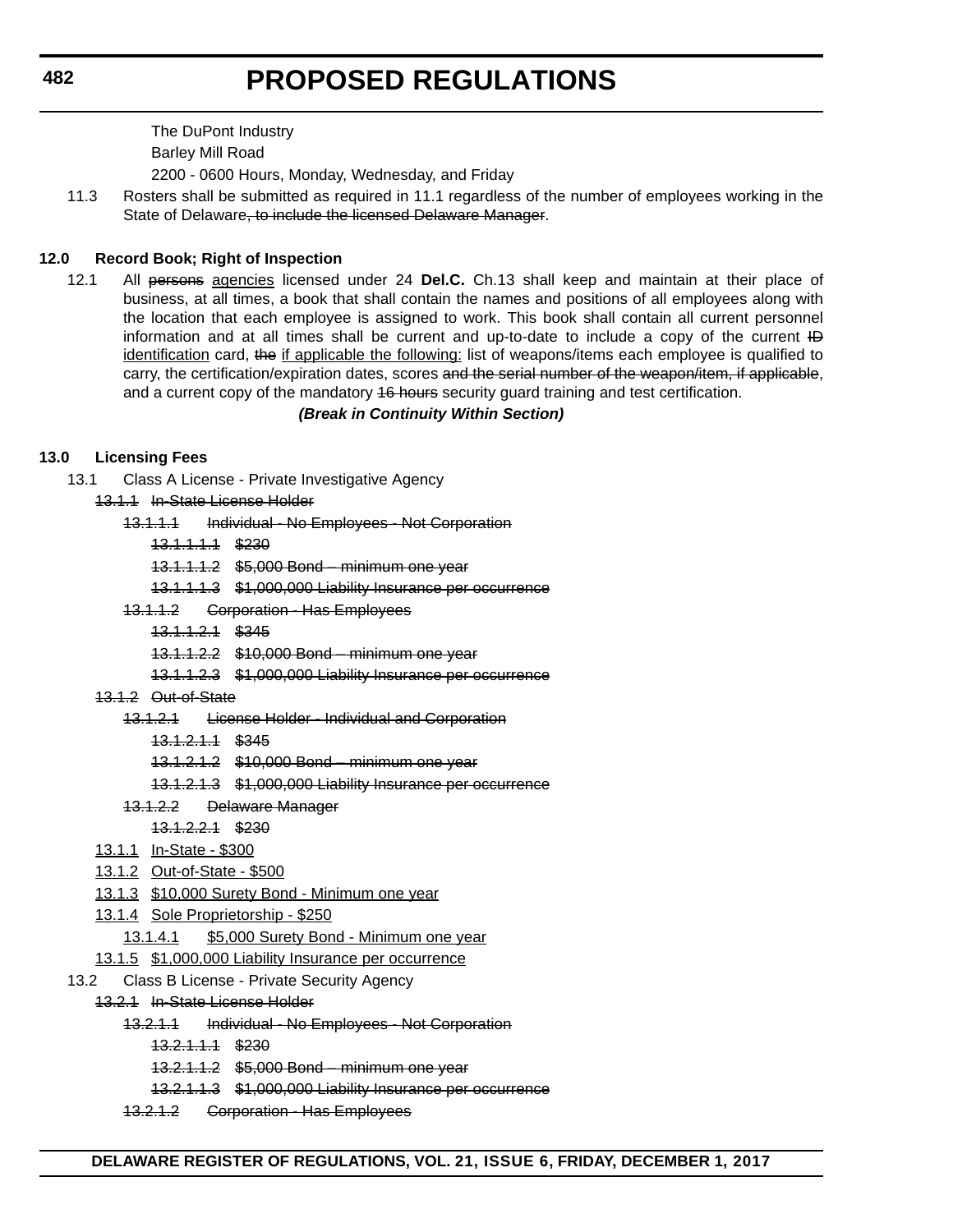|                                                                        | 13.2.1.2.1 \$345                               |                                                                     |  |  |
|------------------------------------------------------------------------|------------------------------------------------|---------------------------------------------------------------------|--|--|
|                                                                        |                                                | 13.2.1.2.2 \$10,000 Bond - minimum one year                         |  |  |
|                                                                        |                                                | 13.2.1.2.3 \$1,000,000 Liability Insurance per occurrence           |  |  |
|                                                                        | 13.2.2 Out-of-State                            |                                                                     |  |  |
|                                                                        |                                                | 13.2.2.1 License Holder - Individual and Corporation                |  |  |
|                                                                        | <del>13.2.2.1.1</del> \$345                    |                                                                     |  |  |
|                                                                        |                                                | 13.2.2.1.2 \$10,000 Bond - minimum one year                         |  |  |
|                                                                        |                                                | 13.2.2.1.3 \$1,000,000 Liability Insurance per occurrence           |  |  |
|                                                                        |                                                | 13.2.2.2 Delaware Manager                                           |  |  |
|                                                                        | 43.2.2.2.1 \$230                               |                                                                     |  |  |
|                                                                        | 13.2.1 In-State - \$300                        |                                                                     |  |  |
|                                                                        | <u>13.2.2 Out-of-State - \$500</u>             |                                                                     |  |  |
|                                                                        | 13.2.3 \$10,000 Surety Bond - Minimum one year |                                                                     |  |  |
|                                                                        |                                                | 13.2.4 \$1,000,000 Liability Insurance per occurrence               |  |  |
| 13.3 Class C License - Private Investigative & Private Security Agency |                                                |                                                                     |  |  |
| 13.3.1 In-State License Holder                                         |                                                |                                                                     |  |  |
|                                                                        |                                                | 13.3.1.1 Individual - No Employees - Not Corporation                |  |  |
|                                                                        | <del>13.3.1.1.1</del> \$345                    |                                                                     |  |  |
|                                                                        |                                                | 13.3.1.1.2 \$10,000 Bond - minimum one year                         |  |  |
|                                                                        |                                                | 13.3.1.1.3 \$1,000,000 Liability Insurance per occurrence           |  |  |
|                                                                        |                                                | 13.3.1.2 Corporation - Has Employees                                |  |  |
|                                                                        | <del>13.3.1.2.1</del> \$520                    |                                                                     |  |  |
|                                                                        |                                                | 13.3.1.2.2 \$15,000 Bond - minimum one year                         |  |  |
|                                                                        |                                                | 13.3.1.2.3 \$1,000,000 Liability Insurance per occurrence           |  |  |
|                                                                        | 13.3.2 Out-of-State                            |                                                                     |  |  |
|                                                                        |                                                | 13.3.2.1 Individual and Corporation                                 |  |  |
|                                                                        |                                                | 13.3.2.1.1 License Holder                                           |  |  |
|                                                                        |                                                | <del>13.3.2.1.1.1</del> \$520                                       |  |  |
|                                                                        |                                                | 13.3.2.1.1.2 \$15,000 Bond - minimum one year                       |  |  |
|                                                                        |                                                | 13.3.2.1.1.3 \$1,000,000 Liability Insurance per occurrence         |  |  |
|                                                                        |                                                | 13.3.2.1.2 Delaware Manager                                         |  |  |
|                                                                        |                                                | <del>13.3.2.1.2.1</del><br>\$345                                    |  |  |
|                                                                        | 13.3.1 In-State - \$500                        |                                                                     |  |  |
|                                                                        | 13.3.2 Out-of-State - \$800                    |                                                                     |  |  |
|                                                                        | 13.3.3 \$15,000 Surety Bond - Minimum one year |                                                                     |  |  |
| 13.3.4 \$1,000,000 Liability Insurance per occurrence                  |                                                |                                                                     |  |  |
| Class D License - Armored Car Agency License<br>13.4                   |                                                |                                                                     |  |  |
| 13.4.1 License Holder                                                  |                                                |                                                                     |  |  |
| 43.4.1.1 \$345                                                         |                                                |                                                                     |  |  |
|                                                                        |                                                | 12.1.1.2 Popling Commissioner Lisones as required by E. Del C. 8220 |  |  |

- 13.4.1.2 Banking Commissioner License as required by 5 **Del.C.** §3203
- 13.4.1.3 \$10,000 Bond minimum one year
- 13.4.1.4 \$1,000,000 Liability Insurance per occurrence.
- 13.4.2 Delaware Manager

13.4.2.1 \$230

- 13.4.1 In-State \$300
- 13.4.2 Out-of-State \$500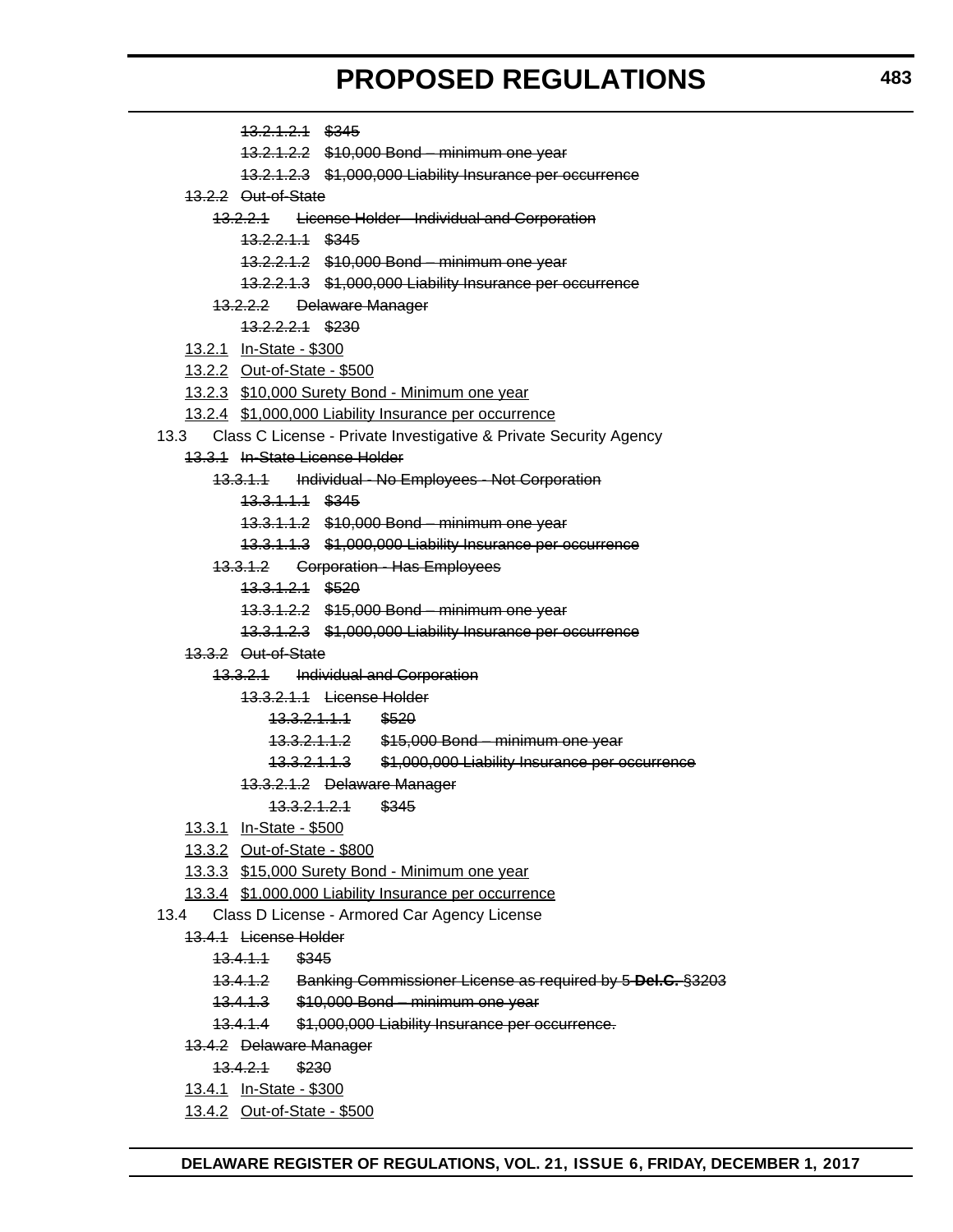- <span id="page-31-0"></span>13.4.3 \$10,000 Surety Bond - Minimum one year
- 13.4.4 \$1,000,000 Liability Insurance per occurrence
- 13.5 All licenses will expire 2 years from the last day of the month they are approved for licensure.
- 13.6 All new agency licensures must be approved by the Board. Standard renewals, with no changes, may be approved by the Professional Licensing Section, with notification to the Board. Any agency having a change in License Holder and/or Delaware Manager must be approved by the Board.

**\*Please Note: As the rest of the sections were not amended, they are not being published. A copy of the regulation is available at:**

**[1300 Board of Examiners of Private Investigators & Private Security Agencies](http://regulations.delaware.gov/register/december2017/proposed/21 DE Reg 480 12-01-17.htm)** 

# **[DEPARTMENT OF STATE](https://dpr.delaware.gov/boards/dental/)**

**DIVISION OF PROFESSIONAL REGULATION 1100 BOARD OF DENTISTRY AND DENTAL HYGIENE** Statutory Authority: 24 Delaware Code, Section 1106(a)(1) (24 Del.C. §1106(a)(1))

24 **DE Admin. Code** 1100

### **PUBLIC NOTICE**

### **[1100 Board of Dentistry and Dental Hygiene](#page-3-0)**

The Delaware Board of Dentistry and Dental Hygiene, pursuant to 24 **Del.C.** §1106(a)(1), proposes to revise its regulations. The proposed amendments to Regulation six clarify that live webinars will be accepted as face to face CEs. The proposed amendments to Regulation eight add regulatory provisions for inactive status pursuant to 24 **Del.C.** §1126(e). The proposed amendment to Regulation 10 seeks to incorporate by reference the Board's clinical examination guidelines into its regulations. The proposed changes to Regulation 11 amend technical errors in the substantially related crimes list and adds the crime of misuse of the Prescription Monitoring Program. The proposed change at Regulation 12 adds a requirement that licensees update the Division of Professional Regulation within 10 days of a change in their contact information.

The Board will hold a public hearing on the proposed rule change on December 21, 2017 at 3:00 PM, Second Floor Conference Room A, Cannon Building, 861 Silver Lake Blvd., Dover, DE 19904. Written comments should be sent to Meredith Hurley, Administrator of the Delaware Board of Dentistry and Dental Hygiene, Cannon Building, 861 Silver Lake Blvd., Dover, DE 19904. Written comments will be accepted until January 5, 2018.

### **\*Please Note:**

**(1) The Regulatory Flexibility Analysis and Impact Statement for this regulation, as required by 29 Del.C. Ch. 104, is available at:**

**<http://regulations.delaware.gov/register/december2017/proposed/21 DE Reg 484RFA 12-01-17.pdf>**

**(2) Due to the size of the proposed regulation, it is not being published here. A copy of the regulation is available at:**

**[1100 Board of Dentistry and Dental Hygiene](http://regulations.delaware.gov/register/december2017/proposed/21 DE Reg 484 12-01-17.htm)**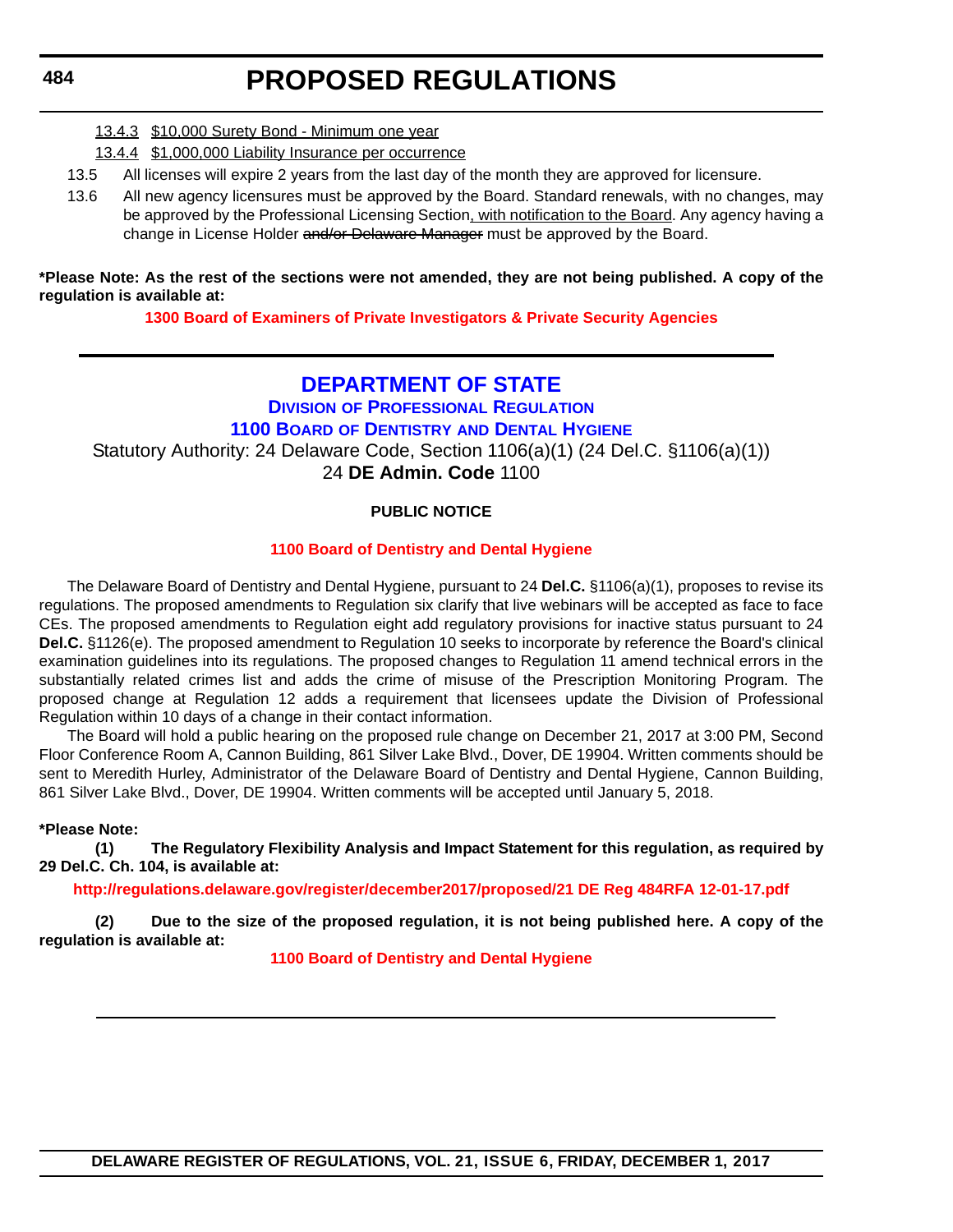# <span id="page-32-0"></span>**DIVISION [OF PROFESSIONAL REGULATION](https://dpr.delaware.gov/boards/nursing/) 1900 BOARD OF NURSING** Statutory Authority: 24 Delaware Code, Section 1904(c) (24 **Del.C.** §1904(c)) 24 **DE Admin. Code** 1900

#### **PUBLIC NOTICE**

#### **[1900 Board of Nursing](#page-3-0)**

The Delaware Board of Nursing, pursuant to 24 **Del.C.** §1904(c), proposes to revise its regulations seeks to bring the regulations into conformity with current law and remove outdated and inconsistent provisions. For example, the proposed changes clarify the timeframe for a new school of nursing to obtain national accreditation; clarify the timeframe an applicant may take the NCLEX; eliminate the requirement that nurses retain their maiden name on their licenses; clarify that an APRN is not required to maintain a collaborative agreement after obtaining two years and 4,000 hours of collaboration, even if the APRN plans to apply for independent practice; clarifies the definitions of licensed healthcare delivery system and established healthcare organization; eliminates the provision precluding APRNs from prescribing medications to individuals who are not established patients; and eliminates crimes from the exhaustive list of crimes substantially related to the practice of nursing.

The Board will hold a public hearing on the proposed regulation change on January 10, 2018 at 9:30 a.m., Second Floor Conference Room A, Cannon Building, 861 Silver Lake Blvd., Dover, DE 19904. Written comments should be sent to Jessica Runkle, Administrative Specialist of the Delaware Board of Nursing, Cannon Building, 861 Silver Lake Blvd., Dover, DE 19904. Written comments will be accepted until January 25, 2018 pursuant to 29 **Del.C.** §10118(a).

#### **\*Please Note:**

**(1) The Regulatory Flexibility Analysis and Impact Statement for this regulation, as required by 29 Del.C. Ch. 104, is available at:**

**<http://regulations.delaware.gov/register/december2017/proposed/21 DE Reg 485RFA 12-01-17.pdf>**

**(2) Due to the size of the proposed regulation, it is not being published here. A copy of the regulation is available at:**

### **[1900 Board of Nursing](http://regulations.delaware.gov/register/december2017/proposed/21 DE Reg 485 12-01-17.htm)**

# **DIVISION [OF PROFESSIONAL REGULATION](https://dpr.delaware.gov/boards/pharmacy/) 2500 BOARD OF PHARMACY**

Statutory Authority: 24 Delaware Code, Section 2506(a)(1) (24 **Del.C.** §2506(a)(1)) 24 **DE Admin. Code** 2500

### **PUBLIC NOTICE**

#### **[2500 Board of Pharmacy](#page-3-0)**

Pursuant to 24 **Del.C.** §2506(a)(1), the Delaware Board of Pharmacy has proposed revisions to its rules and regulations.

A public hearing will be held on January 17, 2018 at 9:30 a.m. in the second floor conference room A of the Cannon Building, 861 Silver Lake Boulevard, Dover, Delaware, where members of the public can offer comments. Anyone wishing to receive a copy of the proposed rules and regulations may obtain a copy from the Board of Pharmacy, 861 Silver Lake Boulevard, Dover, Delaware 19904. Written comments should be sent to Christine Mast, Administrative Specialist for the Delaware Board of Pharmacy, Cannon Building, 861 Silver Lake Blvd., Dover, DE 19904. Written comments will be accepted until February 1, 2018, pursuant to 29 **Del.C.** §10118(a). The Board will deliberate on all of the public comments at its next regularly scheduled meeting.

**DELAWARE REGISTER OF REGULATIONS, VOL. 21, ISSUE 6, FRIDAY, DECEMBER 1, 2017**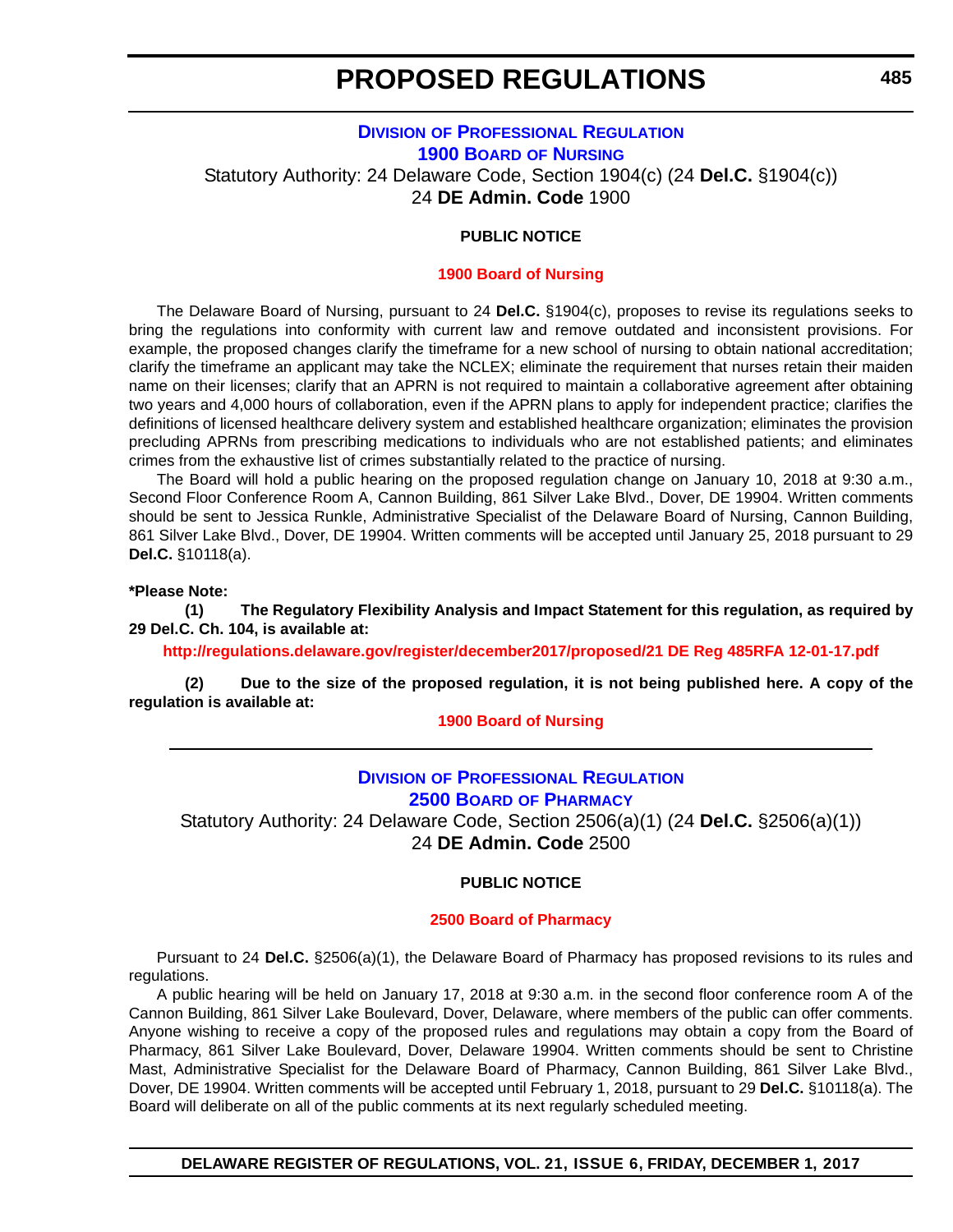### <span id="page-33-0"></span>**486**

# **PROPOSED REGULATIONS**

The proposed changes include provisions for the use of telehealth for patient counseling and updates for the requirements for continuing education audits. Section 8.0 is revised to clarify that its requirements apply to wholesalers, manufacturers, outsourcing facilities and third-party logistic providers. Section 10.0, pertaining to compounders, is stricken and replaced with the requirement that compounders must be in compliance with current USP standards, except that, effective December 1, 2019, compliance with USP 800 will be required. Finally, the requirements for training of pharmacy technicians are updated.

#### **\*Please Note:**

**(1) The Regulatory Flexibility Analysis and Impact Statement for this regulation, as required by 29 Del.C. Ch. 104, is available at:**

**<http://regulations.delaware.gov/register/december2017/proposed/21 DE Reg 485aRFA 12-01-17.pdf>**

**(2) Due to the size of the proposed regulation, it is not being published here. A copy of the regulation is available at:**

**[2500 Board of Pharmacy](http://regulations.delaware.gov/register/december2017/proposed/21 DE Reg 485a 12-01-17.htm)** 

**DIVISION [OF PROFESSIONAL REGULATION](https://dpr.delaware.gov/boards/psychology/) 3500 BOARD OF EXAMINERS OF PSYCHOLOGISTS** Statutory Authority: 24 Delaware Code, Section 3506(a)(1) (24 **Del.C.** §3506(a)(1)) 24 **DE Admin. Code** 3500

### **PUBLIC NOTICE**

#### **[3500 Board of Examiners of Psychologists](#page-3-0)**

The Delaware Board of Examiners of Psychologists, pursuant to 24 **Del.C.** §3506(a)(1), proposes to revise its regulations. The proposed amendments to the regulations seek to require licensees to update their contact information within 10 days of any such change; clarify that psychological assistant registrants must complete a Board approved internship, not just a 450 hour practicum; enhance continuing education requirements by clarifying the maximum number of credits which may be earned for preparing and presenting scientific papers and posters; and eliminates some of the crimes on the list of those substantially related to the practice of psychology.

The Board will hold a public hearing on the proposed rule change on January 8, 2018 at 9:00 a.m., in the Second Floor Conference Room A, Cannon Building, 861 Silver Lake Blvd., Dover, DE 19904. Written comments should be sent to Karen Carn, Administrator of the Delaware Board of Examiners of Psychologists, Cannon Building, 861 Silver Lake Blvd, Suite 203, Dover, DE 19904. Written comments will be accepted until January 23, 2018 pursuant to 29 **Del.C.** §10118(a).

#### **\*Please Note:**

**(1) The Regulatory Flexibility Analysis and Impact Statement for this regulation, as required by 29 Del.C. Ch. 104, is available at:**

**<http://regulations.delaware.gov/register/december2017/proposed/21 DE Reg 486RFA 12-01-17.pdf>**

**(2) Due to the size of the proposed regulation, it is not being published here. A copy of the regulation is available at:**

**[3500 Board of Examiners of Psychologists](http://regulations.delaware.gov/register/december2017/proposed/21 DE Reg 486 12-01-17.htm)**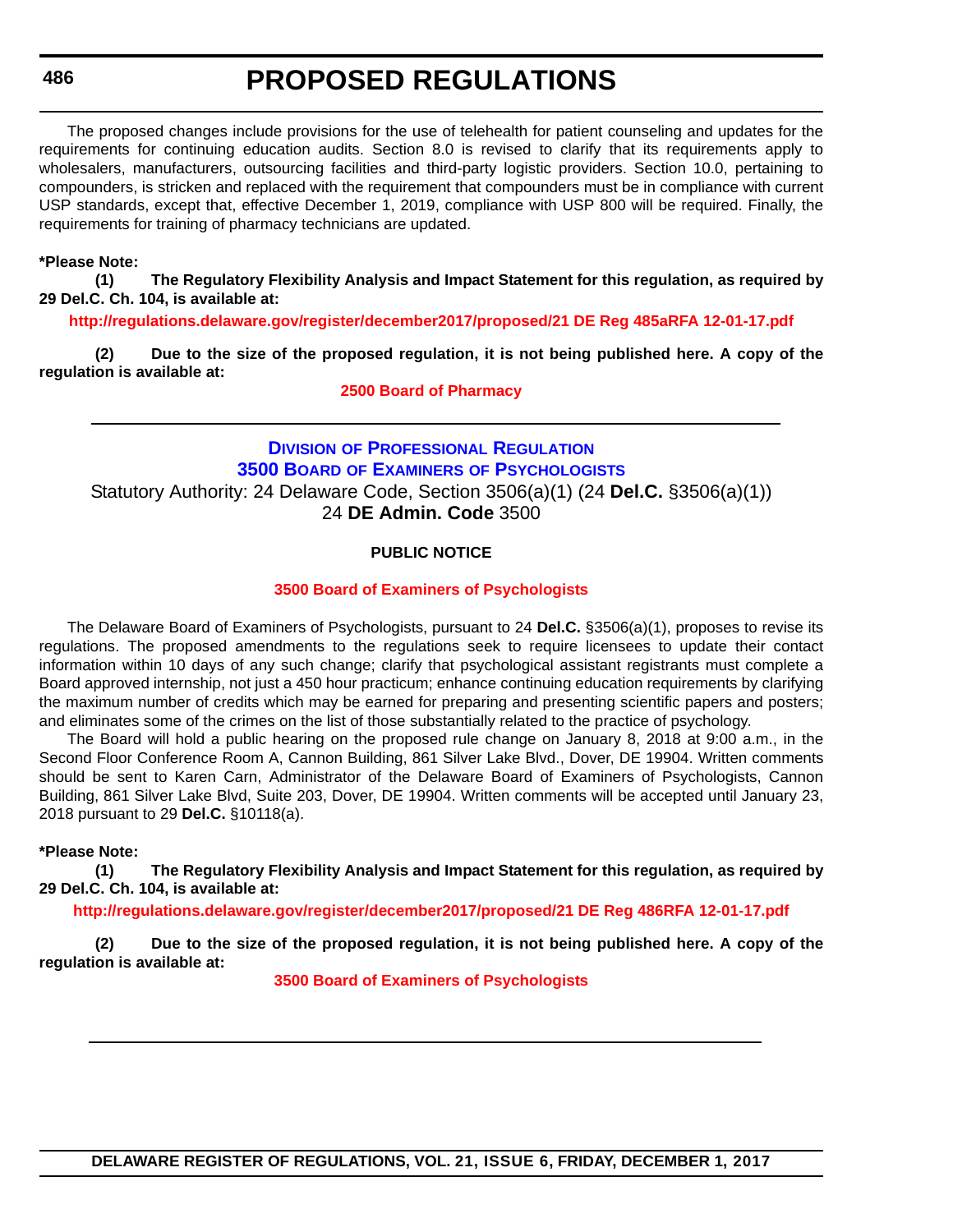# **DIVISION [OF PROFESSIONAL REGULATION](https://dpr.delaware.gov/boards/massagebodyworks/) 5300 BOARD OF MASSAGE AND BODYWORK**

<span id="page-34-0"></span>Statutory Authority: 24 Delaware Code, Section 5306(a)(1) (24 **Del.C.** §5306(a)(1)) 24 **DE Admin. Code** 5300

# **PUBLIC NOTICE**

### **[5300 Board of Massage and Bodywork](#page-3-0)**

Pursuant to 24 **Del.C.** §5306(a)(1), the Board of Massage and Bodywork ("Board") has proposed revisions to its rules and regulations.

A public hearing will be held on January 18, 2018 at 1:30 p.m. in the second floor conference room B of the Cannon Building, 861 Silver Lake Boulevard, Dover, Delaware, where members of the public can offer comments. Anyone wishing to receive a copy of the proposed rules and regulations may obtain a copy from the Board of Massage and Bodywork, 861 Silver Lake Boulevard, Dover, Delaware 19904. Written comments should be sent to Gina Bloom, Administrative Specialist for the Delaware Board of Massage and Bodywork, Cannon Building, 861 Silver Lake Blvd., Dover, DE 19904. Written comments will be accepted until February 2, 2018, pursuant to 29 **Del.C.** §10118(a). The Board will deliberate on all of the public comments at its next regularly scheduled meeting.

The proposed changes serve to implement recent amendments to the Board's Practice Act, Chapter 53 of Title 24 of the Delaware Code, pertaining to the licensure of massage establishments. Section 12.0 sets forth licensure standards, application procedures, and advertising requirements. The Section provides for inspection of any location representing itself as a place where massage and bodywork services will be offered. The Section also sets forth specific prohibitions against illegal activity at such locations in the interests of protection of the public and the individuals working at the locations.

### **\*Please Note: The Regulatory Flexibility Analysis and Impact Statement for this regulation, as required by 29 Del.C. Ch. 104, is available at:**

**<http://regulations.delaware.gov/register/december2017/proposed/21 DE Reg 487RFA 12-01-17.pdf>**

### **5300 Board of Massage and Bodywork** *(Break in Continuity of Sections)*

#### **3.0 Change of Address**

 A licensee shall notify the Board of any change of address from that registered with the Board. Such notice shall be sent to the Board by certified mail not later than 30 days following the change of address. A licensee's failure to notify the Board of a change in address will not excuse the licensee from audit requirements, including possible sanctions for non-compliance.

### **3.0 Duty to Update Address**

Licensees, including massage establishment licensees, must provide the Division of Professional Regulation with a current mailing address. Any change in mailing address must be reported to the Division within ten days of such change. All notifications and correspondence pertaining to a license that are sent through the mail will be sent only to the most recent address provided by the licensee. The failure to provide the Division with a current mailing address will not operate to excuse any duty or responsibility of the licensee and confirmed delivery to the most recent address provided by the licensee will be considered proper notice.

### *(Break in Continuity of Sections)*

# **12.0 Massage Establishments**

12.1 Definitions.

"**Advertise**" or "**advertising**" means the public promotion of a service, by use of printed media, the internet, or any other advertising method or medium, to attract and encourage individuals to engage, purchase, or use the service referenced in the content of the advertisement.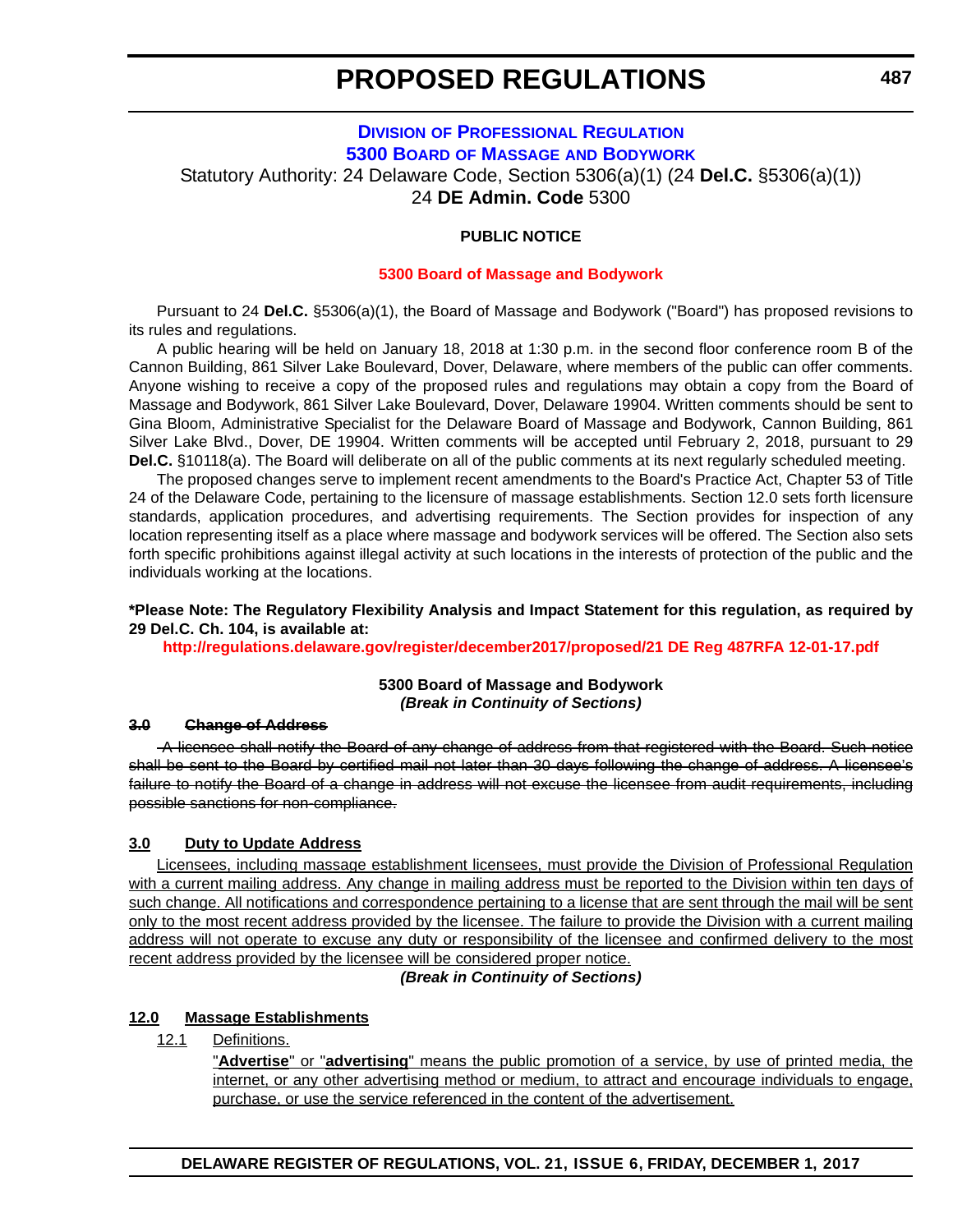"**Dormitory**" means a location in a massage establishment, other than a residence, where there are signs that individuals are living there or engaged in communal sleeping, including but not limited to, beds, mattresses or cots.

"**Massage establishment**" means any place of business that offers the practice of massage and bodywork and where the practice of massage and bodywork is conducted on the premises of the business, or that represents itself to the public by any title or description of services incorporating the words "bodywork," "massage," "massage therapy," "massage practitioner," "massagist," "masseur," "masseuse," or other terms or modalities included in the definition of "massage and bodywork" in Section 2.0 of the Board's rules and regulations or any images or photographs depicting massage or bodywork. A "place of business" includes any office, clinic, facility, salon, spa, or other location where a person or persons engage in the practice of massage and bodywork. The residence of a therapist, or an out call location which is not owned, rented, or leased by a massage therapist or massage establishment, shall not be considered a massage establishment, unless the location is advertised as the therapist's or establishment's place of business. The term "massage establishment" shall not include any "facility" as defined in §1131(4) of Title 16, any "hospital" as defined in §1001(3) of Title 16, physician offices, physical therapy facilities, chiropractic offices, or athletic training facilities, whether or not they employ, contract with, or rent to massage therapists, or institutions of secondary or higher education when massage therapy is practiced in connection with employment related to athletic teams or any other business establishment licensed pursuant to another chapter of this Title 24 of the Delaware Code.

"**Professional-in-charge**" means a licensee who is responsible for the operation of a massage establishment, including ensuring that all employees and contractors are licensed, where required by law.

"**Sexual activity**" means any direct or indirect physical contact by any person or between persons which is intended to erotically stimulate either person or both or which is likely to cause such stimulation and includes sexual intercourse, fellatio, cunnilingus, masturbation or anal intercourse. Sexual activity can involve the use of any device or object and is not dependent on whether penetration, orgasm or ejaculation has occurred.

"**Sexually oriented business**" means a sex parlor, massage parlor, nude studio, modeling studio, love parlor, adult bookstore, adult movie theater, adult video arcade, adult motel, or other commercial enterprise which has as its primary business the offering of a service or the sale, rent or exhibit of devices or any other items intended to provide sexual stimulation or sexual gratification to the customer.

- 12.2 License required.
	- 12.2.1 All massage establishments shall be licensed pursuant to Chapter 53 of Title 24 of the Delaware Code and Section 12.0.
	- 12.2.2 No massage establishment shall operate until the Board has approved and licensed the establishment.
	- 12.2.3 A massage establishment license shall issue for a single, identified location and is not assignable or transferable.
	- 12.2.4 When a massage establishment closes, is sold, has a change of name or change of ownership, the establishment shall notify the Board of such change within 10 days, and the license of the establishment shall be voided and a new license must be obtained.
		- 12.2.4.1 The application for a new license shall be on the same form, containing the same information required for an original license, and shall be accompanied by the fee as determined by the Division.
		- 12.2.4.2 The Board may issue a temporary operating permit to continue operation of the establishment for a period of up to ninety days pending the final disposition of the application.
	- 12.2.5 All massage establishments shall have a professional-in-charge, who is a Delaware licensed massage therapist or certified massage technician, and who is responsible for supervision and operation of the establishment.

**DELAWARE REGISTER OF REGULATIONS, VOL. 21, ISSUE 6, FRIDAY, DECEMBER 1, 2017**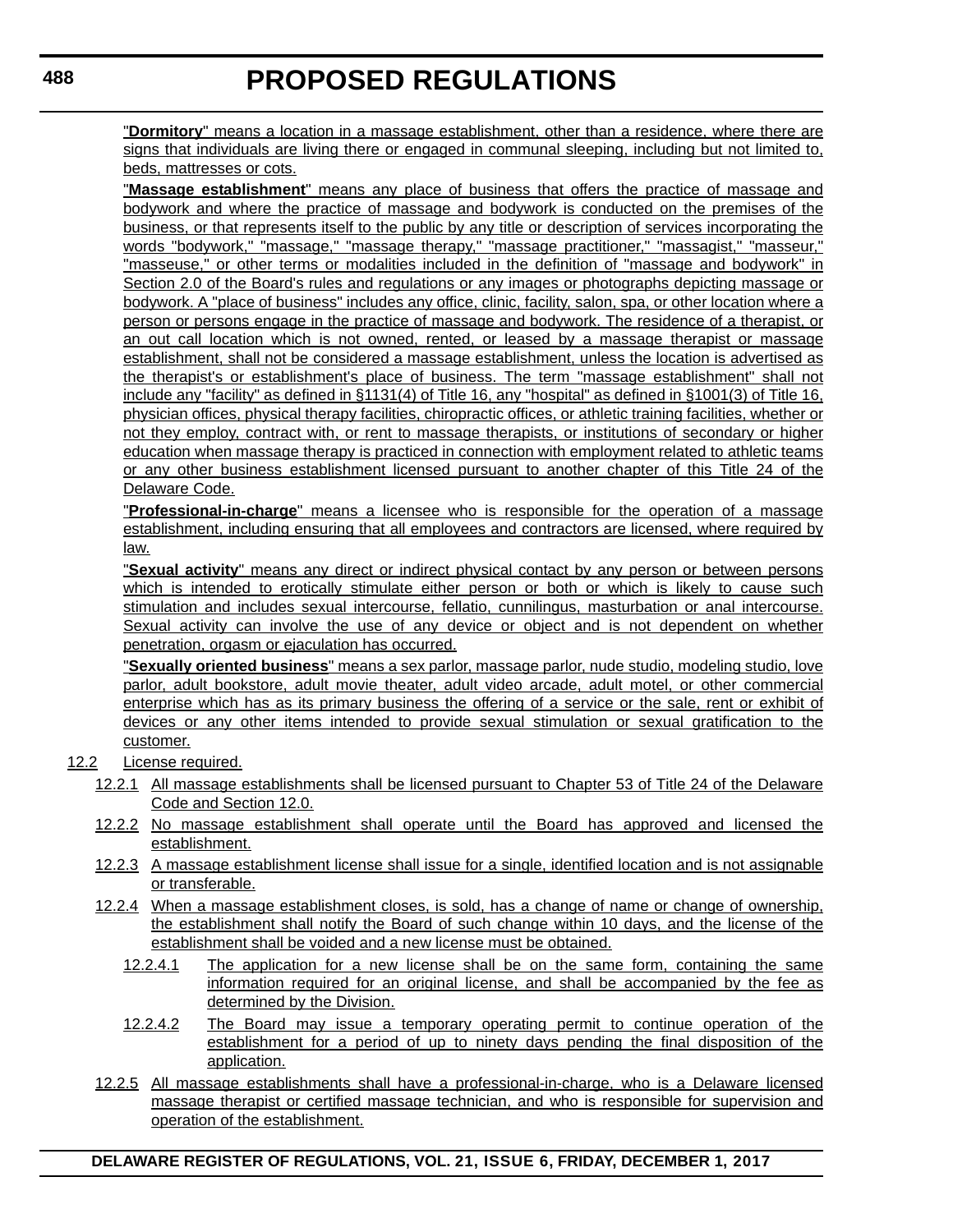- 12.2.6 A massage establishment shall employ or contract for only Delaware licensed massage therapists or certified massage technicians to practice massage and bodywork.
- 12.2.7 A person licensed by the Board as a massage therapist or certified massage technician shall not work in a massage establishment unless such establishment has been licensed by the Board.
- 12.2.8 A sexually oriented business may not obtain a massage establishment license from the Board or operate as a massage establishment.

# 12.3 Application for massage establishment license.

- 12.3.1 An applicant for a massage establishment license shall file an application, on a Board approved form, with the fee set by the Division.
- 12.3.2 The application shall include:
	- 12.3.2.1 The name and address of the massage establishment.
	- 12.3.2.2 If a corporation:
		- 12.3.2.2.1 The name and address of any person who directly or indirectly owns or controls the outstanding shares of stock in the massage establishment;
		- 12.3.2.2.2 The names and addresses of the directors; and
		- 12.3.2.2.3 A copy of the corporate charter and a statement identifying the corporation's registered agent for service.
	- 12.3.2.3 The name and address of the sole proprietor or partners.
	- 12.3.2.4 If any other type of organization, the name and address of the owners.
	- 12.3.2.5 The name, address and license number of the professional-in-charge and a notarized acknowledgment by the person so designated.
	- 12.3.2.6 A current list of all establishment employees and/or contractors, which includes:
		- 12.3.2.6.1 Full name;
		- 12.3.2.6.2 Address; and
		- 12.3.2.6.3 License number and expiration date (if a licensed massage therapist or certified massage technician).
	- 12.3.2.7 A detailed floor plan of the proposed massage establishment that includes entrances and exits, length and width of establishment (in feet), total square feet and location of restrooms.
	- 12.3.2.8 An attestation that the proposed location of the massage establishment is in compliance with all applicable laws and ordinances.
- 12.3.3 The Board shall not consider an application for licensure as a massage establishment until all items specified in subsection 12.3 are submitted to the Board's office. If an application is complete in terms of required documents, but the applicant has not responded to a Board request for further information, explanation or clarification within 60 days of the Board's request, the Board shall vote on the application as is.
- 12.3.4 Where an establishment license application has been denied, the Board shall not consider an establishment license for the same location until 6 months after denial of the initial application.
- 12.4 Professional-in-charge.
	- 12.4.1 Each massage establishment shall be under the direction of a professional-in-charge, who shall provide complete and adequate supervision of that establishment.
	- 12.4.2 At all times, the massage establishment's professional-in-charge shall be a Delaware licensed massage therapist or certified massage technician with a license in good standing.
	- 12.4.3 A licensee may serve as professional-in-charge for only 1 establishment at any given time.
	- 12.4.4 The professional-in-charge is responsible for ensuring that all licensees providing massage services at the massage establishment comply with the Board's Practice Act, Chapter 53 of Title 24 of the Delaware Code, and regulations.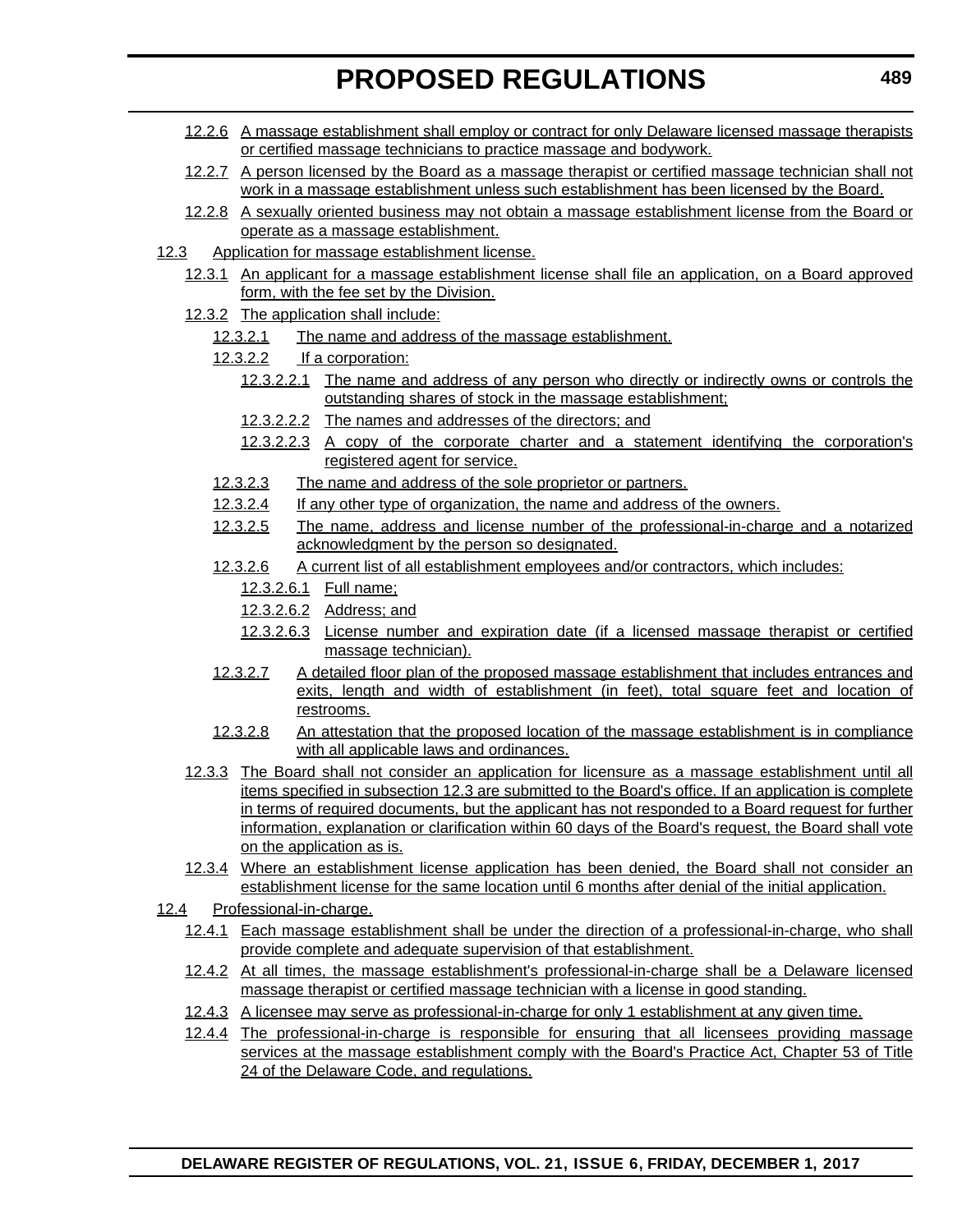- 12.4.5 The professional-in-charge is responsible for ensuring that all of the individuals providing massage services at the massage establishment are currently licensed, make timely application for license renewal, and meet the Board's continuing education requirements.
- 12.4.6 The professional-in-charge shall not allow, authorize or tolerate any activity or behavior prohibited by the laws of this State, including such laws proscribing acts of or promotion of prostitution, indecent exposure, lewdness or obscenity or any of the criminal code violations set forth in Section 14.0.
- 12.4.7 The massage establishment shall notify the Board of any change in the professional-in-charge within 10 business days of such change.
- 12.5 Hours of operation.
	- 12.5.1 Massage services may be provided at a massage establishment only between the hours of 7:00 a.m. and 9:00 p.m., except that a massage commenced prior to 9:00 p.m. may be completed, and, subject to this qualification, no massage establishment shall be open and no massage services shall be provided between 9:00 p.m. and 7:00 a.m.
- 12.6 Operation requirements.
	- 12.6.1 Sign. A massage establishment shall post a sign containing the establishment's name in a conspicuous location at the entrance.
	- 12.6.2 Display of license. The original or copy of the massage establishment license, and the originals or copies of individual licenses of licensees providing massage services, shall be displayed in a conspicuous location in the establishment. A licensee who is working outside of a massage establishment shall have his/her license identification card in his/her possession and shall present it upon request of a client or Division agent.
	- 12.6.3 Presence of licensee. A licensee who is either an employee or contractor of the massage establishment shall be on the premises of the establishment if a client is in a treatment room for the purpose of receiving a massage.
	- 12.6.4 Dormitory prohibited. A massage establishment shall not be used as a dormitory nor shall any licensee permit any massage establishment to be so used.
	- 12.6.5 Records. For each client receiving services, the massage establishment shall keep a client intake form which shall contain at least the following information: client's name and licensee's name; dated signatures; and client's medical history, including medications, health status, allergies and past surgeries. Pursuant to subsection 11.1.15, such forms and any other client records shall be retained on the premises of the massage establishment for a period of at least three years from the last date that services were provided.
	- 12.6.6 Attire. All establishment employees and/or contractors, including licensees, shall wear clean, nontransparent outer garments, such as uniforms, scrubs or business casual wear. Such garments shall not expose their genitals, pubic areas, buttocks or breasts.
	- 12.6.7 Doors: All internal and external doors shall be kept unlocked during operating hours except as follows:
		- 12.6.7.1 Restroom doors may be locked.
		- 12.6.7.2 External doors may be locked if the massage establishment is a business entity owned by 1 individual and has no more than 1 employee or contractor.
		- 12.6.7.3 Internal doors may be locked to protect confidential patient or business information.
		- 12.6.7.4 Where a massage establishment is located in a residence, the door between the establishment and the residence may be locked.
	- 12.6.8 Windows: No massage establishment located in a building or structure with exterior windows fronting a public street, highway, walkway or parking area shall block visibility into the interior reception and waiting area through the use of curtains, closed blinds, tints or any other material that obstructs, blurs or unreasonably darkens the view into the premises.
- 12.7 Prohibition of sexual activity.
	- 12.7.1 Sexual activity in a massage establishment is absolutely prohibited.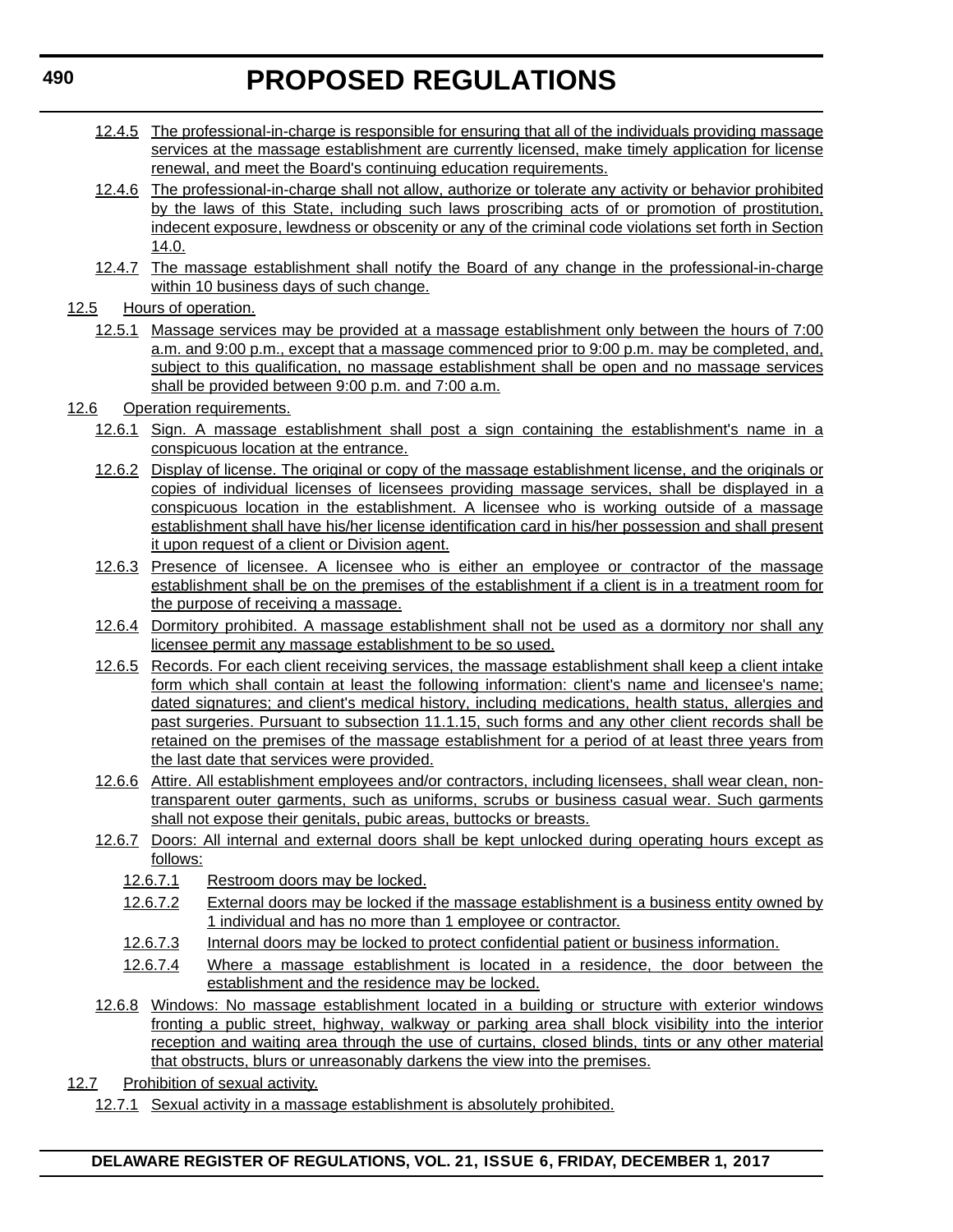- 12.7.2 No massage establishment owner, professional-in-charge or licensee shall engage in, or permit any person or persons, to engage in, sexual activity in a massage establishment or to use that establishment to make arrangements to engage in sexual activity in any other place.
- 12.7.3 No licensed massage therapist or certified massage technician shall use the practitioner-client relationship to engage in sexual activity with any client or to make arrangements to engage in sexual activity with any client.

# 12.8 Advertising.

- 12.8.1 The contents of any advertising shall include the name of the massage establishment, its address, its business phone number and establishment license number.
- 12.8.2 An advertisement shall not contain any representations that a massage establishment employee or contractor is willing to provide services which are illegal under the laws or regulations of the State of Delaware or the United States.
- 12.8.3 Photographs, drawings, written or verbal statements used in any advertising shall not explicitly communicate that services offered are for the purpose of sexual stimulation or gratification.

# 12.9 Inspections.

- 12.9.1 Licensed massage establishments are subject to inspection by an agent of the Division, presenting appropriate identification, during business hours, with or without notice.
- 12.9.2 During the inspection, the agent of the Division shall not interrupt an in-progress treatment session.
- 12.9.3 The purpose of massage establishment inspections is to verify compliance with the standards of Section 12.0 and Chapter 53 of Title 24 of the Delaware Code and to verify that the establishment and all individuals providing massage services have valid licenses issued by the Board and that such licenses are conspicuously displayed on the premises.
- 12.9.4 An agent of the Division may inspect and copy records of the massage establishment; may inspect within reasonable limits and in a reasonable manner the premises, subject to subsection 12.9.2, and all pertinent equipment; and may inspect other things therein, including records, files, papers and facilities.
- 12.9.5 If a massage establishment is located within a licensee's residence, an out call location or is located within an office space shared with other businesses, an agent of the Division must have independent and sufficient legal justification before inspecting areas not to be used as a place of business for massage and bodywork.
- 12.9.6 The massage establishment shall allow, appear for and cooperate with an inspection.
- 12.10 License renewal. All massage establishment licenses shall be renewed biennially. Licenses shall expire on August 31 of each even numbered year. The failure of the Board to give, or the failure of the licensee to receive, notice of the expiration date of a license shall not prevent the license from becoming invalid after its expiration date. A massage establishment shall not provide massage services after a license has expired.
- 12.11 Request for waiver or variance.
	- 12.11.1 The Board may grant a waiver of any of the requirements of Section 12.0 where there is a showing that complying with the requirement would result in extreme and undue hardship, as long as granting the waiver will not jeopardize the public health, safety or welfare.
	- 12.11.2 The Board may vary the application of any requirement of Section 12.0 as long as the requestor demonstrates that the intent of the requirement is being met in an alternative manner to that described in the Section.
	- 12.11.3 A waiver or variance is not transferable to another licensee or another location.
	- 12.11.4 The Board may modify, suspend or revoke a waiver or variance.

# **12.013.0 Voluntary Treatment Option for Chemically Dependent or Impaired Professionals**

42.413.1 If the report is received by the chairperson of the regulatory Board, that chairperson shall immediately notify the Director of Professional Regulation or his/her designate of the report. If the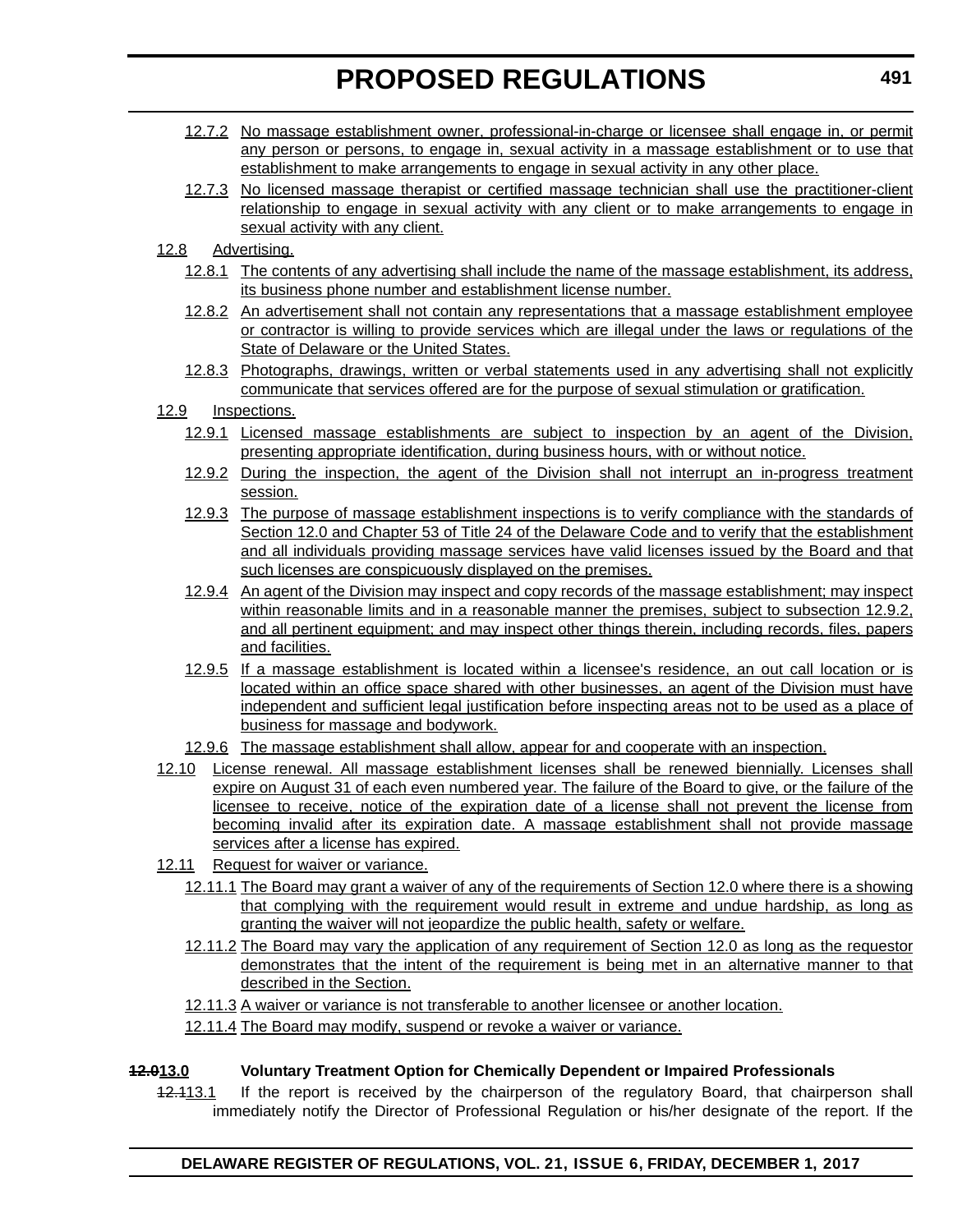Director of Professional Regulation receives the report, he/she shall immediately notify the chairperson of the regulatory Board, or that chairperson's designate or designates.

- 42.213.2 The chairperson of the regulatory Board or that chairperson's designate or designates shall, within 7 days of receipt of the report, contact the individual in question and inform him/her in writing of the report, provide the individual written information describing the Voluntary Treatment Option, and give him/her the opportunity to enter the Voluntary Treatment Option.
- 12.313.3 In order for the individual to participate in the Voluntary Treatment Option, he/she shall agree to submit to a voluntary drug and alcohol screening and evaluation at a specified laboratory or health care facility. This initial evaluation and screen shall take place within 30 days following notification to the professional by the participating Board chairperson or that chairperson's designate(s).
- 42.413.4 A regulated professional with chemical dependency or impairment due to addiction to drugs or alcohol may enter into the Voluntary Treatment Option and continue to practice, subject to any limitations on practice the participating Board chairperson or that chairperson's designate or designates or the Director of the Division of Professional Regulation or his/her designate may, in consultation with the treating professional, deem necessary, only if such action will not endanger the public health, welfare or safety, and the regulated professional enters into an agreement with the Director of Professional Regulation or his/her designate and the chairperson of the participating Board or that chairperson's designate for a treatment plan and progresses satisfactorily in such treatment program and complies with all terms of that agreement. Treatment programs may be operated by professional Committees and Associations or other similar professional groups with the approval of the Director of Professional Regulation and the chairperson of the participating Board.
- 42.513.5 Failure to cooperate fully with the participating Board chairperson or that chairperson's designate or designates or the Director of the Division of Professional Regulation or his/her designate in regard to the Voluntary Treatment Option or to comply with their requests for evaluations and screens may disqualify the regulated professional from the provisions of the Voluntary Treatment Option, and the participating Board chairperson or that chairperson's designate or designates shall cause to be activated an immediate investigation and institution of disciplinary proceedings, if appropriate, as outlined in subsection 9.8 of this section.
- 12.613.6 The Voluntary Treatment Option may require a regulated professional to enter into an agreement which includes, but is not limited to, the following provisions:
	- 12.6.113.6.1 Entry of the regulated professional into a treatment program approved by the participating Board. Board approval shall not require that the regulated professional be identified to the Board. Treatment and evaluation functions must be performed by separate agencies to assure an unbiased assessment of the regulated professional's progress.
	- 12.6.213.6.2 Consent to the treating professional of the approved treatment program to report on the progress of the regulated professional to the chairperson of the participating Board or to that chairperson's designate or designates or to the Director of the Division of Professional Regulation or his/her designate at such intervals as required by the chairperson of the participating Board or that chairperson's designate or designates or the Director of the Division of Professional Regulation or his/her designate, and such person making such report will not be liable when such reports are made in good faith and without malice.
	- 12.6.313.6.3 Consent of the regulated professional, in accordance with applicable law, to the release of any treatment information from anyone within the approved treatment program.
	- 42.6.413.6.4 Agreement by the regulated professional to be personally responsible for all costs and charges associated with the Voluntary Treatment Option and treatment program(s). In addition, the Division of Professional Regulation may assess a fee to be paid by the regulated professional to cover administrative costs associated with the Voluntary Treatment Option. The amount of the fee imposed under this subparagraph shall approximate and reasonably reflect the costs necessary to defray the expenses of the participating Board, as well as the proportional expenses incurred by the Division of Professional Regulation in its services on behalf of the Board in addition to the administrative costs associated with the Voluntary Treatment Option.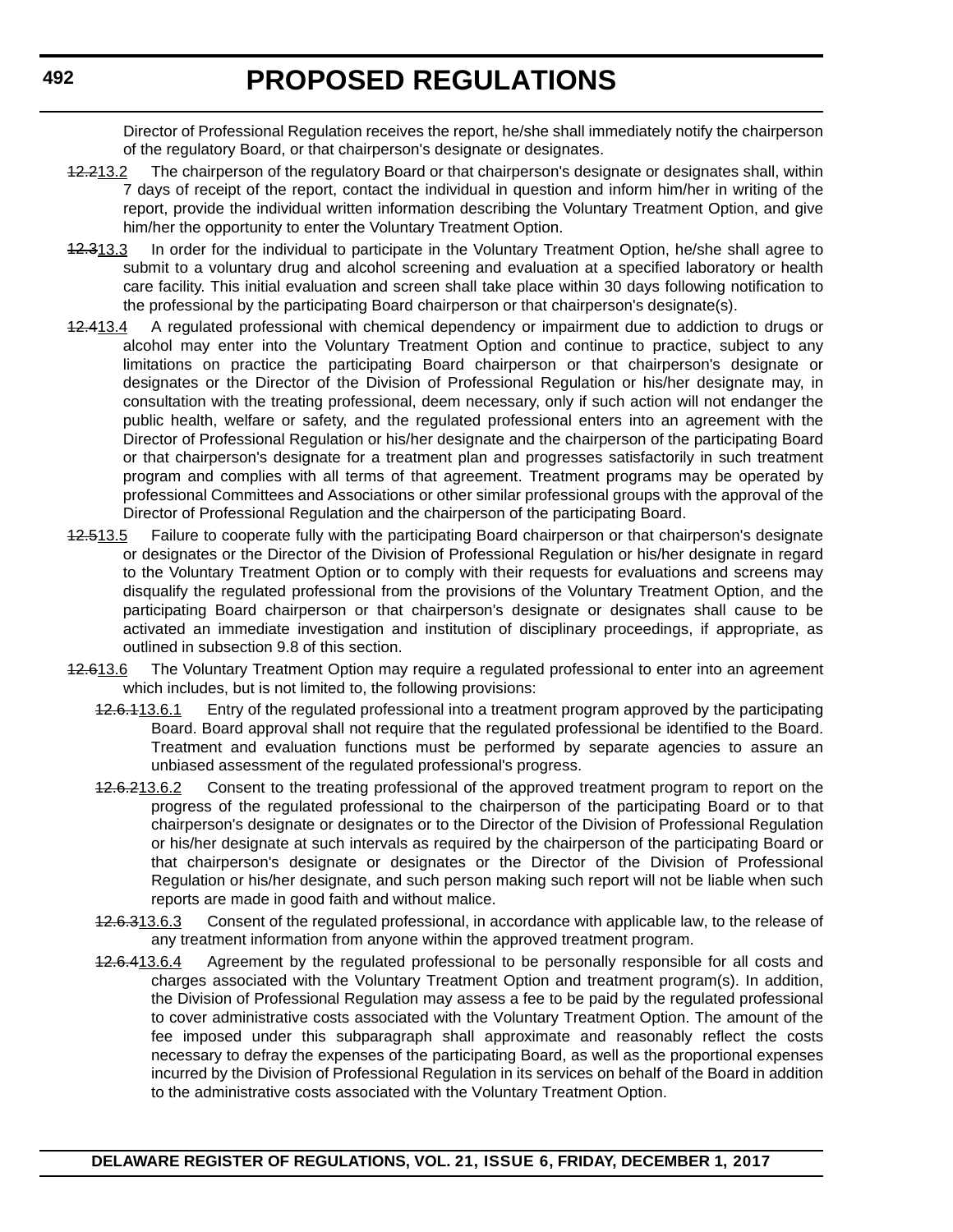- 12.6.513.6.5 Agreement by the regulated professional that failure to satisfactorily progress in such treatment program shall be reported to the participating Board's chairperson or his/her designate or designates or to the Director of the Division of Professional Regulation or his/ her designate by the treating professional who shall be immune from any liability for such reporting made in good faith and without malice.
- 42.6.613.6.6 Compliance by the regulated professional with any terms or restrictions placed on professional practice as outlined in the agreement under the Voluntary Treatment Option.
- 12.713.7 The regulated professional's records of participation in the Voluntary Treatment Option will not reflect disciplinary action and shall not be considered public records open to public inspection. However, the participating Board may consider such records in setting a disciplinary sanction in any future matter in which the regulated professional's chemical dependency or impairment is an issue.
- 12.813.8 The participating Board's chairperson, his/her designate or designates or the Director of the Division of Professional Regulation or his/her designate may, in consultation with the treating professional at any time during the Voluntary Treatment Option, restrict the practice of a chemically dependent or impaired professional if such action is deemed necessary to protect the public health, welfare or safety.
- 42.913.9 If practice is restricted, the regulated professional may apply for unrestricted licensure upon completion of the program.
- 12.1013.10 Failure to enter into such agreement or to comply with the terms and make satisfactory progress in the treatment program shall disqualify the regulated professional from the provisions of the Voluntary Treatment Option, and the participating Board shall be notified and cause to be activated an immediate investigation and disciplinary proceedings as appropriate.
- 12.1113.11 Any person who reports pursuant to this section in good faith and without malice shall be immune from any civil, criminal or disciplinary liability arising from such reports, and shall have his/her confidentiality protected if the matter is handled in a nondisciplinary matter.
- 12.1213.12 Any regulated professional who complies with all of the terms and completes the Voluntary Treatment Option shall have his/her confidentiality protected unless otherwise specified in a participating Board's rules and regulations. In such an instance, the written agreement with the regulated professional shall include the potential for disclosure and specify those to whom such information may be disclosed.

### **13.014.0 Crimes Substantially Related to the Practice of Massage and Bodywork:**

- 13.114.1 Conviction of any of the following crimes, or of the attempt to commit or of a conspiracy to commit or conceal or of solicitation to commit any of the following crimes, is deemed to be substantially related to the practice of massage and bodywork in the State of Delaware without regard to the place of conviction:
	- 13.1.114.1.1 Reckless endangering in the first degree. 11 **Del.C.** §604
	- 13.1.214.1.2 Abuse of a pregnant female in the first degree. 11 **Del.C.** §606.
	- 13.1.314.1.3 Assault in the second degree. 11 **Del.C.** §612
	- 13.1.414.1.4 Assault in the first degree. 11 **Del.C.** §613.
	- 13.1.514.1.5 Unlawfully administering drugs. 11 **Del.C.** §625.
	- 13.1.614.1.6 Unlawfully administering controlled substance or counterfeit substance or narcotic drugs. 11 **Del.C.** §626.
	- 13.1.714.1.7 Murder by abuse or neglect in the second degree. 11 **Del.C.** §633.
	- 13.1.814.1.8 Murder by abuse or neglect in the first degree. 11 **Del.C.** §634.
	- 13.1.914.1.9 Murder in the second degree. 11 **Del.C.** §635.
	- 13.1.1014.1.10 Murder in the first degree. 11 **Del.C.** §636.
	- 13.1.1114.1.11 Incest. 11 **Del.C.** §766.
	- 13.1.1214.1.12 Unlawful sexual contact in the third degree. 11 **Del.C.** §767.
	- 13.1.1314.1.13 Unlawful sexual contact in the second degree. 11 **Del.C.** §768.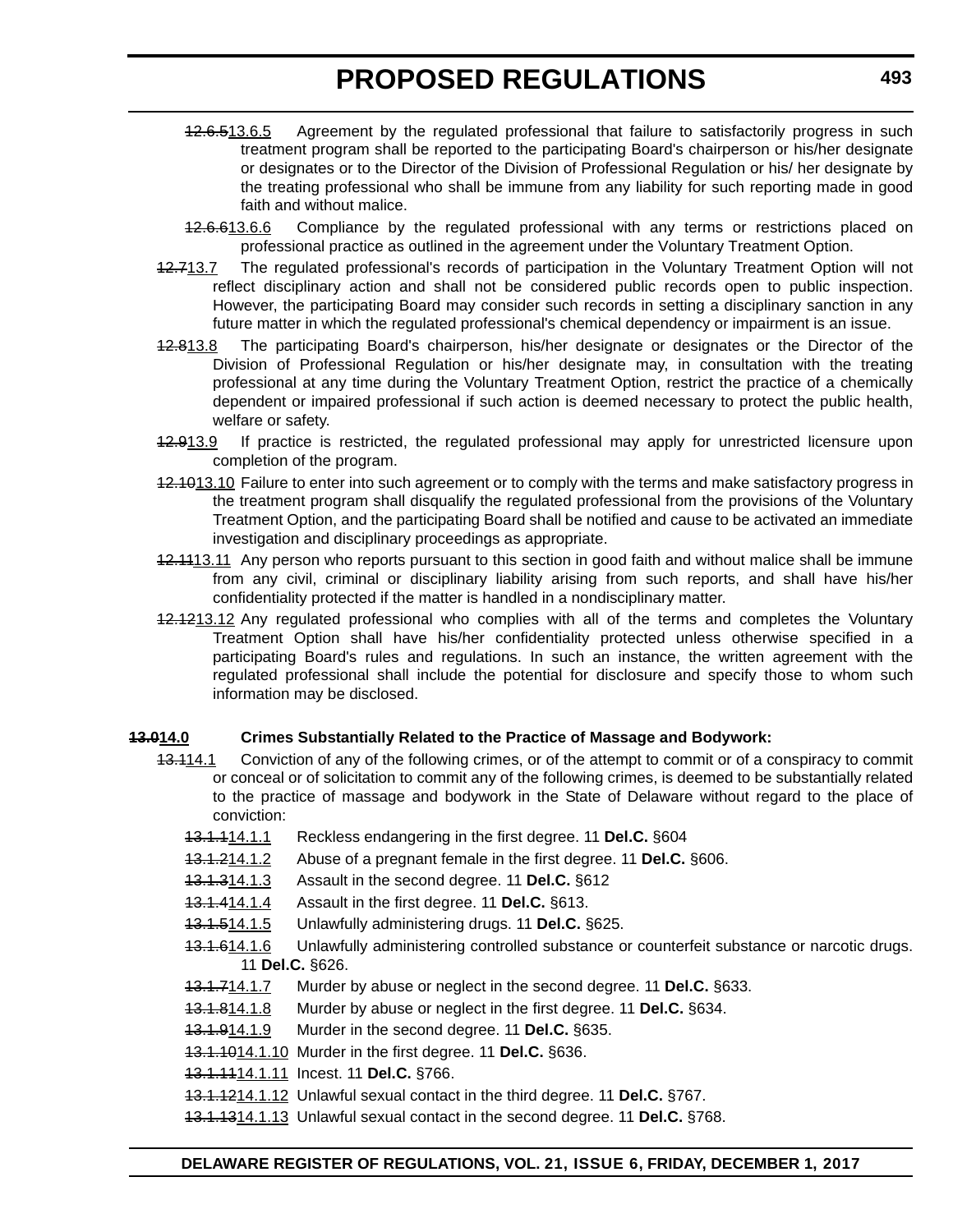- 13.1.1414.1.14 Unlawful sexual contact in the first degree. 11 **Del.C.** §769.
- 13.1.1514.1.15 Rape in the fourth degree. 11 **Del.C.** §770.
- 13.1.1614.1.16 Rape in the third degree. 11 **Del.C.** §771.
- 13.1.1714.1.17 Rape in the second degree. 11 **Del.C.** §772.
- 13.1.1814.1.18 Rape in the first degree. 11 **Del.C.** §773.
- 13.1.1914.1.19 Sexual extortion. 11 **Del.C.** §774.
- 13.1.2014.1.20 Continuous sexual abuse of a child. 11 **Del.C.** §776.
- 13.1.2114.1.21 Dangerous crime against a child. 11 **Del.C.** §777.
- 13.1.2214.1.22 Sex offender unlawful sexual conduct against a child. 11 **Del.C.** §777A.
- 13.1.2314.1.23 Sexual abuse of a child by a person in a position of trust, authority or supervision in the first degree; penalties. 11 **Del.C.** §778.
- 13.1.2414.1.24 Sexual abuse of a child by a person in a position of trust, authority or supervision in the second degree; penalties. 11 **Del.C.** §778A.
- 13.1.2514.1.25 Female genital mutilation. 11 **Del.C.** §780.
- 13.1.2614.1.26 Kidnapping in the second degree. 11 **Del.C.** §783.
- 13.1.2714.1.27 Kidnapping in the first degree. 11 **Del.C.** §783A.
- 13.1.2814.1.28 Trafficking an individual, forced labor and sexual servitude; class D felony; class C felony; class B felony; class A felony. 11 **Del.C.** §787.
- 13.1.2914.1.29 Acts constituting coercion. 11 **Del.C.** §791.
- 13.1.3014.1.30 Arson in the first degree. 11 **Del.C.** §803.
- 13.1.3114.1.31 Burglary in the second degree. 11 **Del.C.** §825.
- 13.1.3214.1.32 Burglary in the first degree. 11 **Del.C.** §826.
- 13.1.3314.1.33 Robbery in the first degree. 11 **Del.C.** §832.
- 13.1.3414.1.34 Carjacking in the second degree. 11 **Del.C.** §835.
- 13.1.3514.1.35 Carjacking in the first degree. 11 **Del.C.** §836.
- 13.1.3614.1.36 Insurance fraud. 11 **Del.C.** §913.
- 13.1.3714.1.37 Health care fraud. 11 **Del.C.** §913A.
- 13.1.3814.1.38 Dealing in children. 11 **Del.C.** §1100A.
- 13.1.3914.1.39 Endangering the welfare of a child; class E or G felony. 11 **Del.C.** §1102.
- 13.1.4014.1.40 Sexual exploitation of a child. 11 **Del.C.** §1108.
- 13.1.4114.1.41 Unlawfully dealing in child pornography. 11 **Del.C.** §1109.
- 13.1.4214.1.42 Possession of child pornography. 11 **Del.C.** §1111.
- 13.1.4314.1.43 Sexual offenders; prohibitions from school zones. 11 **Del.C.** §1112.
- 13.1.4414.1.44 Sexual solicitation of a child. 11 **Del.C.** §1112A.
- 13.1.4514.1.45 Hate crimes; felony. 11 **Del.C.** §1304.
- 13.1.4614.1.46 Stalking. 11 **Del.C.** §1312.
- 13.1.4714.1.47 Cruelty to animals; felony. 11 **Del.C.** §1325.
- 13.1.4814.1.48 Bombs, incendiary devices, Molotov cocktails and explosive devices. 11 **Del.C.** §1338.
- 13.1.4914.1.49 Adulteration. 11 **Del.C.** §1339.
- 13.1.5014.1.50 Lewdness. 11 **Del.C.** §1341.
- 13.1.5114.1.51 Prostitution. 11 **Del.C.** §1342.
- 13.1.5214.1.52 Patronizing a prostitute prohibited. 11 **Del.C.** §1343.
- 13.1.5314.1.53 Promoting prostitution in the third degree. 11 **Del.C.** §1351.
- 13.1.5414.1.54 Promoting prostitution in the second degree. 11 **Del.C.** §1352.
- 13.1.5514.1.55 Promoting prostitution in the first degree. 11 **Del.C.** §1353.
- 13.1.5614.1.56 Permitting prostitution. 11 **Del.C.** §1355.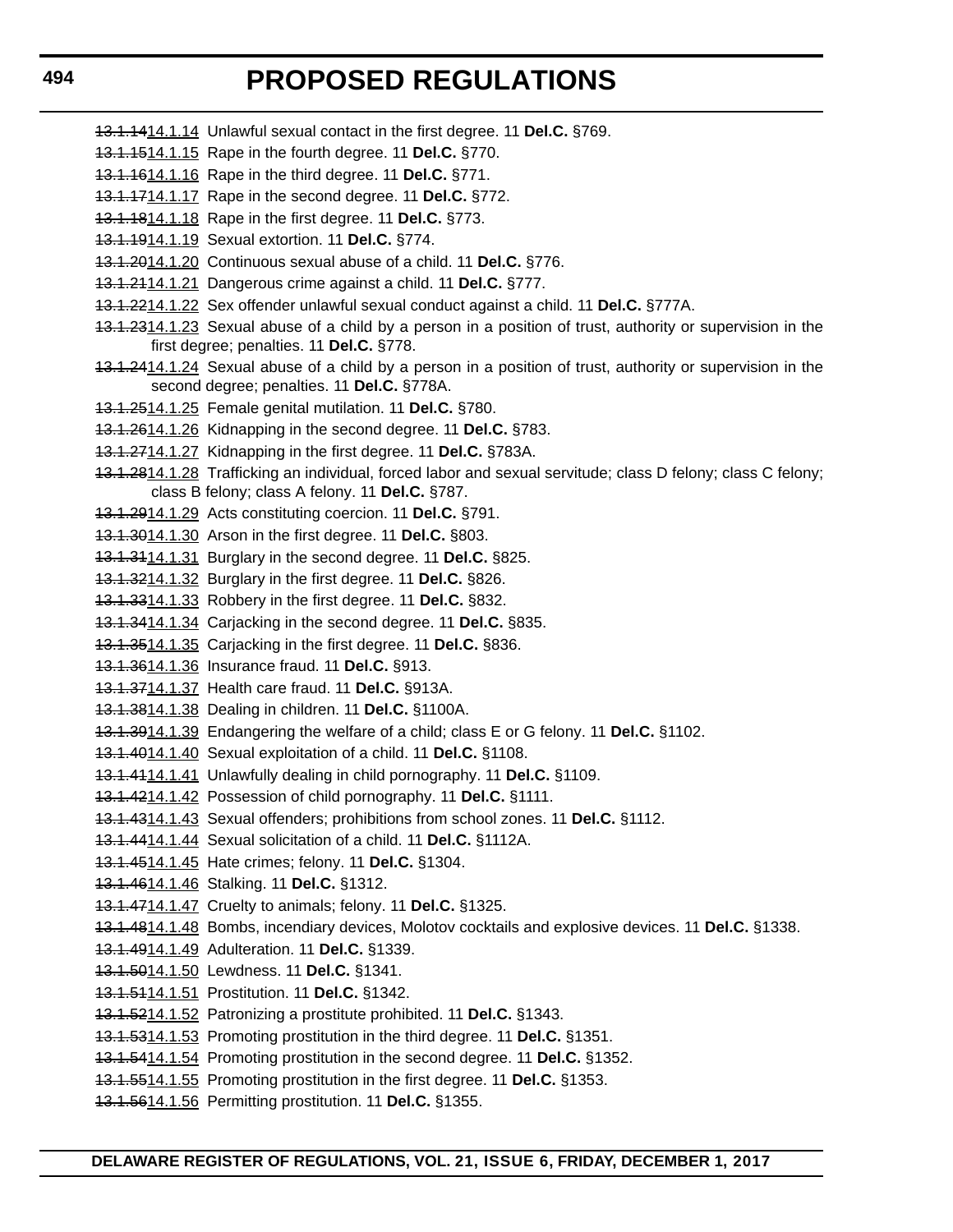- 13.1.5714.1.57 Abuse, neglect, mistreatment or financial exploitation of residents or patients. 16 **Del.C.** §1136(a), (b) and (c).
- 13.1.5814.1.58 Abuse, neglect, exploitation or mistreatment of infirm adult. 31 **Del.C.** §3913(a), (b) and (c).
- 13.214.2 Crimes substantially related to the practice of massage and bodywork shall be deemed to include any crimes under any federal law, state law, or valid town, city or county ordinance, that are substantially similar to the crimes identified in this rule.

**\*Please Note: As the rest of the sections were not amended, they are not being published. A copy of the regulation is available at:**

**[5300 Board of Massage and Bodywork](http://regulations.delaware.gov/register/december2017/proposed/21 DE Reg 487 12-01-17.htm)**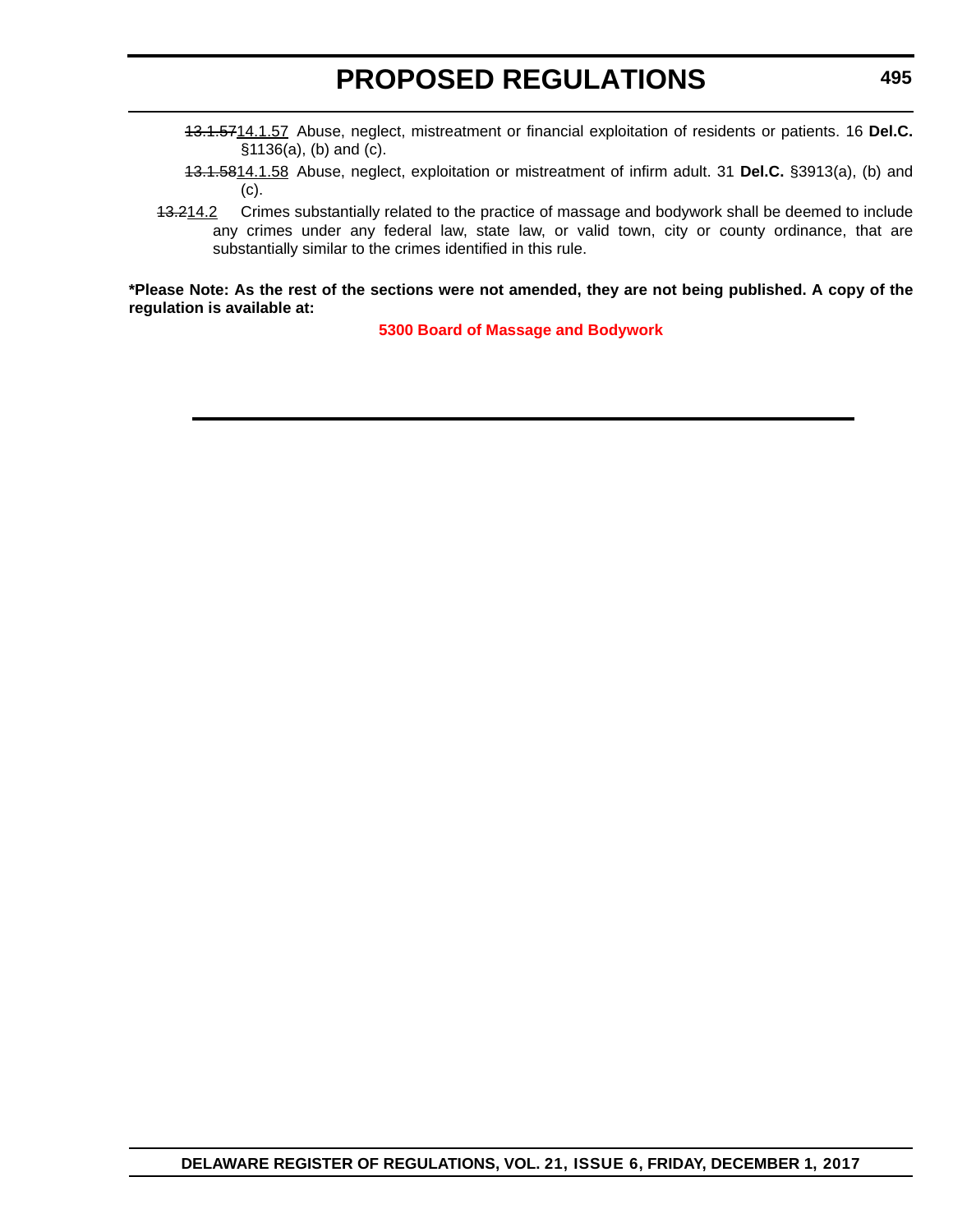# **Symbol Key**

<span id="page-43-0"></span>Arial type indicates the text existing prior to the regulation being promulgated. Underlined text indicates new text added at the time of the proposed action. Language which is stricken through indicates text being deleted. **Bracketed Bold language]** indicates text added at the time the final order was issued. **Bracketed bold stricken through]** indicates language deleted at the time the final order was issued.

# **Final Regulations**

The opportunity for public comment shall be held open for a minimum of 30 days after the proposal is published in the *Register of Regulations*. At the conclusion of all hearings and after receipt within the time allowed of all written materials, upon all the testimonial and written evidence and information submitted, together with summaries of the evidence and information by subordinates, the agency shall determine whether a regulation should be adopted, amended or repealed and shall issue its conclusion in an order which shall include: (1) A brief summary of the evidence and information submitted; (2) A brief summary of its findings of fact with respect to the evidence and information, except where a rule of procedure is being adopted or amended; (3) A decision to adopt, amend or repeal a regulation or to take no action and the decision shall be supported by its findings on the evidence and information received; (4) The exact text and citation of such regulation adopted, amended or repealed; (5) The effective date of the order; (6) Any other findings or conclusions required by the law under which the agency has authority to act; and (7) The signature of at least a quorum of the agency members.

The effective date of an order which adopts, amends or repeals a regulation shall be not less than 10 days from the date the order adopting, amending or repealing a regulation has been published in its final form in the *Register of Regulations*, unless such adoption, amendment or repeal qualifies as an emergency under §10119.

# **[DEPARTMENT OF LABOR](https://ui.delawareworks.com/) DIVISION OF UNEMPLOYMENT INSURANCE**

Statutory Authority: 19 Delaware Code, Section 3122 (19 **Del.C.** §3122) 19 **DE Admin. Code** 1201

#### **ORDER**

#### **[1201 Unemployment Insurance Appeal Board Regulations](#page-3-0)**

Pursuant to 29 **Del.C.** §10118 and 19 **Del.C.** §3122 the Unemployment Insurance Appeal Board issues this Order adopting the below amendment to the Board's Regulations. Specifically, pursuant to 29 **Del.C.** §10113(b)(6), 4.7.4 of the Unemployment Insurance Appeal Board Regulations must be changed without prior publication in order to codify existing agency principle as a result of a recent judicial ruling.

#### **SUMMARY OF THE EVIDENCE**

1. Regulation 4.7.4 now states, "the Board shall not receive into evidence any testimony offered by means of a telephone or other electronic or electromagnetic device." The Board's long-standing principle is to interpret "receive into evidence" in Regulation 4.7.4 to mean new evidence entered at the Board level only and that testimony and evidence received over the telephone at the Claims Deputy and Appeals Referee levels may be reviewed by the Board. On November 8, 2017, the Superior Court of the State of Delaware issued a Final Order finding that Regulation 4.7.4's prohibition against telephonic testimony included the review of telephonic testimony entered at the Appeals Referee hearing. The Final Order is inconsistent with the Board's principle and application of its own Regulation; and

2. In order to codify the Board's principle regarding testimony offered by means of a telephone or other electronic or electromagnetic device, the Board amends Regulation 4.7.4 to state as follows (additions are underlined, removals are stricken through):

"4.7.4 The Board shall not receive into evidence any new testimony offered by means of a telephone or other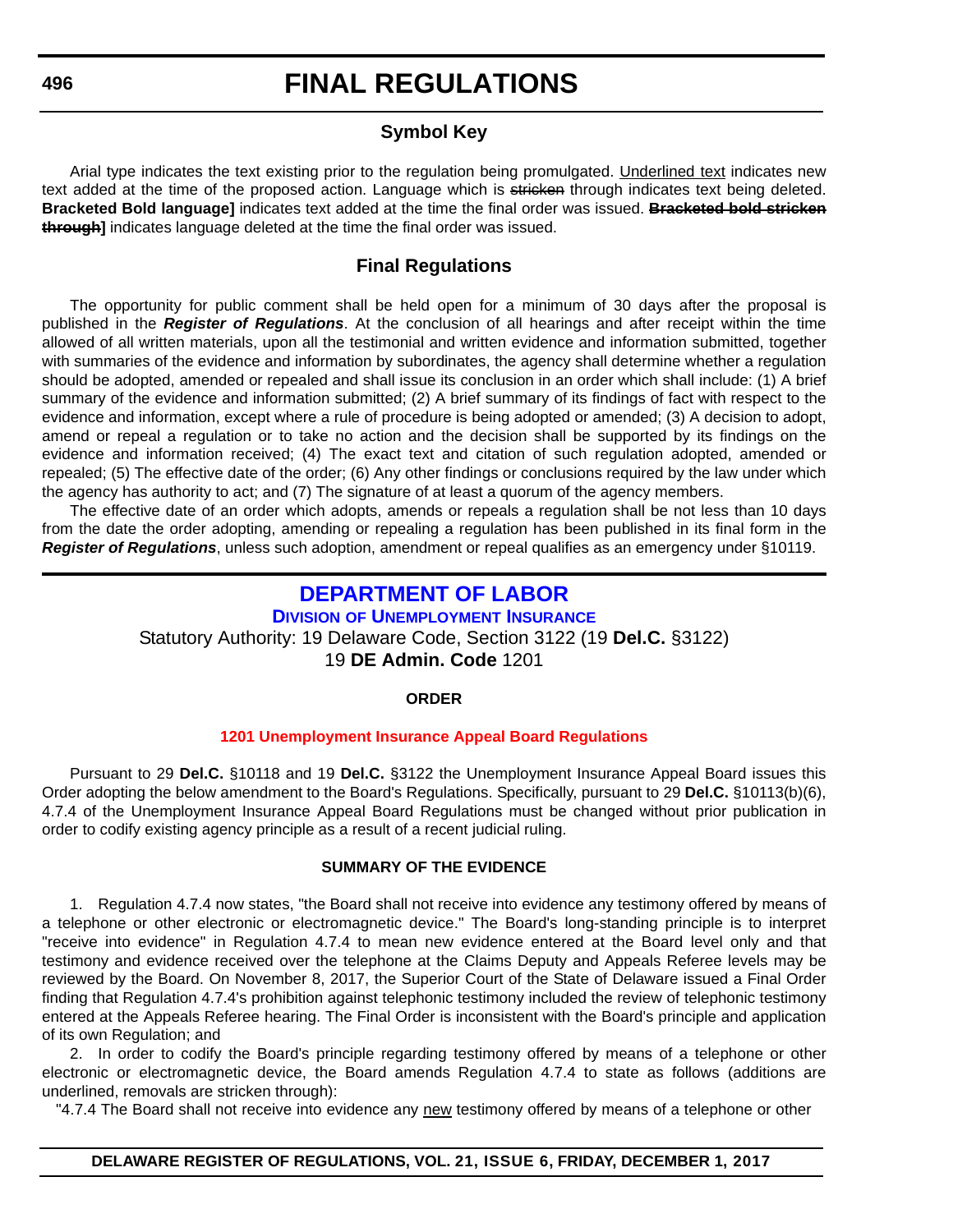electronic or electromagnetic device, however the Board may review testimony contained within the record of the proceedings below that was offered by means of a telephone or other electronic or electromagnetic device."

The effective date of this Order will be ten (10) days from the publication of this Order in the *Register of Regulations* on December 1, 2017.

IT IS SO ORDERED this November 15, 2017.

# **Unemployment Insurance Appeal Board**

Elmer L. Newlin, Chairman Sarah L. Buttner Vance G. Daniels, Sr. Beverly R. Bell Taube Carpenter (absent)

# **1201 Unemployment Insurance Appeal Board Regulations**

# **1.0 Definitions**

As used in these Rules and Regulations, the following definitions shall apply:

**"Board"** shall mean the Unemployment Insurance Appeal Board.

**"Chairman"** shall mean the Chairman of the Board.

**"Hearing Officer"** shall mean the Appeals Referee or his or her designate who heard the initial appeal.

**"Hearsay Evidence"** shall be such evidence so designated by the Delaware Rules of Evidence (D.R.E.).

**"Relevant Evidence"** shall mean evidence having any tendency to make the existence of any fact that is of consequence to the determination of the action more probable or less probable than it would be without this evidence, as set forth in D.R.E. 401.

# **2.0 Location of Unemployment Insurance Appeal Board**

- 2.1 All correspondence or other papers or documents filed with the Board shall be filed, either by mail or by hand delivery, at the following address: Unemployment Insurance Appeal Board, Department of Labor, 4425 North Market Street, Wilmington, DE 19802. The Board phone number is (302) 761-8370 and the Board's fax number is (302) 761-6635.
- 2.2 Notices of Appeal to the Board may be filed, by mail or personal delivery, at any local Unemployment Office or at the Board Office listed at Rule 2.1. All notices of Appeal must be in writing.

# **3.0 Commencement**

A hearing before the Board may be initiated by:

- 3.1 Either party to the action heard by the Hearing Officer upon filing a timely Notice of Appeal with the Board;
- 3.2 A party whose appeal was dismissed by the Hearing Officer for failure of that party to appear at the scheduled hearing before the Hearing Officer, upon filing of a timely Notice of Appeal with the Board, in which case the Board may, at its sole discretion, remand the case to the Hearing Officer for a prompt hearing to make a full and complete record; or
- 3.3 The Board *sua sponte* with notice to the parties below or their counsel.

### **4.0 Hearings**

4.1 Purpose. The purpose of a hearing before the Board is to examine the factual and legal bases for the decision rendered by the Hearing Officer. The parties shall not re-litigate the case presented to the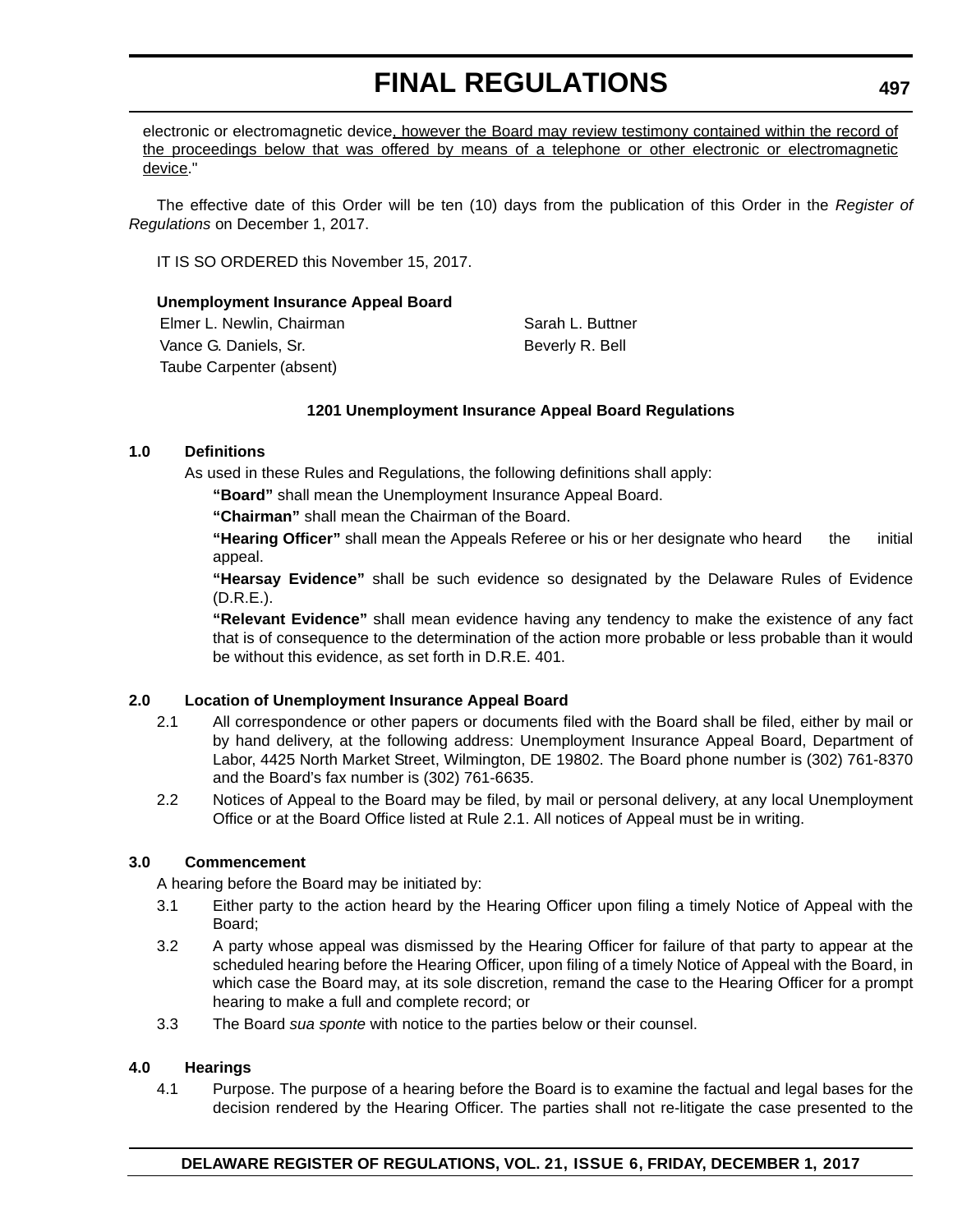Referee, but may present additional evidence. Both the referee's record and any new evidence presented to the Board shall be considered by the Board in making its decision.

- 4.2 Presence of parties required. All parties to the appeal shall be present at the Board's hearing. Failure to appear within 10 minutes of the time indicated on the Notice may result in the Board hearing the appeal in absence of the delinquent party or, if the delinquent party is the appellant, dismissal of the appeal.
- 4.3 Representation.
	- 4.3.1 At any hearing, a party may appear *pro se* or be represented by an attorney-at-law duly admitted to practice law in the State of Delaware. A corporation or other artificial entity desiring legal representation must be represented by an attorney-at-law duly admitted to practice law in the State of Delaware.
	- 4.3.2 The Board or its attorney may examine any witnesses, and move the admissions of documents and things into evidence.
- 4.4 Continuances and Postponements.
	- 4.4.1 Applications for a continuance or postponement of any hearing shall be made in writing to the Board office no later than 6 days prior to the hearing. The request shall state the reasons for which the continuance or postponement is requested. The grant or denial of any request for continuance or postponement is within the discretion of the Board Chairman or his or her designee.
	- 4.4.2 Applications for any continuance or postponement of any hearing made less than 6 days prior to the hearing shall set forth with specificity the reason(s) for the continuance or postponement, and shall typically be granted only for reasons of unanticipated emergencies.
	- 4.4.3 An appealing party may request to withdraw it appeal at any time prior to hearing. All requests for withdrawal must be made in writing.
- 4.5 Length of hearing. Hearings are scheduled to last 20 minutes from the time the presiding member calls the case, except that the Board may extend the length of the hearing at its discretion.
- 4.6 Record. A record shall be made of all hearings before the Board. The record may be made either by a stenographic record or by audio recording. The record does not need to be transcribed unless and until an appeal is taken to Superior Court from the Board's decision.
- 4.7 Evidence.
	- 4.7.1 The Board follows the Delaware Rules of Evidence. The Board may admit and consider hearsay evidence, however, the Board shall not base its decision solely on hearsay or other evidence not admissible under the Rules of Evidence.
	- 4.7.2 The Board may consider any relevant evidence relating to any issue raised below, whether or not that issue was decided by the Hearing Officer.
	- 4.7.3 The admissibility of evidence and determinations of the weight to be given evidence and the credibility of witnesses shall be within the sound discretion of the Board.
	- 4.7.4 The Board shall not receive into evidence any new testimony offered by means of a telephone or other electronic or electromagnetic device, however the Board may review testimony contained within the record of the proceedings below that was offered by means of a telephone or other electronic or electromagnetic device.
- 4.8 Subpoenas.
	- 4.8.1 A party may request subpoenas to compel a witness or witnesses to appear at a hearing or to compel the production of documents at or prior to a hearing. Such a request shall be in writing, be received by the Board at least 7 days prior to the hearing, and state the full name and address of the person(s) to be subpoenaed and a detailed description of the documents to produced. The issuance of such subpoena(s) shall be at the sole discretion of the Board and its attorney.
	- 4.8.2 The Board *sua sponte* may issue subpoenas to compel witnesses to appear at a hearing or documents to be produced at or prior to a hearing.
- 4.9 Exhibits. Any party offering any document into evidence at a hearing shall provide at least 4 copies of such document at the time of the hearing.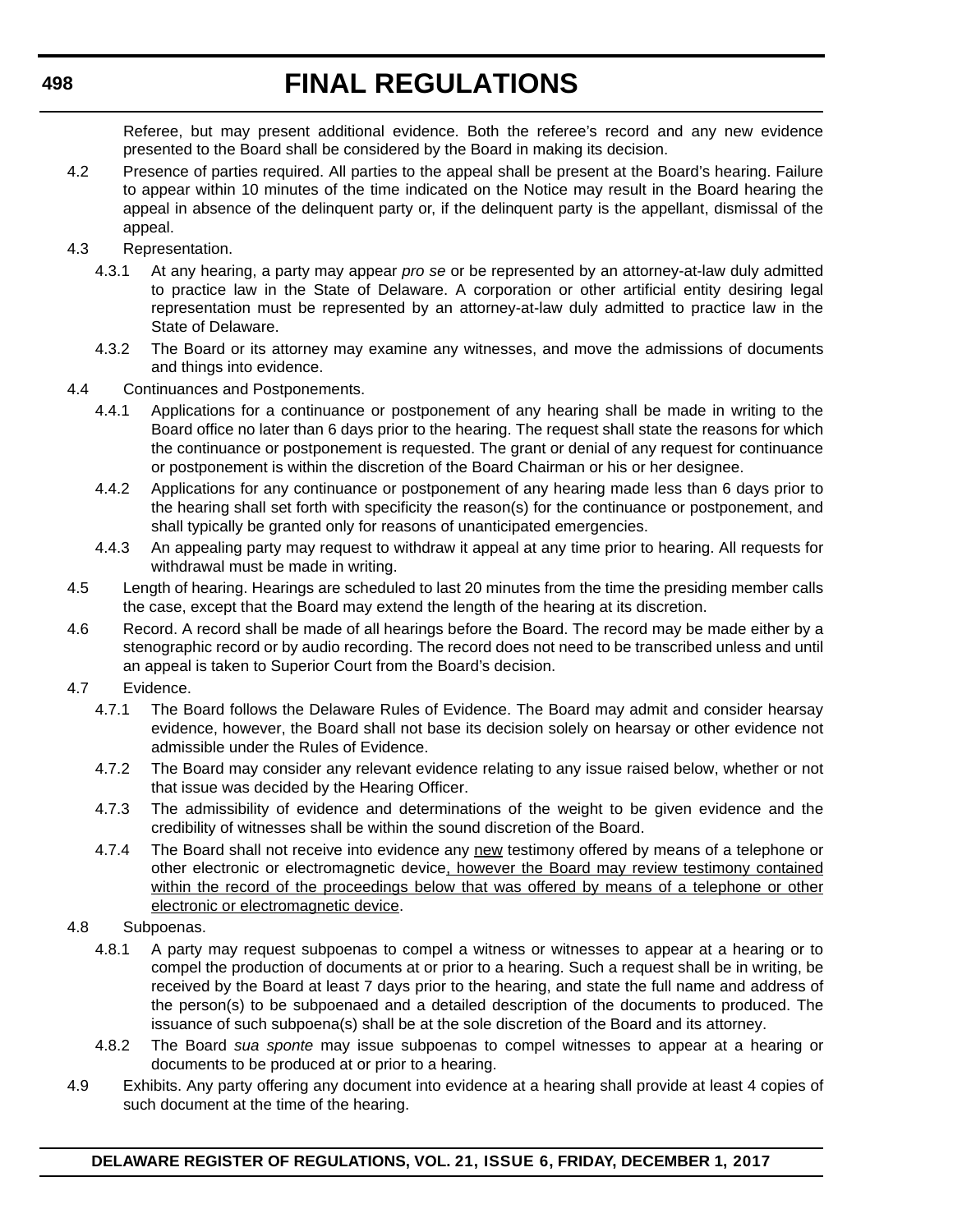<span id="page-46-0"></span>4.10 Written Submissions. The Board or its attorney may at their discretion request written submissions from the parties prior to or following the hearing.

### **5.0 Remand**

The Board may remand any case to the Hearing Officer at any time and for any purpose at its sole discretion.

### **6.0 Decisions**

- 6.1 The Board shall render its decision promptly, usually within 14 days after the hearing.
- 6.2 The Board may affirm, modify, or reverse, in whole or in part, the decision of the Appeals Referee.
- 6.3 The Board may *sua sponte* affirm, modify or set aside any decision of an appeal tribunal on the basis of evidence previously submitted, without further hearing, or direct the taking of additional evidence or may permit any of the parties to the decision to initiate further appeal before it.
- 6.4 Final decisions shall be accompanied by a notice of the right to appeal the Board's decision to Superior Court pursuant to 19 **Del.C.** §3323.

### **7.0 Rehearing**

At any time subsequent to a Board decision but prior to the Board's decision becoming final, any party to the appeal may request by motion, with notice to all parties, a rehearing before to Board. The motion shall set forth briefly and distinctly the grounds for the motion. The Board shall promptly consider the motion for reconsideration. A copy of the Board's decision on the motion for rehearing shall be mailed to all parties or their counsel if represented by an attorney.

- 7.1 The grant or denial of a motion for rehearing is solely within the discretion of the Board.
- 7.2 The Board shall not consider any motion for rehearing filed after the Board's decision has become final.
- 7.3 The Board shall not consider any motion for rehearing of the Board's denial of a prior motion for rehearing.

# **[DEPARTMENT OF SAFETY AND HOMELAND SECURITY](https://dge.delaware.gov/) DIVISION OF GAMING ENFORCEMENT**

Statutory Authority: 29 Delaware Code, Section 4866 (29 Del.C. §4866)

### **ORDER**

### **[301 Interactive Fantasy Sports Contests Regulations](#page-3-0)**

The Delaware Division of Gaming Enforcement, pursuant to 29 **Del.C.** §4866, proposed to adopt the regulations governing the practice of interactive fantasy sports contests in the State of Delaware. As a newly regulated industry that first required licensure by virtue of legislation enacted July 26, 2017, these regulations are comprehensive, and all newly created.

#### **Summary of the evidence and information submitted**

The proposed regulations were published in the Delaware *Register of Regulations* on October 1, 2017 and a written comment period was held open for thirty days following this publication. No written comments were received by the Delaware Division of Gaming Enforcement during the written comment period.

### **Summary of the findings of fact**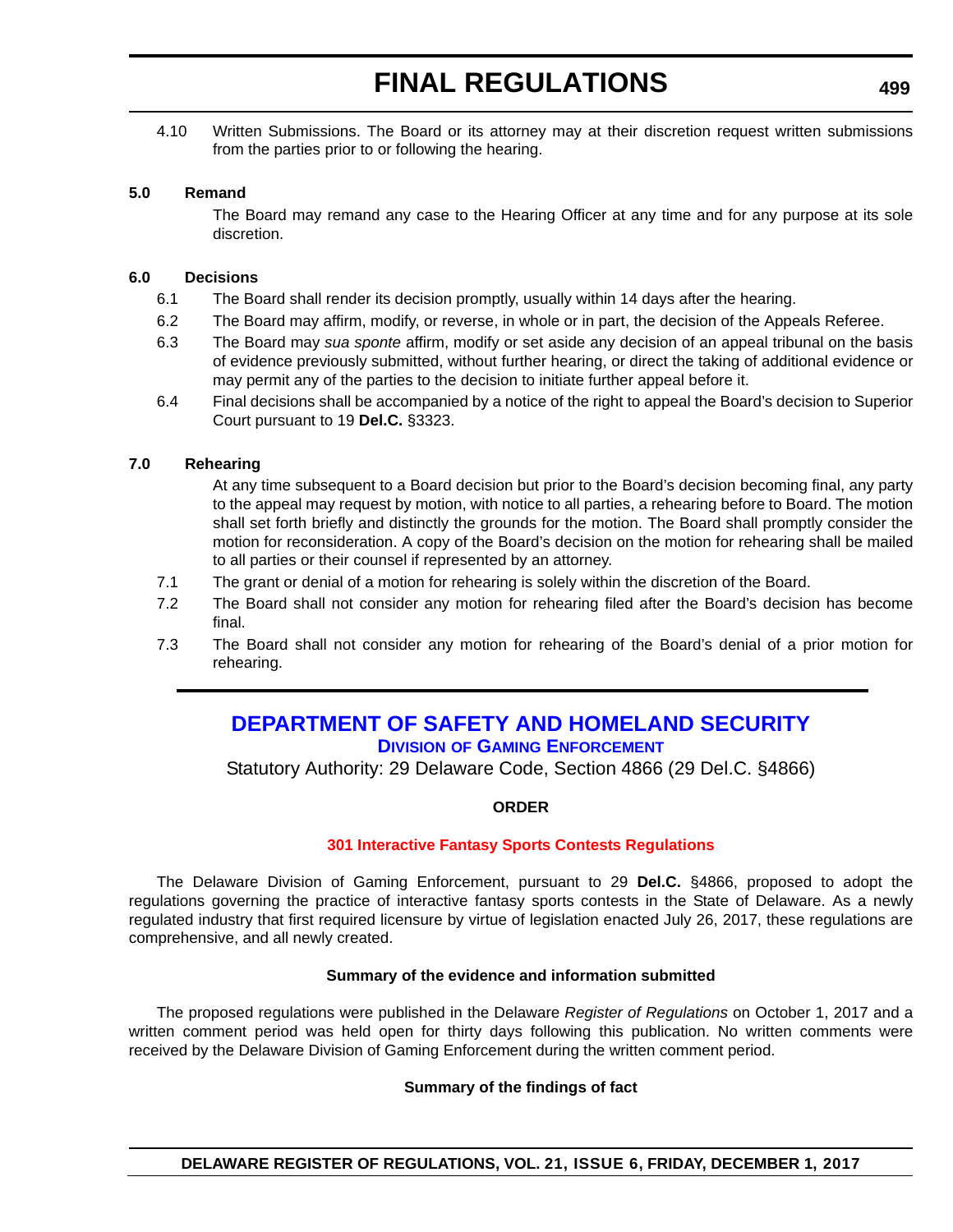### <span id="page-47-0"></span>**500**

# **FINAL REGULATIONS**

As the designee of the Governor, the Division of Gaming Enforcement is charged with the responsibility of creating regulations governing the practice of interactive fantasy sports contests. 29 **Del.C.** §4866. Beginning in August 2017, DGE began formulating regulations governing interactive fantasy sports contests in the State of Delaware. In so doing, DGE conducted an in-depth review of its statutory mandates, sought public comment, reviewed the governance of fantasy sports in other states to determine what has and has not worked, and sought and received input from companies in the industry to create the regulations published as proposed on October 1, 2017.

### **Decision of DGE**

Having found that the proposed regulations are necessary as outlined herein, DGE finds that the regulations shall be adopted as final in the form as proposed. A copy of the final regulations are attached hereto as Exhibit A. These regulations will become effective ten days following publication of this order in the Delaware *Register of Regulations* on December 1, 2017.

IT IS SO ORDERED this  $7<sup>th</sup>$  day of November, 2017 by the Division of Gaming Enforcement.

Gregory Nolt **Director** Division of Gaming Enforcement

**\*Please note that no changes were made to the regulation as originally proposed and published in the October 2017 issue of the** *Register* **at page 284 (21 DE Reg. 284). Therefore, the final regulation is not being republished. A copy of the final regulation is available at:**

**[301 Interactive Fantasy Sports Contests Regulations](http://regulations.delaware.gov/register/december2017/final/21 DE Reg 499 12-01-17.htm)** 

# **DIVISION [OF STATE POLICE](http://dsp.delaware.gov/)**

### **2400 BOARD OF EXAMINERS OF CONSTABLES**

Statutory Authority: 10 Delaware Code, Chapter 27 (10 **Del.C.** Ch. 27) 24 **DE Admin. Code** 2400

### **ORDER**

### **[2400 Board of Examiners of Constables](#page-3-0)**

Pursuant to the Guidelines in 29 **Del.C.** §10118(a)(1)-(7), the Board of Examiners of Constables ("Board") hereby issues this Order. Following notice and a public hearing on the proposed adoption of amendments to rule 4.0 Badges & Vehicle Markings, the Board makes the following Findings and Conclusions:

#### Summary of Evidence and Information Submitted

1. The Board did not receive written evidence or information pertaining to the proposed adoption.

2. The Board expressed its desire to adopt the amendment to clarify that the State Seal is not on the badges and that the vehicle markings do not include the State Seal either.

### Findings of Fact

3. The public was given notice and the opportunity to provide the Board with comments, in writing and by oral testimony, on the proposed amendments. The written comments and oral testimony received are described in paragraph 1.

4. The Board finds that the adoption of this rule will clarify that the State Seal is not on the badges and that

### **DELAWARE REGISTER OF REGULATIONS, VOL. 21, ISSUE 6, FRIDAY, DECEMBER 1, 2017**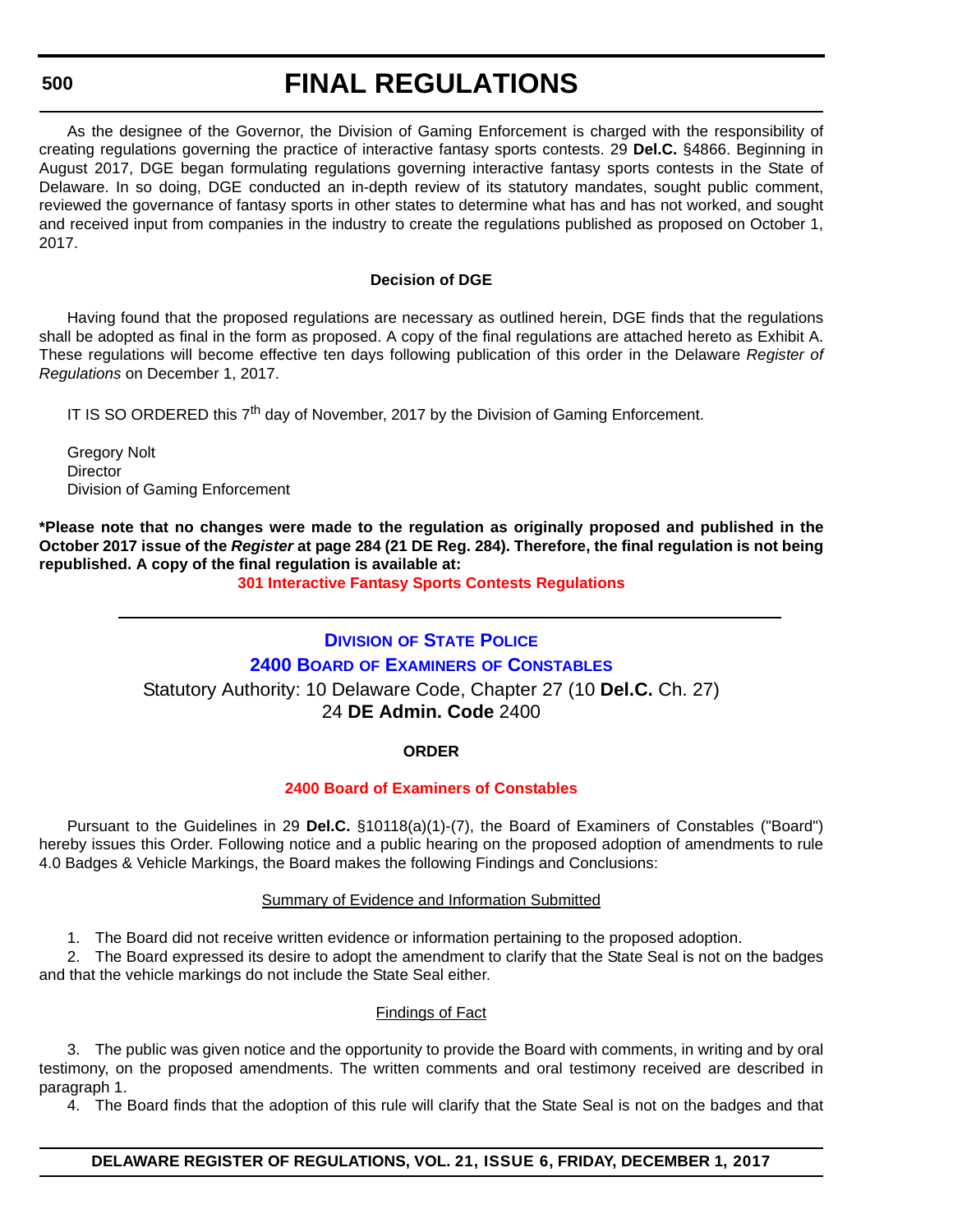<span id="page-48-0"></span>the vehicle markings do not include the State Seal either.

5. The Board finds that the adoption will have no adverse impact on the public.

6. The Board finds that the amendment is well written and describes its intent to adopt the rule to clarify that the State Seal is not on the badges and that the vehicle markings do not include the State Seal either.

### **Conclusion**

7. The proposed rule was published by the Board in accord with the statutory duties and authority as set forth in 10 **Del.C.** §2701 et seq. and, in particular, 10 **Del.C.** §2702(b).

8. The Board deems this adoption necessary and expedient to the full and official performance of its duties under 10 **Del.C.** §2701 et. seq.

9. The Board concludes that the adoption of this rule will be in the best interests of the citizens of the State of Delaware.

10. The Board therefore adopts this amendment pursuant to 10 **Del.C.** §2702(b) and guidelines of 29 **Del.C.** §10118 of the Administrative Procedures Act. See, Strauss v. Silverman, Del. Supr., 399 A.2d 192 (1979).

11. This adopted rule replaces in its entirety any former rule or regulation heretofore promulgated by the Board.

12. The effective date of this Order shall be December 11, 2017.

13. Attached hereto and incorporated herein this order is the amended rule marked as exhibit A and executed simultaneously by the Board on the 31<sup>st</sup> day of October, 2017.

Lt. Colonel Monroe B. Hudson, Jr. Chief William E. Bryson (absent) Ralph K. Durstein, III, Esquire Mr. John F. Tharan (absent) Captain Laura O'Sullivan

**\*Please note that no changes were made to Section 4.0 of the regulation as originally proposed and published in the July 2017 issue of the** *Register* **at page 32 (21 DE Reg. 32). Therefore, the final regulation is not being republished. A copy of the final regulation is available at:**

**[2400 Board of Examiners of Constables](http://regulations.delaware.gov/register/december2017/final/21 DE Reg 500 12-01-17.htm)** 

# **[DEPARTMENT OF STATE](https://dpr.delaware.gov/boards/gaming/) DIVISION OF PROFESSIONAL REGULATION**

# **100 BOARD OF CHARITABLE GAMING**

Statutory Authority: 28 Delaware Code, Section 1508(a)(2) (28 **Del.C.** §1508(a)(2)) 10 **DE Admin. Code** 101

# **ORDER**

### **[101 Regulations Governing Bingo](#page-3-0)**

On September 1, 2017 the Delaware Board of Charitable Gaming published proposed changes to its regulations in the Delaware *Register of Regulations*, Volume 21, Issue 3. The notice indicated that written comments would be accepted by the Board, a public hearing would be held, and written comments would be accepted for fifteen days thereafter. After due notice in the *Register of Regulations* and two Delaware newspapers, a public hearing was held on September 27, 2017 at a regularly scheduled meeting of the Board of Charitable Gaming to receive verbal comments regarding the Board's proposed amendments to its regulations.

# **SUMMARY OF THE EVIDENCE AND INFORMATION SUBMITTED**

At the time of the deliberations, the Board considered the following documents: **Board Exhibit 1-** Affidavit of publication of the public hearing notice in the *News Journal*; and **Board Exhibit 2-** Affidavit of publication of the public hearing notice in the *Delaware State News*.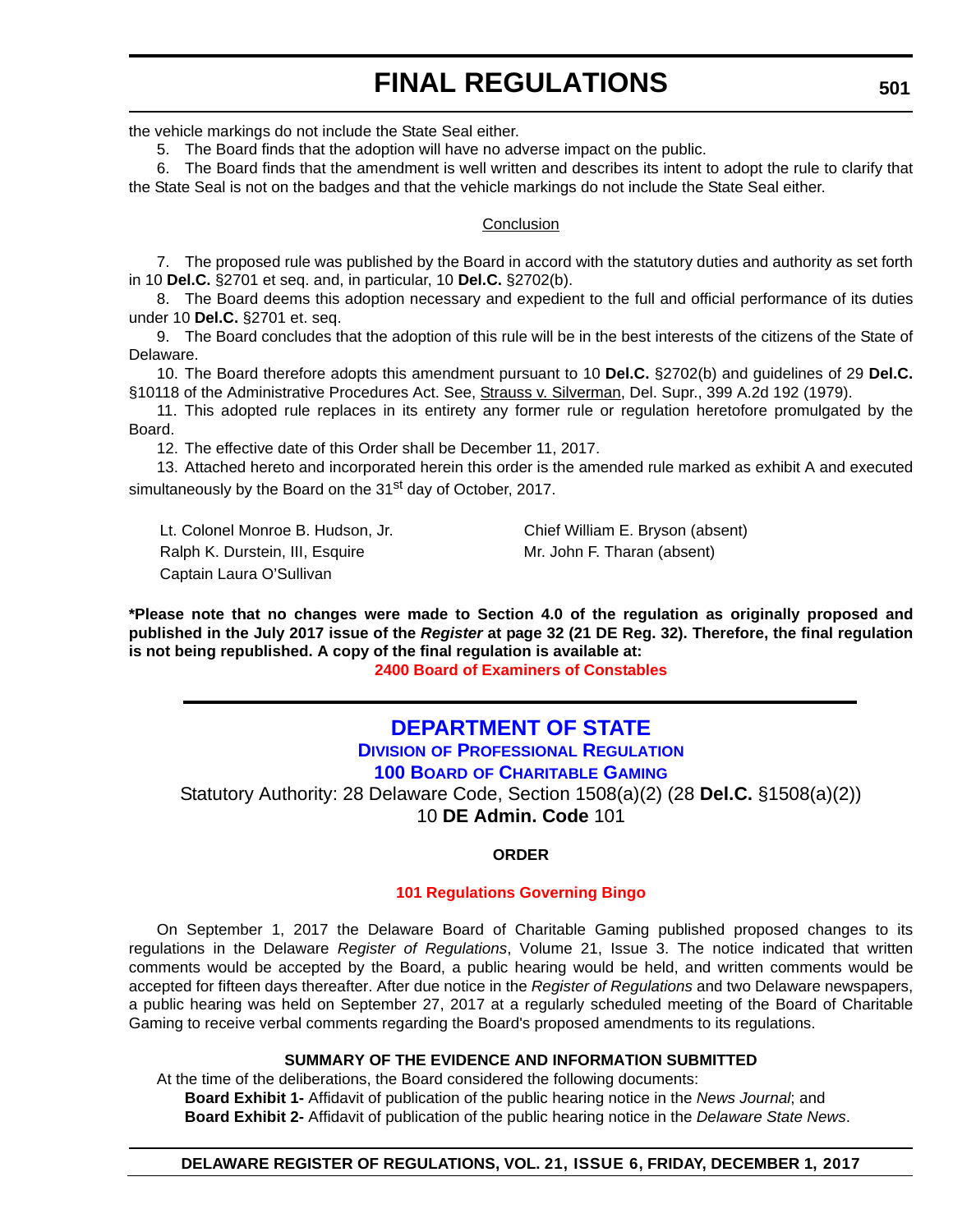#### <span id="page-49-0"></span>**502**

# **FINAL REGULATIONS**

There was no verbal testimony presented at the public hearing. No written comments were received by the Board.

#### **FINDINGS OF FACT AND CONCLUSIONS**

1. The public was given notice and an opportunity to provide the Board with comments on the proposed amendments to the Board's regulations in writing and by testimony at the public hearing.

2. There were no public comments provided to the Board during the written public comment periods.

3. Pursuant to 28 **Del.C.** §1507 the Board has the statutory authority to promulgate rules and regulations to implement or clarify specific statutory sections of its statute.

4. Having received no public comments, the Board finds no reason not to amend the regulations as proposed.

### **DECISION AND ORDER CONCERNING THE REGULATIONS**

**NOW THEREFORE,** pursuant to 28 **Del.C.** §1507 and for the reasons set forth above, the Board does hereby ORDER that the regulations be, and that they hereby are, adopted and promulgated as set forth in the Delaware *Register of Regulations* on September 1, 2017. The effective date of this Order is ten days from the date of its publication in the Delaware *Register of Regulations*, pursuant to 29 **Del.C.** §10118(g).

The new regulations are attached hereto as Exhibit A.

**SO ORDERED** this 25<sup>th</sup> day of October, 2017.

# **DELAWARE BOARD OF CHARITABLE GAMING**

| Janet Williams-Coger, Chairperson (absent) | James Ascione  |
|--------------------------------------------|----------------|
| Francis Gant                               | S. Jay Mervine |
| Richard MacDonald                          |                |

**\*Please note that no changes were made to the regulation as originally proposed and published in the September 2017 issue of the** *Register* **at page 200 (21 DE Reg. 200). Therefore, the final regulation is not being republished. A copy of the final regulation is available at:**

**[101 Regulations Governing Bingo](http://regulations.delaware.gov/register/december2017/final/21 DE Reg 501 12-01-17.htm)** 

**DIVISION OF PROFESSIONAL REGULATION 2700 BOARD OF REGISTRATION [FOR PROFESSIONAL LAND SURVEYORS](https://dpr.delaware.gov/boards/landsurveyors/)** Statutory Authority: 24 Delaware Code, Section 2706(a)(1) (24 **Del.C.** §2706(a)(1)) 24 **DE Admin. Code** 2700

#### **ORDER**

#### **[2700 Board of Registration for Professional Land Surveyors](#page-4-0)**

On July 1, 2017 the Delaware Board of Professional Land Surveyors published proposed changes to its regulations in the Delaware *Register of Regulations*, Volume 21, Issue 1. The notice indicated that written comments would be accepted by the Board, a public hearing would be held, and written comments would be accepted for fifteen days thereafter. After due notice in the *Register of Regulations* and two Delaware newspapers, a public hearing was held on September 21, 2017 at a regularly scheduled meeting of the Board of Professional Land Surveyors to receive verbal comments regarding the Board's proposed amendments to its regulations. **SUMMARY OF THE EVIDENCE AND INFORMATION SUBMITTED**

At the time of the deliberations, the Board considered the following documents:

**DELAWARE REGISTER OF REGULATIONS, VOL. 21, ISSUE 6, FRIDAY, DECEMBER 1, 2017**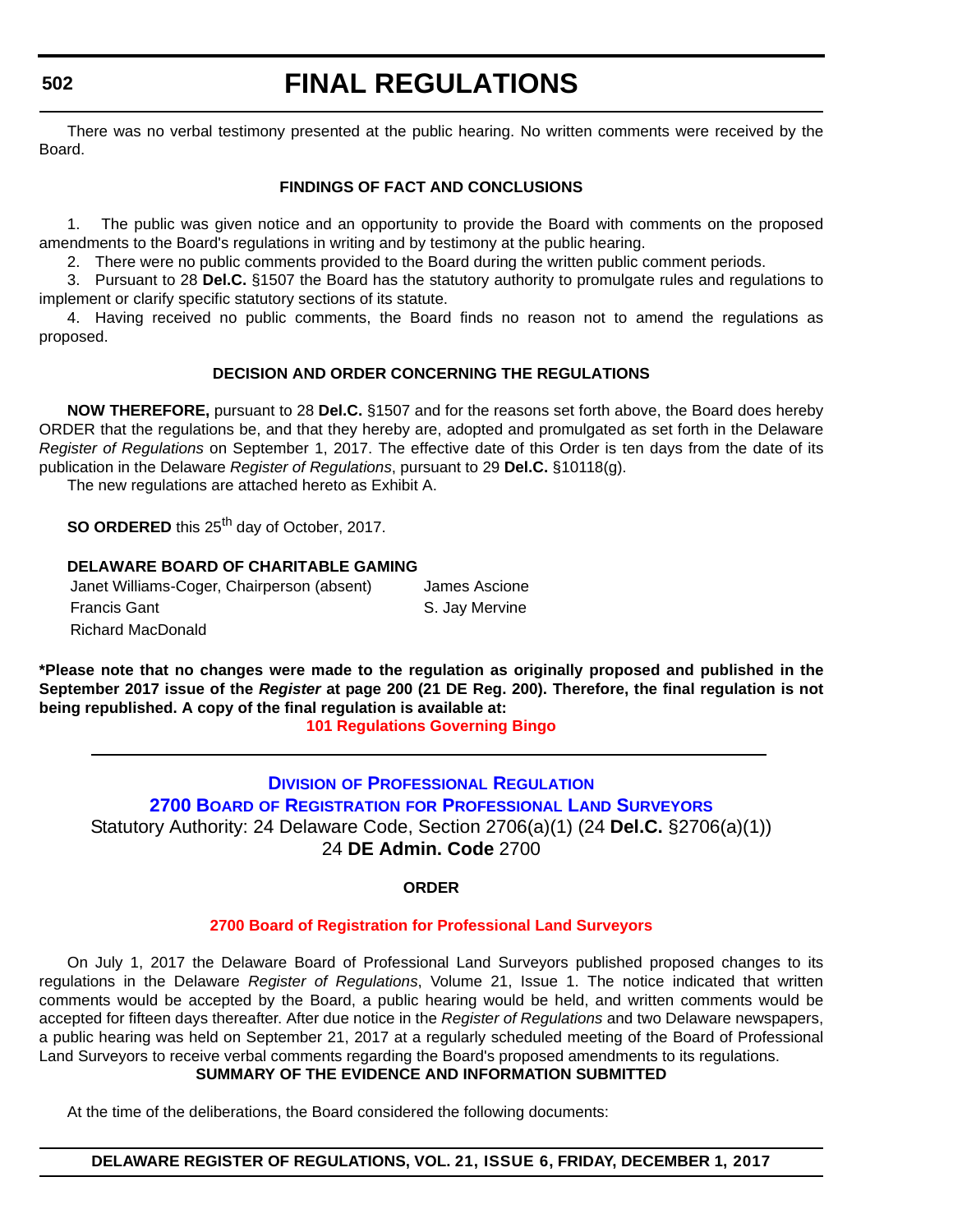**Board Exhibit 1-** Affidavit of publication of the public hearing notice in the *News Journal*; and

<span id="page-50-0"></span>**Board Exhibit 2-** Affidavit of publication of the public hearing notice in the *Delaware State News*.

There was no verbal testimony presented at the public hearing on September 1, 2017. No written comments were received by the Board.

### **FINDINGS OF FACT AND CONCLUSIONS**

1. The public was given notice and an opportunity to provide the Board with comments in writing and by testimony at the public hearing on the proposed amendments to the Board's regulations.

2. There were no public comments provided to the Board during the written public comment periods, or at the public hearing.

3. Pursuant to 24 **Del.C.** §2706(a)(1) the Board has the statutory authority to promulgate rules and regulations clarifying specific statutory sections of its statute.

4. Having received no public comments, the Board finds no reason not to amend the regulations as proposed.

### **DECISION AND ORDER CONCERNING THE REGULATIONS**

**NOW THEREFORE,** pursuant to 24 **Del.C.** §2706(a)(1) and for the reasons set forth above, the Board does hereby ORDER that the regulations be, and that they hereby are, adopted and promulgated as set forth in the Delaware *Register of Regulations* on July 1, 2017. The effective date of this Order is ten days from the date of its publication in the Delaware *Register of Regulations*, pursuant to 29 **Del.C.** §10118(g).

The new regulations are attached hereto as Exhibit A.

**SO ORDERED** this 19<sup>th</sup> day of October, 2017.

### **DELAWARE BOARD OF PROFESSIONAL LAND SURVEYORS**

| James Bielicki, Jr., PLS | Franco R. Bellafante, PLS     |
|--------------------------|-------------------------------|
| Charles Adams, Jr., PLS  | Lakiyah Chambers (absent)     |
| Kelly Katz, PLS          | Carla Cassell-Carter (absent) |

**\*Please note that no changes were made to the regulation as originally proposed and published in the July 2017 issue of the** *Register* **at page 35 (21 DE Reg. 35). Therefore, the final regulation is not being republished. A copy of the final regulation is available at:**

**[2700 Board of Registration for Professional Land Surveyors](http://regulations.delaware.gov/register/december2017/final/21 DE Reg 502 12-01-17.htm)** 

# **[OFFICE OF MANAGEMENT AND BUDGET](http://dfm.delaware.gov/)**

**DIVISION OF FACILITIES MANAGEMENT** Statutory Authority: 29 Delaware Code, Section 6908(a)(6) (29 **Del.C.** §6908(a)(6)) 19 **DE Admin. Code** 4104

### **ORDER**

### **[4104 Regulations for the Drug Testing of Contractor and Subcontractor Employees Working on Large](#page-4-0)  Public Works Projects**

The Office of Management and Budget (OMB) initiated proceedings to amend the Regulations for the Drug Testing of Contractor and Subcontractor Employees Working on Large Public Works Projects (19 **DE Admin. Code** 4104). The OMB proceedings to amend regulations were initiated pursuant to 29 **Del.C.** Chapter 101 and authority as prescribed by 29 **Del.C.** Ch. 69, §6908(a)(6).

**DELAWARE REGISTER OF REGULATIONS, VOL. 21, ISSUE 6, FRIDAY, DECEMBER 1, 2017**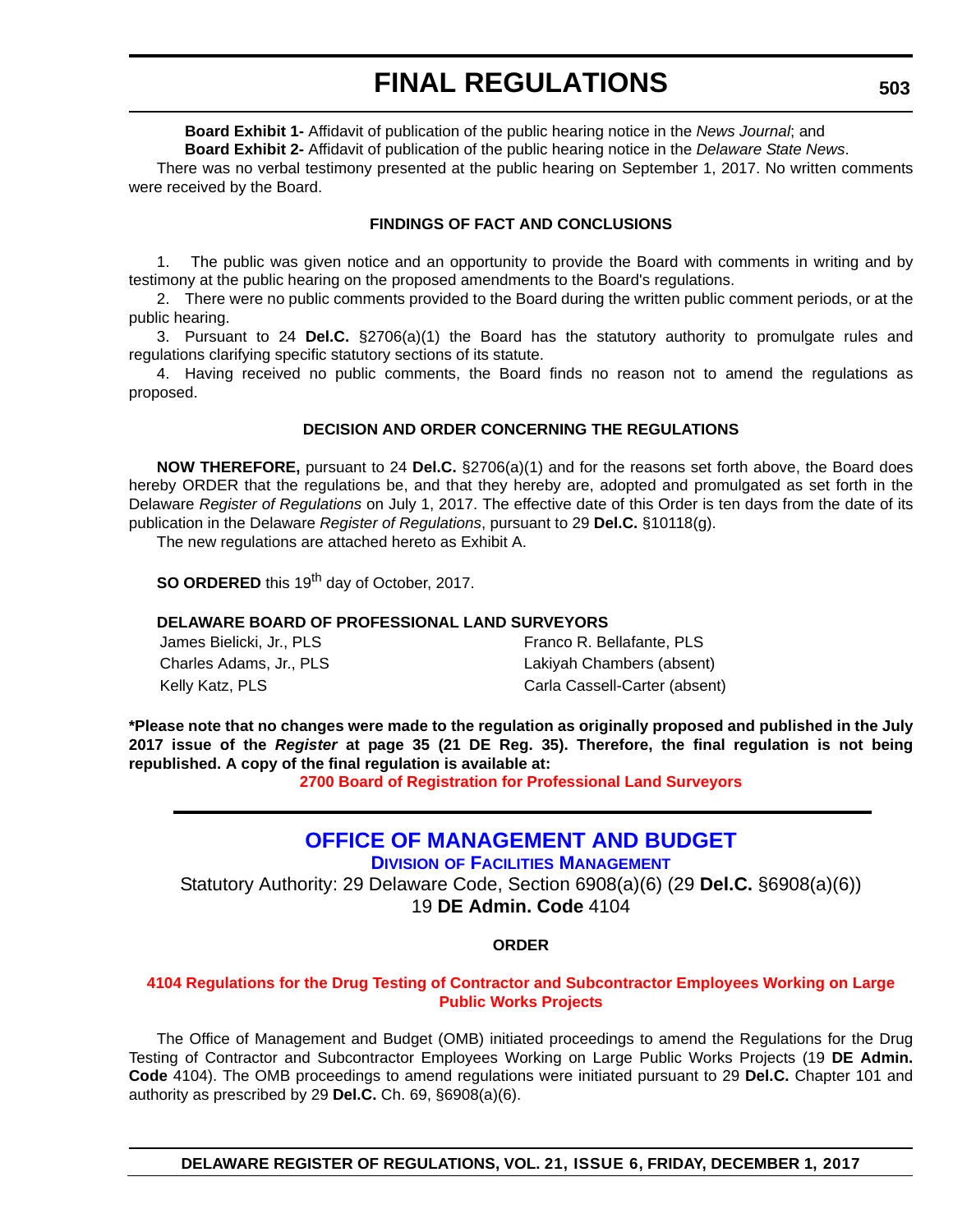### **504**

# **FINAL REGULATIONS**

# **SUMMARY OF THE EVIDENCE AND INFORMATION SUBMITTED**

On June 1, 2017, OMB published proposed amendments related to the Regulations for the Drug Testing of Contractor and Subcontractor Employees Working on Large Public Works Projects in the Delaware *Register of Regulations* (Volume 20, Issue 12). After receiving comments that led to substantive changes, OMB re-published the proposed amendments in the October 1, 2017 Delaware *Register of Regulations* (Volume 21, Issue 4). It was requested at that time that written comments from the public concerning the revised proposed regulations be delivered to OMB by November 3, 2017. OMB did not receive any written comments in response to this request.

### **FINDINGS OF FACT**

OMB finds that the proposed amended regulations as set forth in the October, 2017 *Register of Regulations* (Volume 21, Issue 4) represent a fair balance to protect management, labor and members of the public.

NOW THEREFORE, under the statutory authority and for the reasons set forth above, the Director of the Delaware Office of Management and Budget does hereby ORDER that the amended Regulation be, and that it hereby is, adopted and promulgated. The effective date of this Order is for all large public works projects advertised for bid on or after January 1, 2018.

Michael S. Jackson, Director Office of Management and Budget

**\*Please note that no changes were made to the regulation as originally proposed and published in the October 2017 issue of the** *Register* **at page 284 (21 DE Reg. 284). Therefore, the final regulation is not being republished. A copy of the final regulation is available at:**

**[4104 Regulations for the Drug Testing of Contractor and Subcontractor Employees Working on Large](http://regulations.delaware.gov/register/december2017/final/21 DE Reg 503 12-01-17.htm)  Public Works Projects**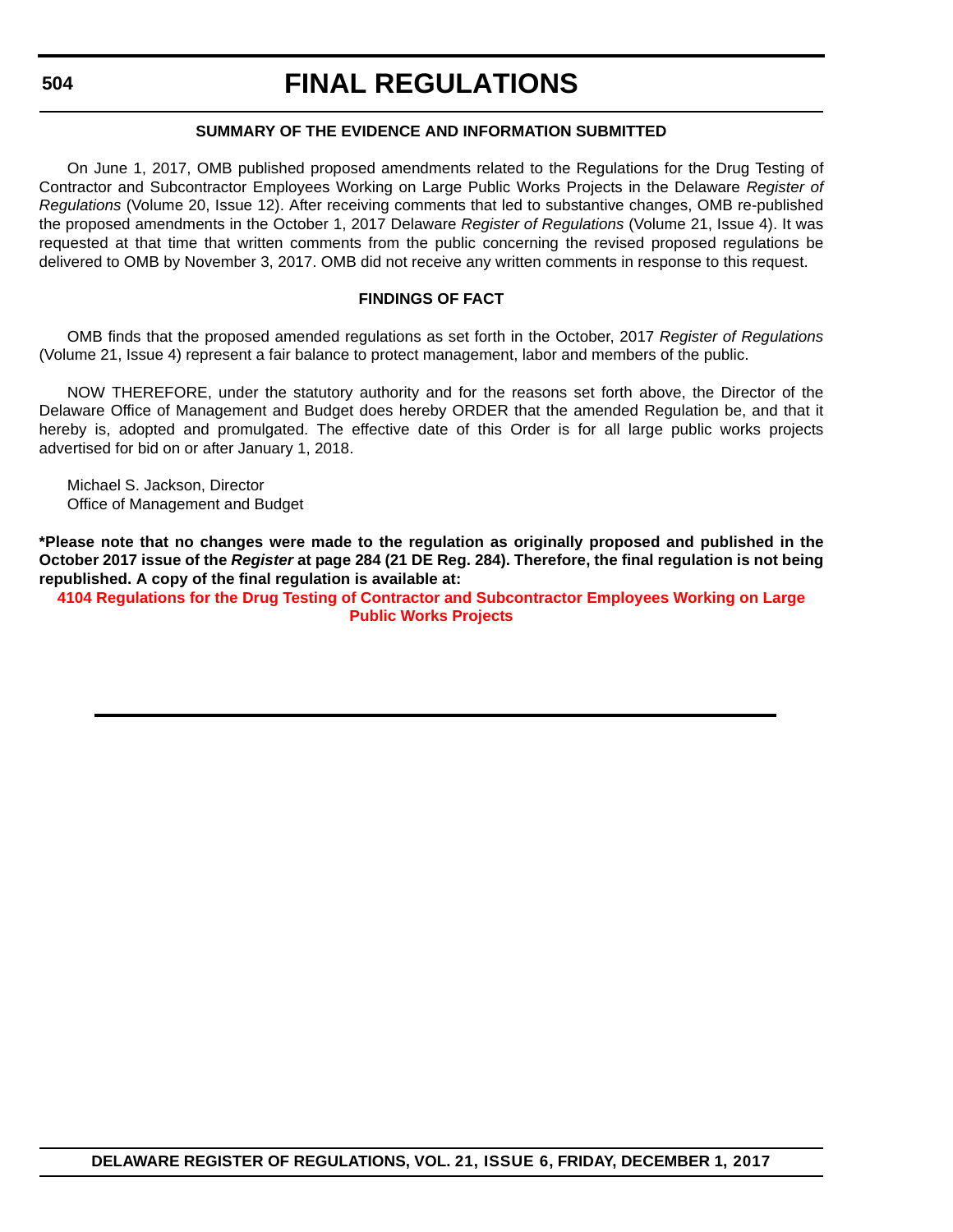# **[DELAWARE HEALTH INFORMATION NETWORK](https://dhin.org/)**

**[PUBLIC NOTICE](#page-4-0)**

**104 Delaware Health Care Claims Database Data Access Regulation**

<span id="page-52-0"></span>Agency: Delaware Health Information Network

Contact: Dr. Jan Lee Chief Executive Officer (302) 678-0220

Submit Comments by email to <info@dhin.org> by January 16, 2018.

Title of Proposed Regulation: Delaware Health Care Claims Database Data Access Regulation

#### Summary of the Regulation:

This regulation supports implementation of 16 **Del.C.** Ch. 103, Subchapter II, The Delaware Health Care Claims Database. It summarizes the allowable purposes for access to claims data, the process by which a request for access to claims data will be reviewed and evaluated, and factors that will be considered in granting or denying such requests. It delineates the structure and duties of the Health Care Claims Database Committee

Sub-regulatory information may be found on the DHIN web site at <www.DHIN.org> to include the form to be used for requesting access to claims data and the general business rules to be followed by the Health Care Claims Database Committee.

# **[DEPARTMENT OF EDUCATION](https://www.doe.k12.de.us/) [PUBLIC NOTICE](#page-4-0)**

The State Board of Education will hold its monthly meeting on Thursday, December 14, 2017 at 5:00 p.m. in the Townsend Building, Dover, Delaware.

# **[DEPARTMENT OF HEALTH AND SOCIAL SERVICES](http://www.dhss.delaware.gov/dhss/dmma/) DIVISION OF MEDICAID AND MEDICAL ASSISTANCE [PUBLIC NOTICE](#page-4-0)**

#### **20620.2.3.1 Limitation on the Submission of Requests for Protection of Prior Medical Costs**

In compliance with the State's Administrative Procedures Act (APA - Title 29, Chapter 101 of the Delaware Code), 42 CFR §447.205, and under the authority of Title 31 of the Delaware Code, Chapter 5, Section 512, Delaware Health and Social Services (DHSS) / Division of Medicaid and Medical Assistance (DMMA) is proposing to amend the Delaware Social Services Manual (DSSM) regarding Prior Medical Costs, specifically, *to add a reasonable limit on the timeframe for the submission of requests for the protection of prior medical costs*.

Any person who wishes to make written suggestions, compilations of data, testimony, briefs or other written materials concerning the proposed new regulations must submit same to, Planning, Policy and Quality Unit, Division of Medicaid and Medical Assistance, 1901 North DuPont Highway, P.O. Box 906, New Castle, Delaware 19720-0906, by email to [Nicole.M.Cunningham@state.de.us,](mailto:Nicole.M.Cunningham@state.de.us) or by fax to 302-255-4413 by 4:30 p.m. on January 2, 2018. Please identify in the subject line: Prior Medical Costs Submission Limitation.

The action concerning the determination of whether to adopt the proposed regulation will be based upon the results of Department and Division staff analysis and the consideration of the comments and written materials filed by other interested persons.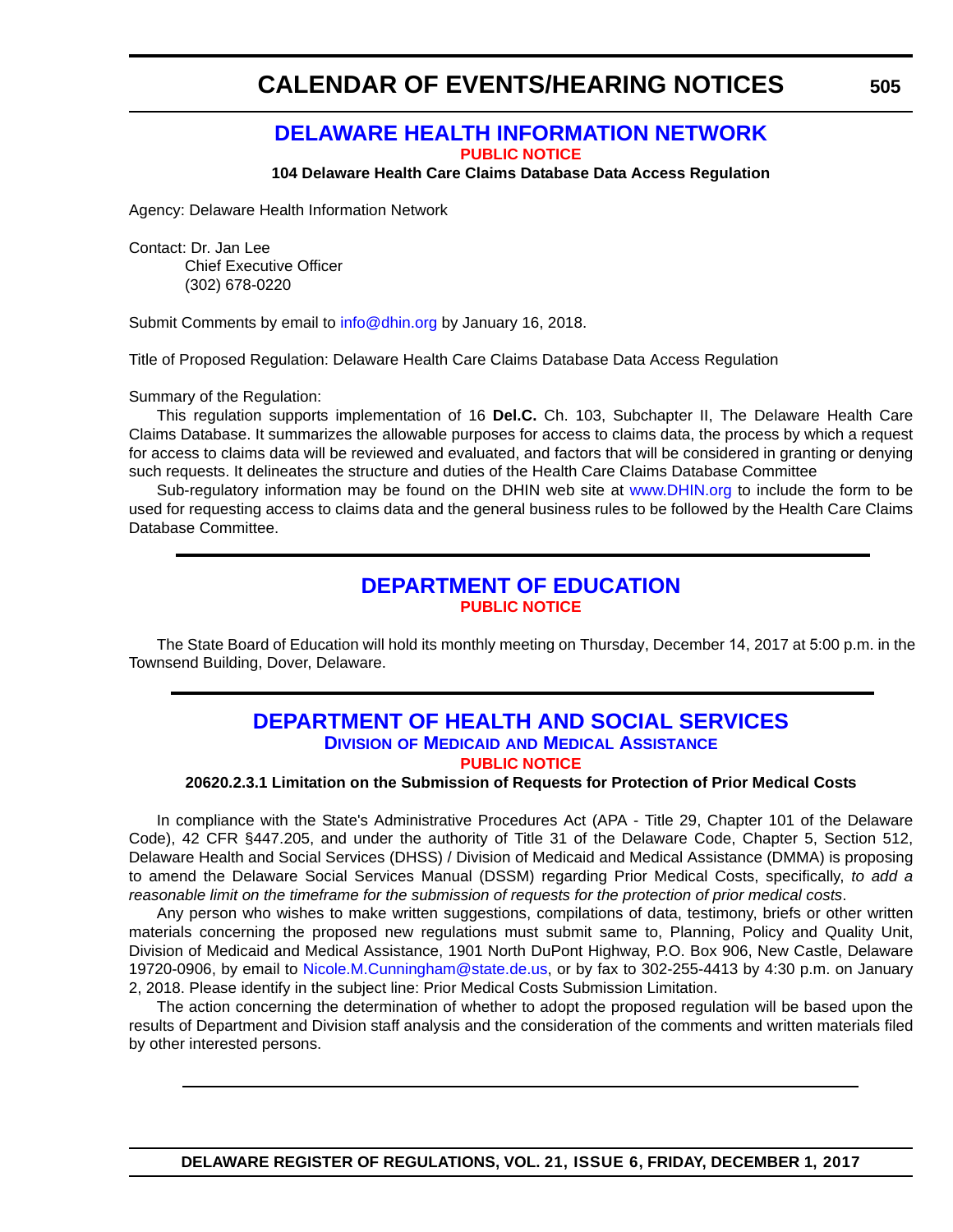### **DIVISION [OF SOCIAL SERVICES](http://www.dhss.delaware.gov/dhss/dss/) [PUBLIC NOTICE](#page-4-0)**

### **2027 Disqualification of Individuals Convicted of Drug Related Offenses**

<span id="page-53-0"></span>In compliance with the State's Administrative Procedures Act (APA - Title 29, Chapter 101 of the Delaware Code), 42 CFR §447.205, and under the authority of Title 31 of the Delaware Code, Chapter 5, Section 512, Delaware Health and Social Services (DHSS) is proposing to amend Division of Social Services Manual regarding Disqualification of Individuals Convicted of Drug Related Offenses specifically, *to remove the restriction against receipt of Cash Assistance from persons convicted of a drug felony.*

Any person who wishes to make written suggestions, compilations of data, testimony, briefs or other written materials concerning the proposed new regulations must submit same to, Planning, Policy and Quality Unit, Division of Medicaid and Medical Assistance, 1901 North DuPont Highway, P.O. Box 906, New Castle, Delaware 19720-0906, by email to [Nicole.M.Cunningham@state.de.us](mailto:Nicole.M.Cunningham@state.de.us), or by fax to 302-255-4413 by 4:30 p.m. on January 2, 2018. Please identify in the subject line: Disqualification of Individuals Convicted of Drug Related Offenses.

The action concerning the determination of whether to adopt the proposed regulation will be based upon the results of Department and Division staff analysis and the consideration of the comments and written materials filed by other interested persons.

# **[DEPARTMENT OF INSURANCE](https://insurance.delaware.gov/) OFFICE OF THE COMMISSIONER [PUBLIC NOTICE](#page-4-0)**

#### **1801 Insurance Holding Company System Regulation With Reporting Forms and Instructions**

The Department of Insurance gave notice in the Delaware *Register of Regulations* at 21 DE Reg. 271 (10/01/ 2017) of its proposal to amend Department of Insurance Regulation 1801 relating to reporting forms and instructions for Insurance Holding Company System Regulation. The Department's internal docket number for this regulatory project is 3607-2017.

The purpose of the proposed amendment was to add new subsection 4.5. This new subsection put filers of reporting forms on notice that any statement submitted to the Department pursuant to the National Association of Insurance Commissioners (NAIC) Insurance Holding Company System Regulatory Act, 18 **Del.C.** Ch. 50, should not be considered "filed" until the Commissioner of the Department of Insurance determines that the statement is complete. The Department is also making edits to Section 8.0, Definitions, to comport that section with the Delaware Administrative Code Drafting and Style Manual.

The Department did not hold a public hearing on the proposed regulation. The Department accepted written comments, suggestions, briefs, and compilations of data or other materials concerning the proposed amendment until the 1st day of November, 2017, which was thirty days from the date of publication.

The Department received comments from the National Association of Mutual Insurance Companies (NAMIC). A copy of NAMIC's comments may be obtained by contacting the Department at the below address.

The Department is re-proposing proposed new subsection 4.5, but revised to put filers on notice that any Form A statement submitted to the Department pursuant to the National Association of Insurance Commissioners (NAIC) Insurance Holding Company System Regulatory Act, 18 **Del.C.** Ch. 50, should not be considered "filed" until the Commissioner of the Department of Insurance determines that the statement is complete. The Department is also proposing to make the same edits to Section 8.0, Definitions, as were proposed in its October 1 proposal, for the same reason. The Department is also revising Section 23.0 of the regulation to update the effective dates of the existing regulation and of proposed new subsection 4.5.

The text of the proposed amendment appears below and can also be viewed at the Delaware Insurance Commissioner's website at <http://insurance.delaware.gov/information/proposedregs/>. The Department of Insurance does not plan to hold a public hearing on the proposed regulation.

Any person may file written comments, suggestions, briefs, and compilations of data or other materials concerning the proposed amendment. Any written submission in response to this notice and relevant to the proposed regulation must be received by the Department of Insurance no later than 4:30 p.m. EST, 2<sup>nd</sup> day, January, 2018. Any such response should be directed to: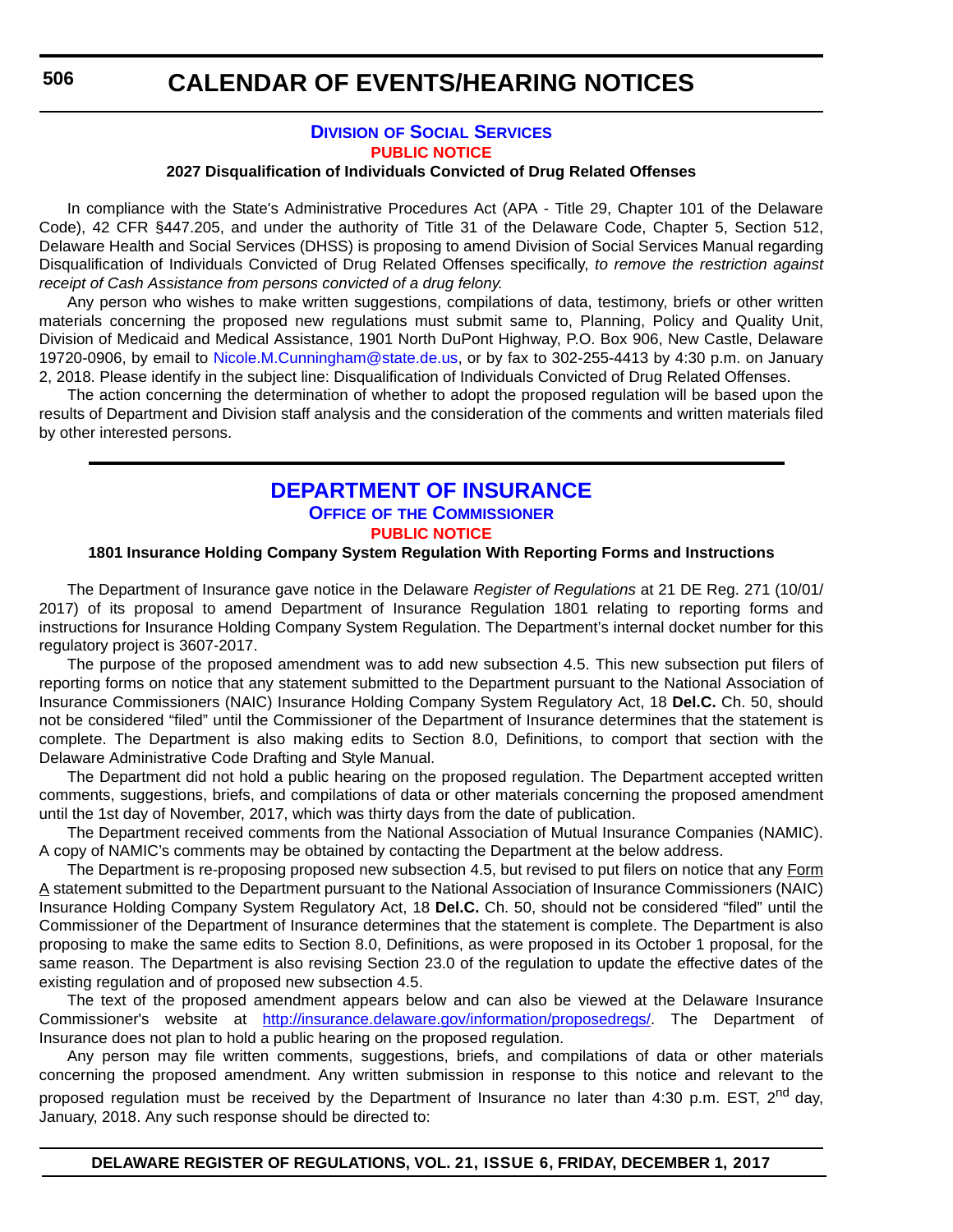<span id="page-54-0"></span>Leslie W. Ledogar, Regulatory Specialist Attn: Regulatory Docket No. 3607-2017 Delaware Department of Insurance 841 Silver Lake Drive Dover, 19904 (302) 674-7379 Email: [Leslie.Ledogar@state.de.us](mailto:Leslie.Ledogar@state.de.us)

# **[DEPARTMENT OF SAFETY AND HOMELAND SECURITY](http://dsp.delaware.gov/) DIVISION OF STATE POLICE 1300 BOARD OF EXAMINERS OF PRIVATE INVESTIGATORS & PRIVATE SECURITY AGENCIES [PUBLIC NOTICE](#page-4-0)**

Notice is hereby given that the Board of Examiners of Private Investigators and Private Security Agencies, in accordance with 24 **Del.C.** Ch. 13 proposes to amend the following adopted rules in 24 **DE Admin. Code** 1300 Board of Examiners of Private Investigators and Private Security Agencies: Rule 7.0 - Employment Notification; Rule 8.0 - Private Investigators; rule 9.0 - Delaware Manager/License Holder; 11.0 - Personnel Rosters and Job Assignments; Rule 12.0 - Record Book; Right of Inspection; and Rule 13.0 - Licensing Fees. If you wish to view the complete Rules, contact Ms. Peggy Anderson at (302) 672-5304. Any persons wishing to present views may submit them in writing, by January 2, 2018, to Delaware State Police, Professional Licensing Section, P. O. Box 430, Dover, DE 19903. The Board will hold its quarterly meeting Thursday, January 25, 2018, 9:30am, at the Tatnall Building, 150 Martin Luther King, Jr. Boulevard South, Room 112, Dover, DE.

# **[DEPARTMENT OF STATE](https://dpr.delaware.gov/) DIVISION OF PROFESSIONAL REGULATION 1100 BOARD OF DENTISTRY AND DENTAL HYGIENE [PUBLIC NOTICE](#page-4-0)**

The Delaware Board of Dentistry and Dental Hygiene, pursuant to 24 **Del.C.** §1106(a)(1), proposes to revise its regulations. The proposed amendments to Regulation six clarify that live webinars will be accepted as face to face CEs. The proposed amendments to Regulation eight add regulatory provisions for inactive status pursuant to 24 **Del.C.** §1126(e). The proposed amendment to Regulation 10 seeks to incorporate by reference the Board's clinical examination guidelines into its regulations. The proposed changes to Regulation 11 amend technical errors in the substantially related crimes list and adds the crime of misuse of the Prescription Monitoring Program. The proposed change at Regulation 12 adds a requirement that licensees update the Division of Professional Regulation within 10 days of a change in their contact information.

The Board will hold a public hearing on the proposed rule change on December 21, 2017 at 3:00 PM, Second Floor Conference Room A, Cannon Building, 861 Silver Lake Blvd., Dover, DE 19904. Written comments should be sent to Meredith Hurley, Administrator of the Delaware Board of Dentistry and Dental Hygiene, Cannon Building, 861 Silver Lake Blvd., Dover, DE 19904. Written comments will be accepted until January 5, 2018.

# **DIVISION [OF PROFESSIONAL REGULATION](https://dpr.delaware.gov/) 1900 BOARD OF NURSING [PUBLIC NOTICE](#page-4-0)**

The Delaware Board of Nursing, pursuant to 24 **Del.C.** §1904(c), proposes to revise its regulations seeks to bring the regulations into conformity with current law and remove outdated and inconsistent provisions. For example, the proposed changes clarify the timeframe for a new school of nursing to obtain national accreditation;

**DELAWARE REGISTER OF REGULATIONS, VOL. 21, ISSUE 6, FRIDAY, DECEMBER 1, 2017**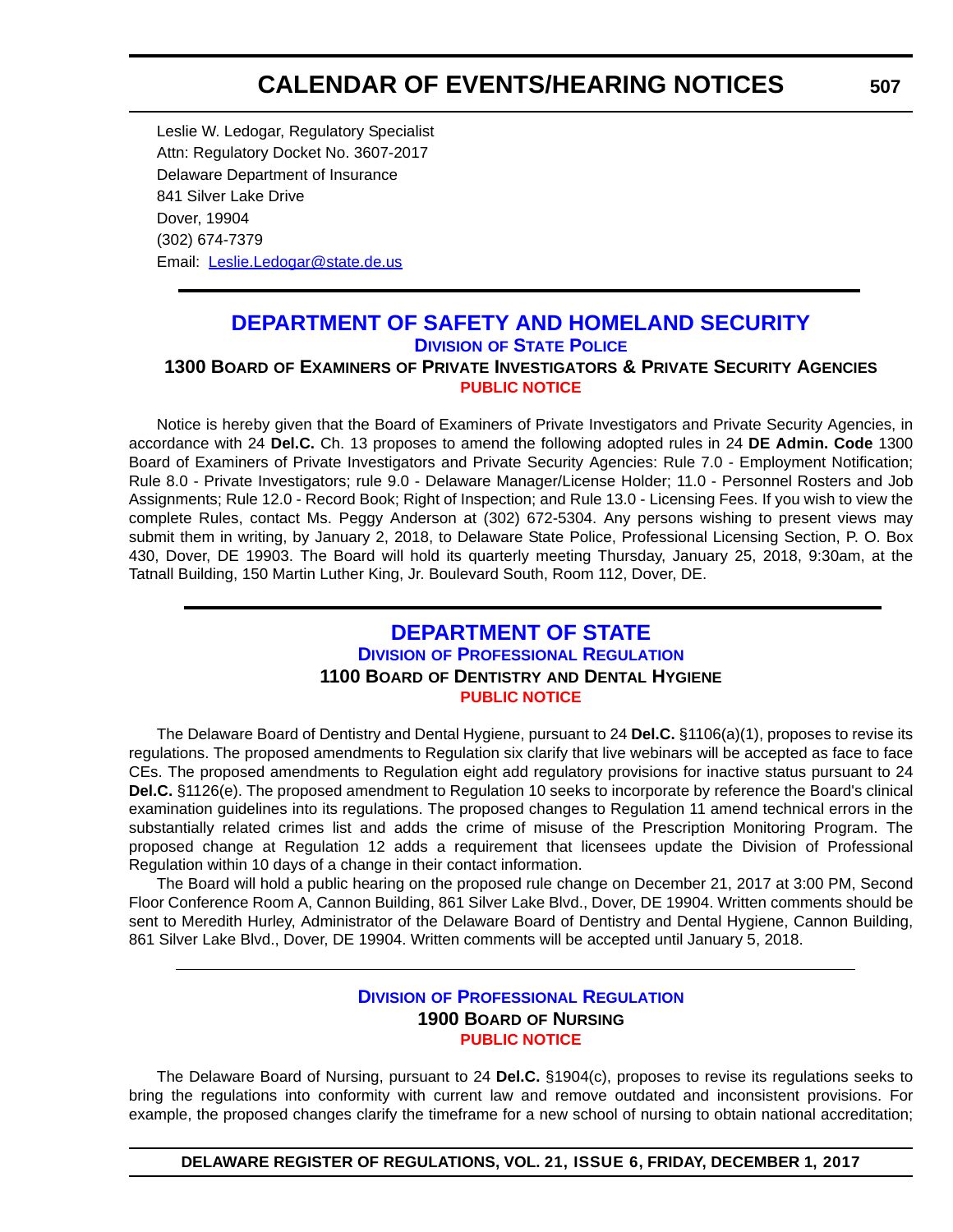clarify the timeframe an applicant may take the NCLEX; eliminate the requirement that nurses retain their maiden name on their licenses; clarify that an APRN is not required to maintain a collaborative agreement after obtaining two years and 4,000 hours of collaboration, even if the APRN plans to apply for independent practice; clarifies the definitions of licensed healthcare delivery system and established healthcare organization; eliminates the provision precluding APRNs from prescribing medications to individuals who are not established patients; and eliminates crimes from the exhaustive list of crimes substantially related to the practice of nursing.

The Board will hold a public hearing on the proposed regulation change on January 10, 2018 at 9:30 a.m., Second Floor Conference Room A, Cannon Building, 861 Silver Lake Blvd., Dover, DE 19904. Written comments should be sent to Jessica Runkle, Administrative Specialist of the Delaware Board of Nursing, Cannon Building, 861 Silver Lake Blvd., Dover, DE 19904. Written comments will be accepted until January 25, 2018 pursuant to 29 **Del.C.** §10118(a).

### **DIVISION [OF PROFESSIONAL REGULATION](https://dpr.delaware.gov/) 2500 BOARD OF PHARMACY [PUBLIC NOTICE](#page-4-0)**

Pursuant to 24 **Del.C.** §2506(a)(1), the Delaware Board of Pharmacy has proposed revisions to its rules and regulations.

A public hearing will be held on January 17, 2018 at 9:30 a.m. in the second floor conference room A of the Cannon Building, 861 Silver Lake Boulevard, Dover, Delaware, where members of the public can offer comments. Anyone wishing to receive a copy of the proposed rules and regulations may obtain a copy from the Board of Pharmacy, 861 Silver Lake Boulevard, Dover, Delaware 19904. Written comments should be sent to Christine Mast, Administrative Specialist for the Delaware Board of Pharmacy, Cannon Building, 861 Silver Lake Blvd., Dover, DE 19904. Written comments will be accepted until February 1, 2018, pursuant to 29 **Del.C.** §10118(a). The Board will deliberate on all of the public comments at its next regularly scheduled meeting.

The proposed changes include provisions for the use of telehealth for patient counseling and updates for the requirements for continuing education audits. Section 8.0 is revised to clarify that its requirements apply to wholesalers, manufacturers, outsourcing facilities and third-party logistic providers. Section 10.0, pertaining to compounders, is stricken and replaced with the requirement that compounders must be in compliance with current USP standards, except that, effective December 1, 2019, compliance with USP 800 will be required. Finally, the requirements for training of pharmacy technicians are updated.

### **DIVISION [OF PROFESSIONAL REGULATION](https://dpr.delaware.gov/) 3500 BOARD OF EXAMINERS OF PSYCHOLOGISTS [PUBLIC NOTICE](#page-4-0)**

The Delaware Board of Examiners of Psychologists, pursuant to 24 **Del.C.** §3506(a)(1), proposes to revise its regulations. The proposed amendments to the regulations seek to require licensees to update their contact information within 10 days of any such change; clarify that psychological assistant registrants must complete a Board approved internship, not just a 450 hour practicum; enhance continuing education requirements by clarifying the maximum number of credits which may be earned for preparing and presenting scientific papers and posters; and eliminates some of the crimes on the list of those substantially related to the practice of psychology.

The Board will hold a public hearing on the proposed rule change on January 8, 2018 at 9:00 a.m., in the Second Floor Conference Room A, Cannon Building, 861 Silver Lake Blvd., Dover, DE 19904. Written comments should be sent to Karen Carn, Administrator of the Delaware Board of Examiners of Psychologists, Cannon Building, 861 Silver Lake Blvd, Suite 203, Dover, DE 19904. Written comments will be accepted until January 23, 2018 pursuant to 29 **Del.C.** §10118(a).